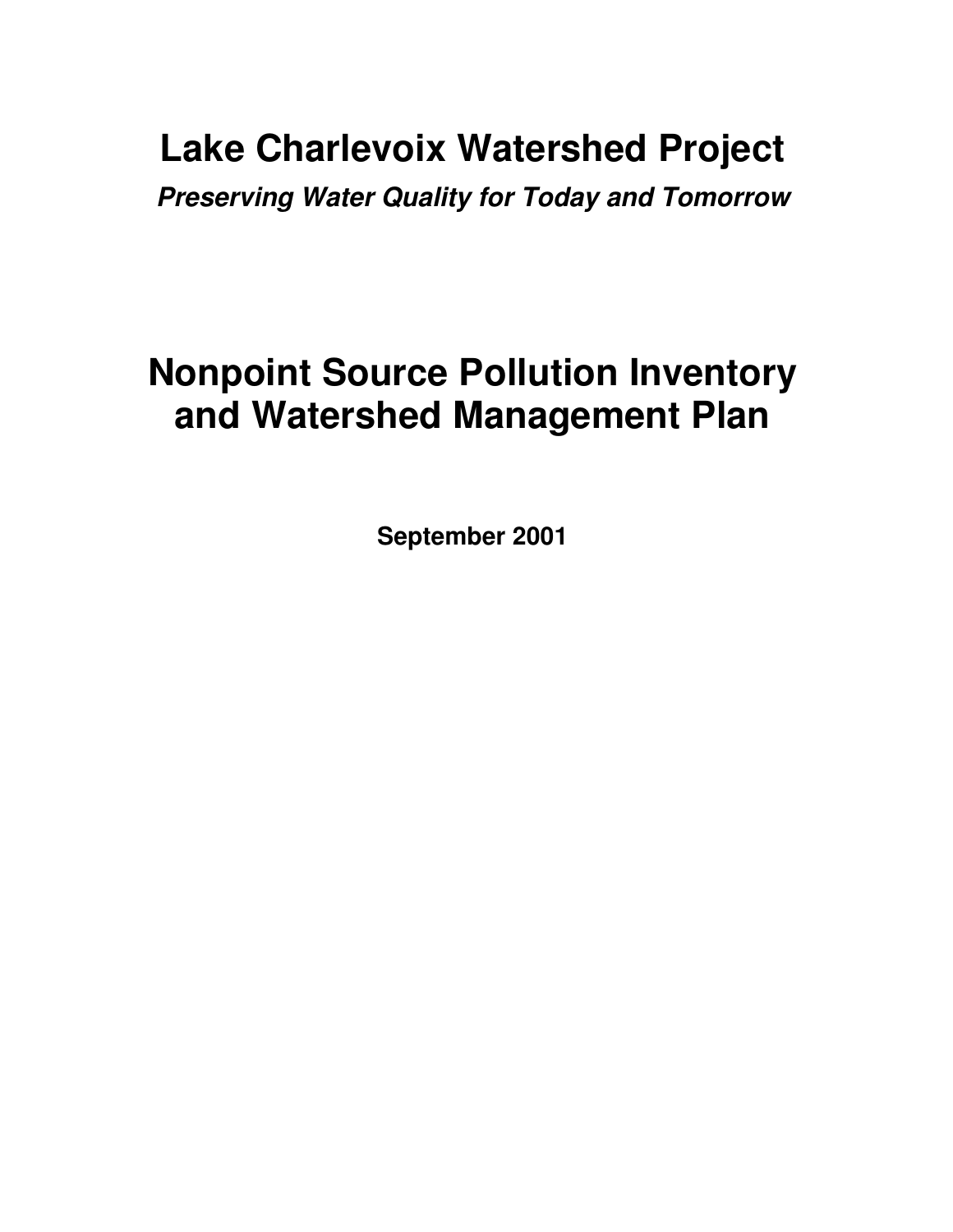### **Partner List**

Antrim Conservation District Antrim County Antrim County Road Commission Charlevoix Conservation District Charlevoix County Board of Commissioners Charlevoix County Planning Commission Charlevoix County Road Commission Charlevoix Land Conservancy City of Boyne City City of Charlevoix City of East Jordan Conservation Resource Alliance Friends of Stover Creek Friends of the Boyne River Friends of the Jordan River Watershed Grand Traverse Band of Ottawa and Chippewa Indians Grand Traverse Regional Land Conservancy Keep Charlevoix Beautiful Lake Charlevoix Association Little Traverse Bands of Odawa Indians Little Traverse Conservancy Michigan Department of Environmental Quality Michigan Department of Natural Resources MSU Extension Natural Resources Conservation Service Northwest Michigan Community Health Agency Northwest Michigan Council of Governments Tip of the Mitt Watershed Council Water and Air Team Charlevoix, Inc. (WATCH)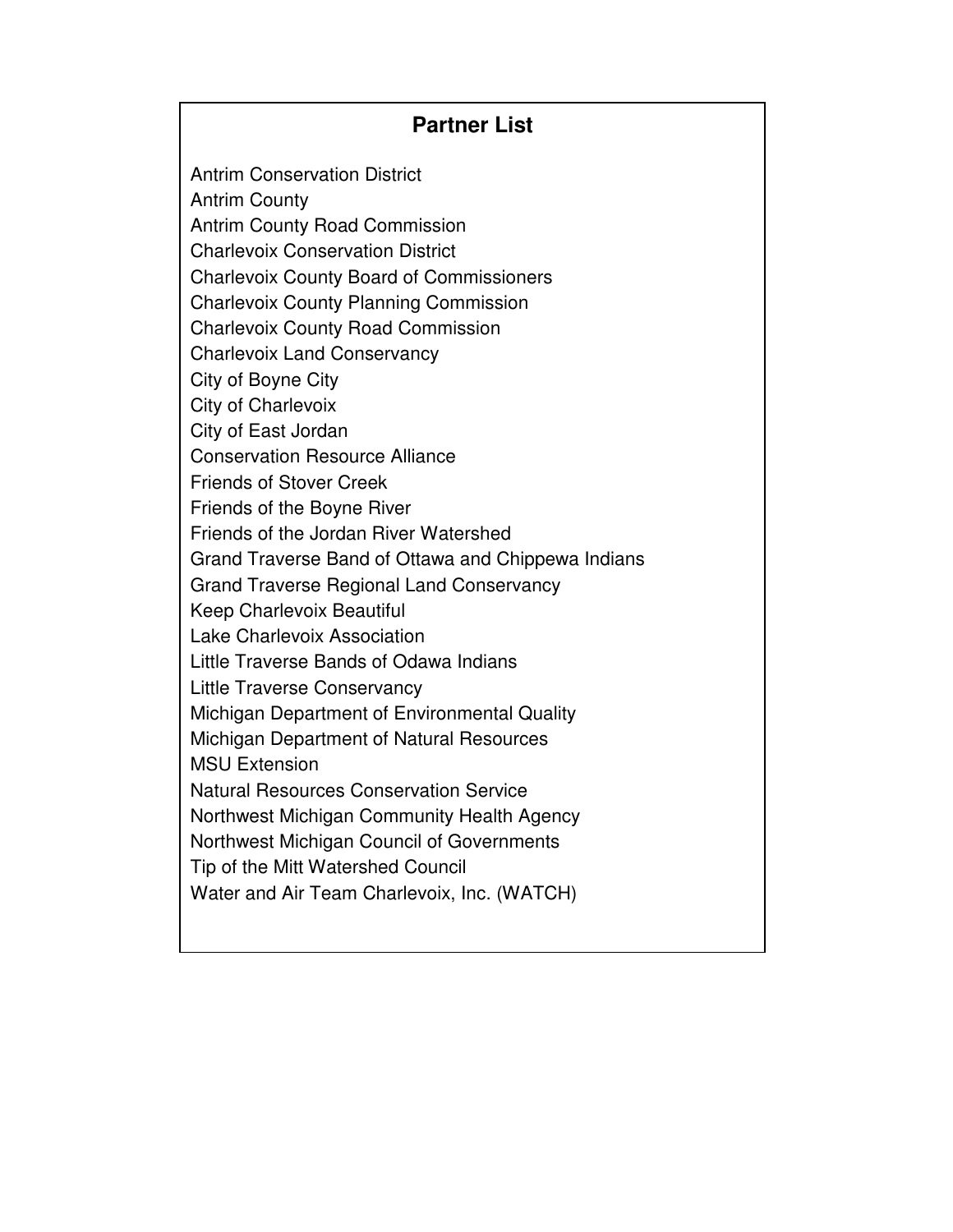### **Acknowledgments:**

It is the beauty and power of Lake Charlevoix and its tributaries (Jordan, Boyne, Horton, Deer, etc.) that are responsible for this document. The desire to protect and potentially improve the water quality of these resources was the motivator for this endeavor.

All of the project partners must also be thanked for their ability to divide the tasks according to skills and experience and work together to complete a watershed management plan. We are particularly thankful for the following assistance: Doug Fuller, T. Jones, and Heidi Volkhardt, Tip of the Mitt Watershed Council; Chris Anderson, Charlevoix Conservation District; John Hummer a

ation Resource Alliance; JoAnne Beemon, Charlevoix Land Conservancy; Larry Sullivan, Charlevoix County Planning; Ty Ratliff, Little Traverse Conservancy; Brad Gerlach, Grand Traverse Regional Land Conservancy; Janet Person and Cory Arsnoe, Antrim Conservation District; and Jim Vanek, Charlevoix County Road Commission.

We would also like to thank MDEQ Surface Water Quality staff, John Kraft and Nancy Brunette, for their patience and assistance with project management.

We are hopeful that this document will serve as a dynamic framework that all community members can use to determine appropriate steps and actions to protect the water resources in the Lake Charlevoix Watershed.

Sincerely,

Kelly Martin<br>Charlevoix Conservation District **Ann Baughman**<br>Tip of the Mitt W

Tip of the Mitt Watershed Council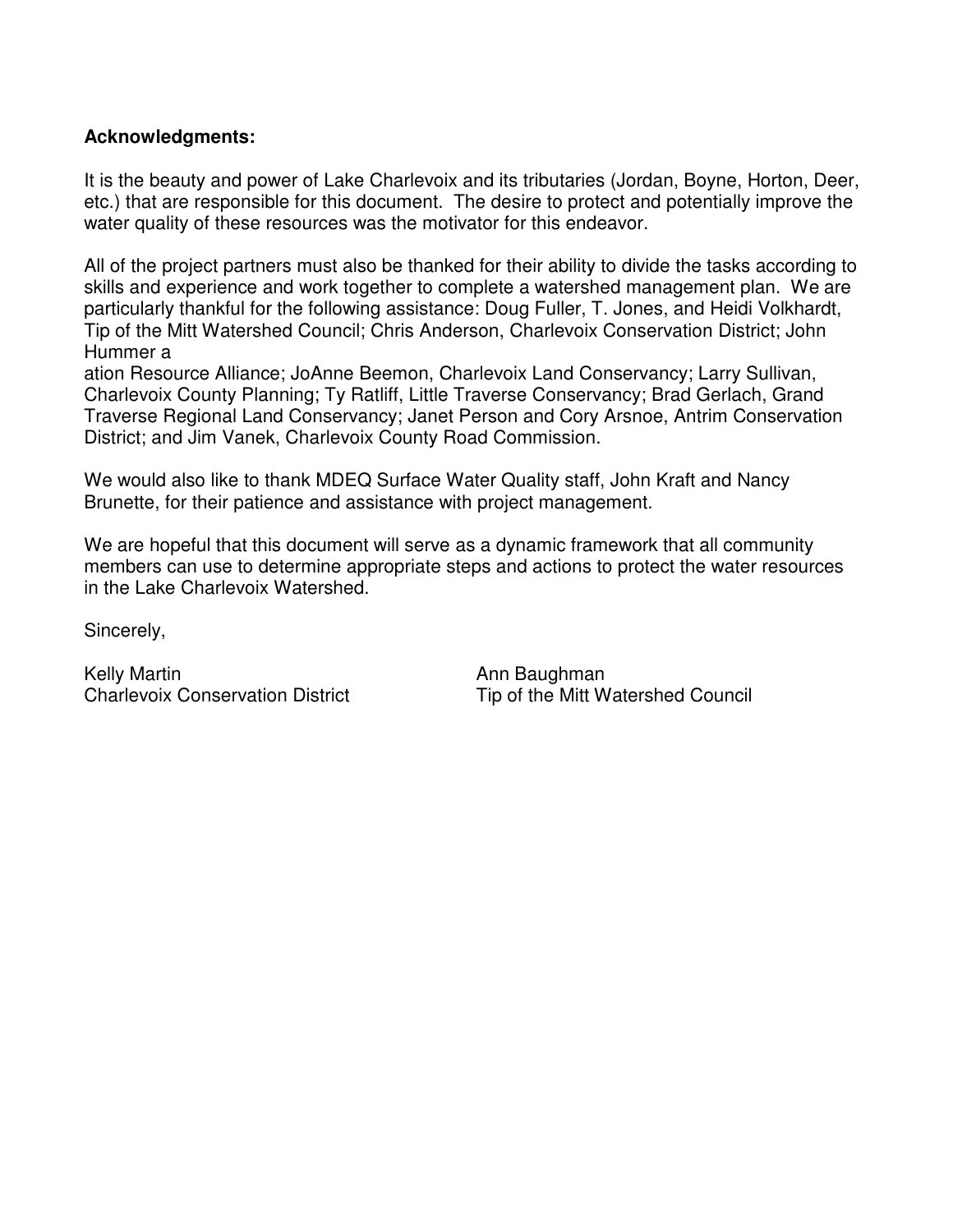## **Table of Contents**

| <b>Chapter One: Getting to Know the Lake Charlevoix Watershed</b>           | 1  |
|-----------------------------------------------------------------------------|----|
| 1. Introduction                                                             | 1  |
| 2. Designated Uses and Water Quality Summary                                | 3  |
| <b>Chapter Two: Defining the Priority Area</b>                              | 9  |
| <b>Chapter Three: Review of Nonpoint Source Inventories</b>                 | 11 |
| 1. Stormwater Inventory                                                     | 11 |
| 2. Shoreline Pollution Inventory                                            | 12 |
| 3. Lakeshore Erosion Inventory                                              | 13 |
| 4. Streambank Erosion Inventory                                             | 14 |
| 5. Road/Stream Crossing Inventory                                           | 15 |
| 6. Agricultural Inventory                                                   | 16 |
| 7. Recreational Impact Assessment                                           | 17 |
| 8. Land Protection                                                          | 19 |
| 9. Forestry Inventory                                                       | 19 |
| 10. Zoning Assessment                                                       | 20 |
| 11. Build-Out Analysis                                                      | 21 |
| 12. Land Use/Cover Type Inventory                                           | 25 |
| <b>Chapter Four: Priority Pollutants and Their Sources and Causes</b>       | 30 |
| <b>Chapter Five: Lake Charlevoix Watershed Project Goals and Objectives</b> | 33 |
| 1. Goals and Objectives                                                     | 33 |
| 2. Recommended Actions to Protect the Lake Charlevoix Watershed             | 34 |
| Information and Education Strategy<br>3.                                    | 42 |
| 4. Evaluation Strategy                                                      | 44 |
| 5. Revised Water Quality Summary                                            | 45 |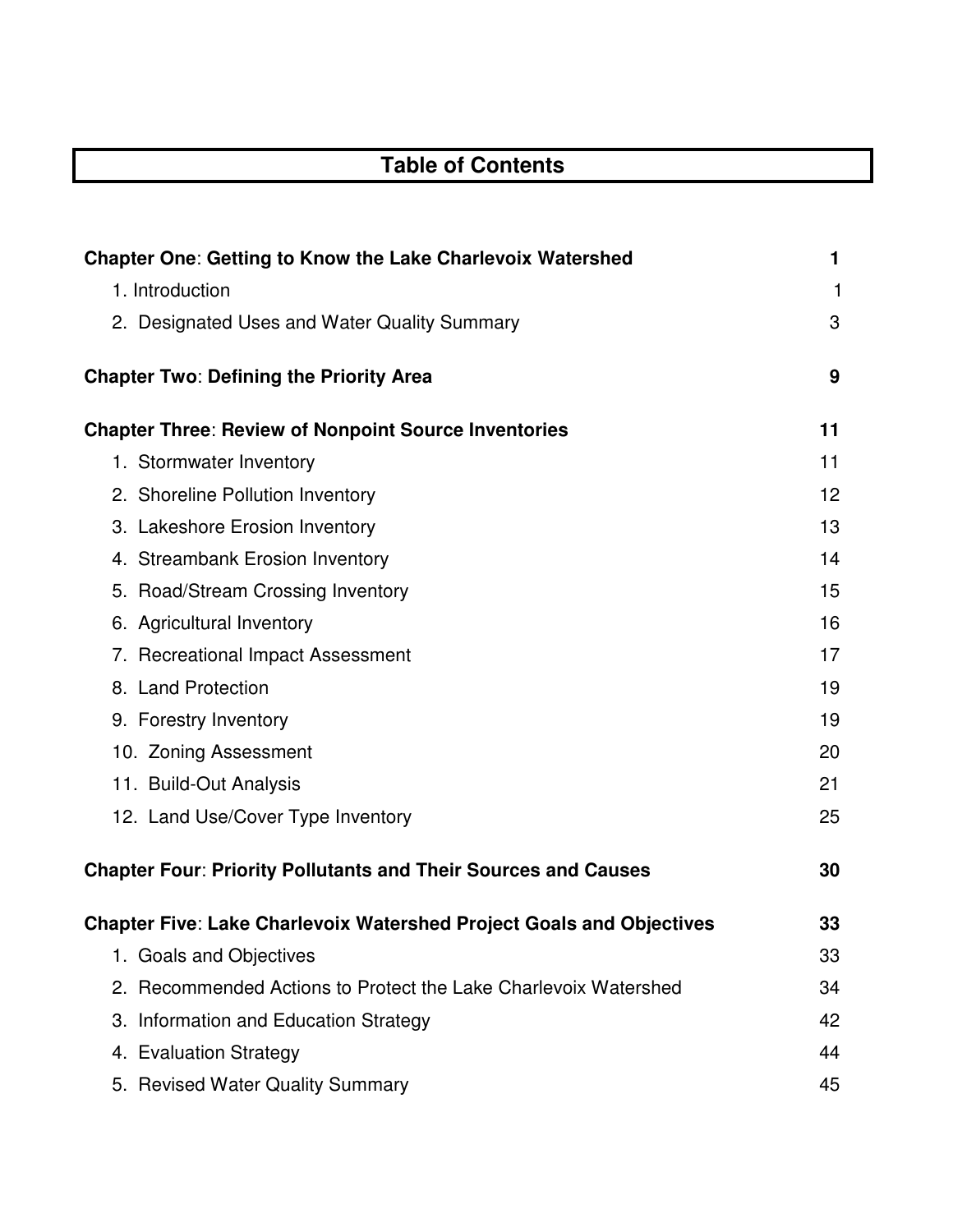### **Appendices 48**

- A: List of Advisory Committee Members
- B: Systems of Best Management Practices
- C: General Lake Charlevoix Description

### **Tables List**

Chapter One: Table 1: Lake Charlevoix Watershed Threatened Uses Table 2: Priority Concerns and Threats to Designated Uses Table 3: Known and Suspected Pollutants Table 4: Sources of Pollutants in the Lake Charlevoix Watershed Table 5: Pollutant Information Before the Inventory Table 6: Watershed Goals to Address Threatened Uses

Chapter Three: Table 7: Storm Sewer Summary Table 8: Lake Charlevoix Cladophora Survey Summary Table 9: Severity Ranking of Road/Stream Crossings Table 10: Lake Charlevoix Boat Counts Table 11: Summary of Forestlands in Charlevoix County Table 12: Causes for Each Pollutant Source

- Chapter Four: Table 13: Lake Charlevoix Priority Pollutants Table 14: Pollutant Priorities for Each Designated Use Table 15: Pollutant Information Following the Inventory Table 16: Lake Charlevoix Priority Sources and Causes
- Chapter Five: Table 17: Lake Charlevoix Watershed Project Goals and Objectives Table 18: I/E Strategy Target Audiences Table 19: I/E Strategy
- Appendix B: Table 20: Best Management Practices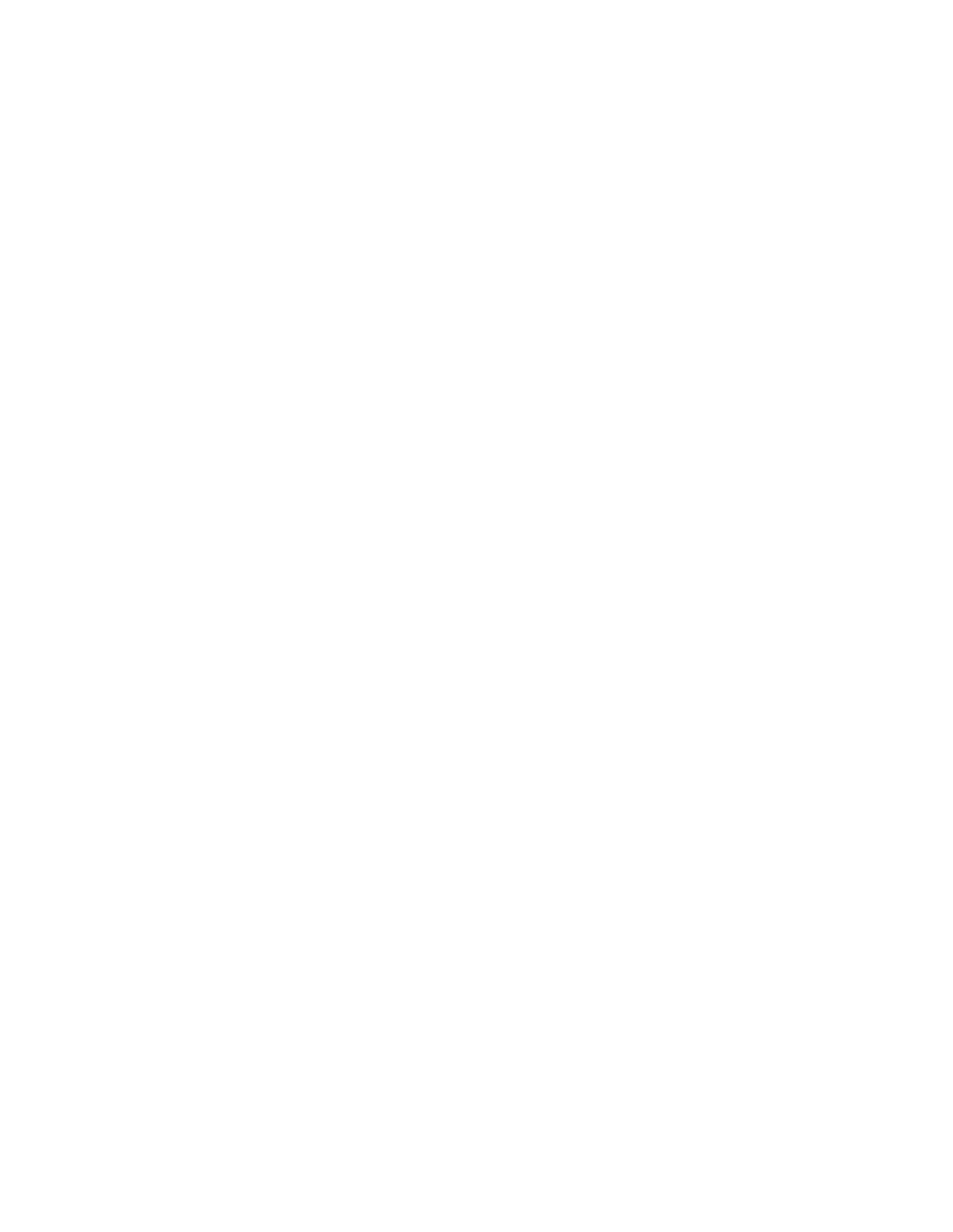### **Chapter One: Getting to Know the Lake Charlevoix Watershed**

### **1. Introduction**

Lake Charlevoix is one of Michigan's premier inland lakes. With a surface area over 17,200 acres, it is the third largest lake in Michigan. The beauty of Lake Charlevoix has attracted visitors for more than a century with its clean water, scenic shoreline, and superb fishing. Lake Charlevoix's tributaries are also a draw with their good water quality and trout fishing opportunities. The largest tributary, the Jordan River, is a state-designated natural river.

In spite of all their grandeur, these valuable water resources have not always been appreciated. Impacts to Lake Charlevoix's water quality date back to the late 1800s when lumbering occurred throughout the watershed and associated industries were built along the shores of the lake in Boyne City, East Jordan, and Charlevoix. Lake Charlevoix was primarily seen as a resource to use for water supply, navigation, and waste disposal. Lake Charlevoix's tributaries experienced a similar fate with damage from erosion and sedimentation from logging.

Although nearly 100 years have passed, water quality concerns still exist for Lake Charlevoix and its tributaries. The pollutants that threaten Lake Charlevoix's health today are not primarily from industrial sources such as tanneries and lumber companies, but nutrients and sediments from different human activities such as shoreline development, streambank erosion, and agricultural activities.

Inventories completed as part of the Lake Charlevoix Watershed Project have surveyed a variety of land use activities contributing nonpoint source pollution to the lake and its tributaries. Reducing the amount of nonpoint source pollution and preventing future contributions to Lake Charlevoix is essential to protecting the many high quality uses this resource provides including swimming, boating, and fishing. The proposed implementation activities for the Lake Charlevoix Watershed Project will work towards this goal.

### *A. Geographic Description*

The Lake Charlevoix Watershed is one of Northern Michigan's larger watersheds covering approximately 335 square miles or 214,400 acres in Charlevoix, Antrim, Emmet, and Otsego Counties. The majority of Charlevoix County's townships are in the watershed including: Bay, Boyne Valley, Charlevoix, Eveline, Evangeline, Hayes, Hudson, Marion, Melrose, South Arm, and Wilson. Antrim County townships in the Watershed include: Chestonia, Echo, Jordan, Star, and Warner. A portion of Elmira Township in Otsego County and a part of Resort Township in Emmet County are also a part of the Watershed. The Lake Charlevoix Watershed includes the municipalities of Charlevoix, Boyne City, East Jordan, and Boyne Falls. The unincorporated villages of Alba, Bay Shore, and Elmira are also in the Watershed.

### *B. Previous Planning Efforts*

The Charlevoix County Planning Commission formed the Lake Charlevoix Management Plan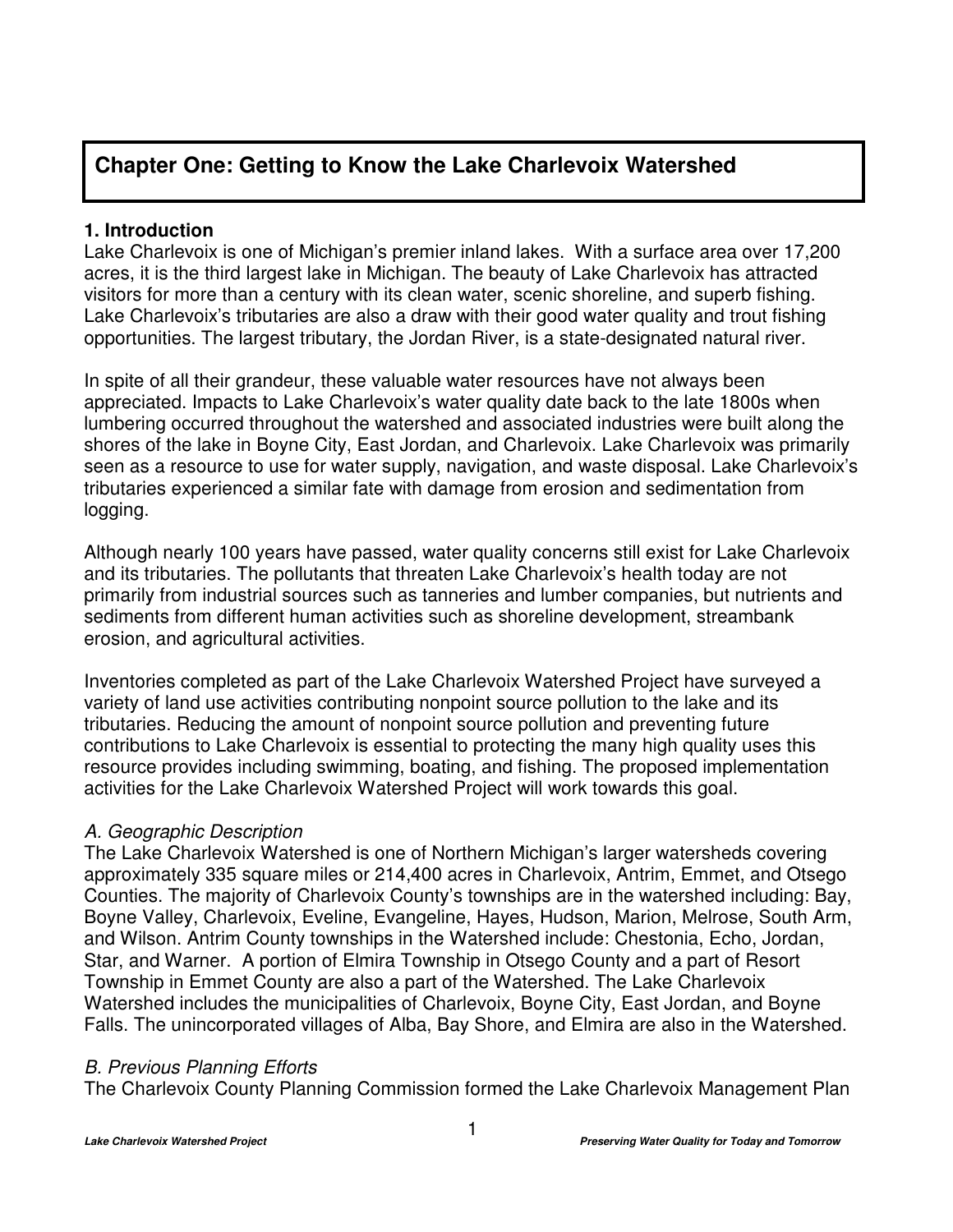Advisory Committee in December 1984 to develop a plan for managing the use, growth, and quality of Lake Charlevoix and its adjacent lands. Funding for the project was provided by Charlevoix County, the Michigan Department of Natural Resources Coastal Management program, and Water & Air Team Charlevoix, Inc.

The Committee had 15 members, consisting of a representative from each of the townships and cities around the Lake, the County Planning Commission, the Lake Charlevoix Association, development interests, and environmental interests. The Committee had three primary objectives:

- 1. Accumulate all relevant data on the Lake Charlevoix Watershed.
- 2. Generate additional data necessary for the planning process.

3. Make recommendations to appropriate governmental units on what a Lake Charlevoix Management Plan should contain.

The Committee's recommendations focused on suggestions for managing activities on the water and the shoreline. A summary of the recommendations follows.

Water-Related Recommendations:

- Preserve fish habitat by carefully regulating activities such as dredging and filling on the lake.
- Regulate utilization of the lake surface by addressing boat density, dock and slip construction, and car/trailer parking areas.
- Explore an effective system for transfer of development rights between properties.
- Create a Lake Charlevoix Watershed Commission to monitor and make recommendations in regards to activities in the watershed that directly impact wise use of the resource.

Shoreline-Related Recommendations:

- Establish a vertical setback for new structures of 587 feet (International Great Lakes Datum) for the base of the lowest floor.
- Establish a horizontal setback of 100 to 200 feet from the lake, depending on the density of the proposed development.
- Maintain a 50-foot greenbelt of undisturbed vegetation around the lake.
- Use soil type and other factors to determine the optimum locations and densities of future development.
- Restrict development on wetlands.
- Prohibit property splits that create parcels without upland areas suitable for development.
- Offer development alternatives for properties currently without upland areas suitable for development.
- Install sanitary sewer systems or extend lines to specific areas to address existing public health and water quality concerns.
- Establish a site plan review process to address aesthetic and environmental impacts on the lake.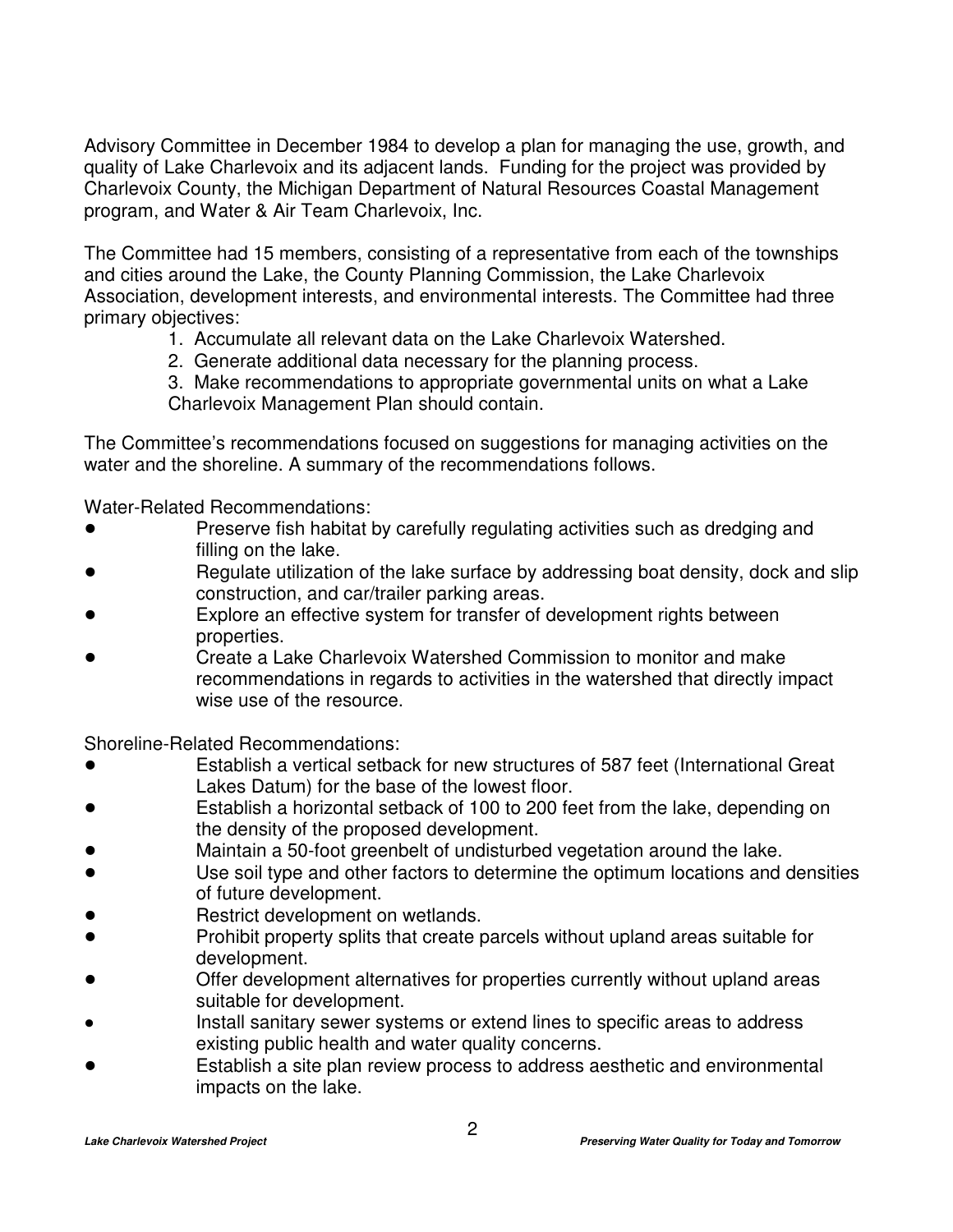Provide technical assistance on meeting development requirements and create a clearinghouse within the county to expedite development applications and permits.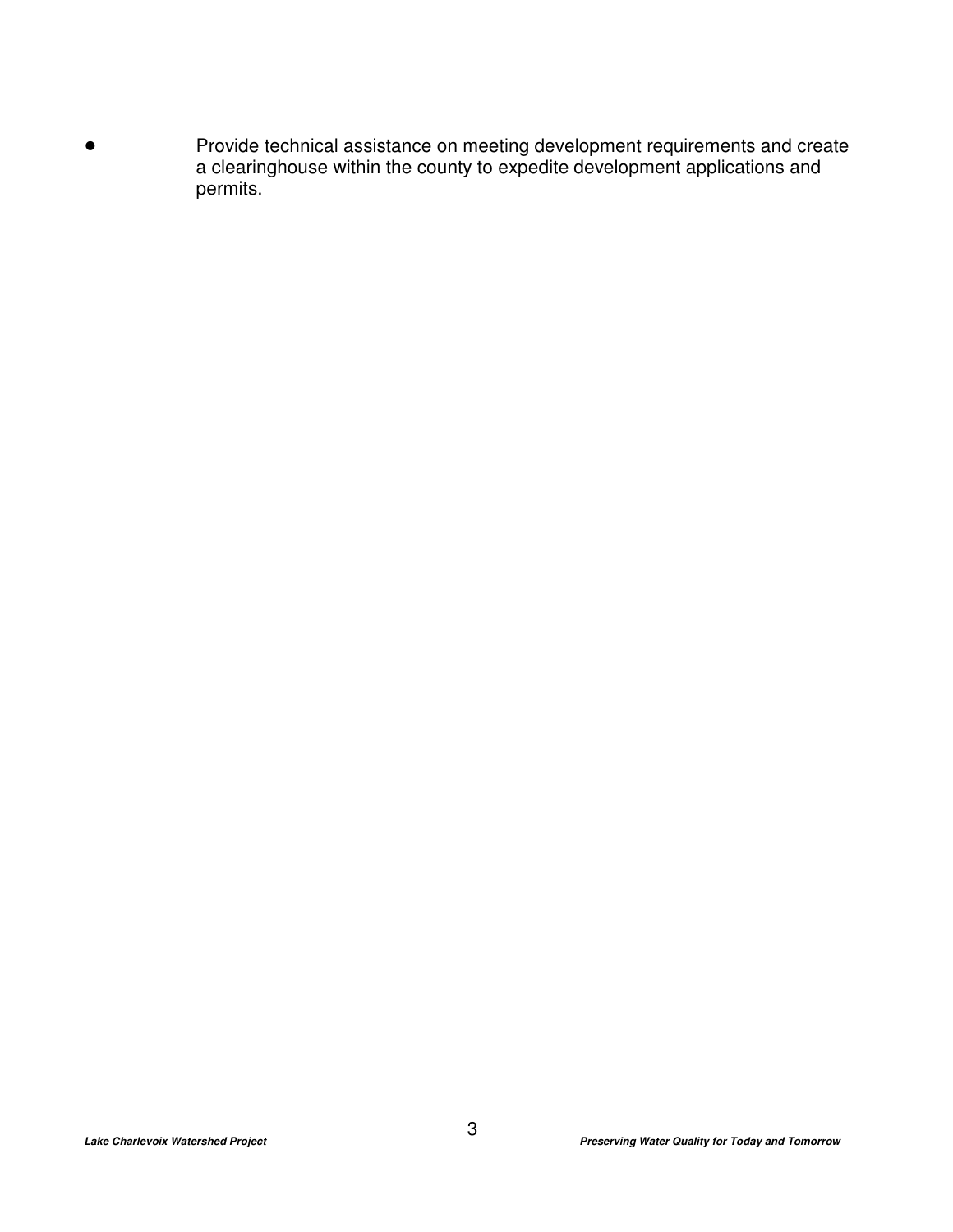- Encourage vigorous administration of all policies, regulations, and programs on the local governmental levels and periodic review of the same.
- Encourage uniformity in zoning throughout Charlevoix County.

The plan differed from the current Lake Charlevoix Watershed Project in several ways. First and foremost it did not search for specific water quality problems and provide recommendations for correcting them. Instead, it focused solely on protecting water quality by regulating development. Second, it was not a watershed-based plan in that it only covered areas of Charlevoix County. Controversy arose over the plan, especially components dealing with regulating utilization of the lake surface. The plan was never adopted by the Charlevoix County Board of Commissioners.

### **2. Designated Uses and Water Quality Summary**

The Water Resources Commission Act (P.A. 451 of 1994, Part 31, Chapter 1) requires all waters of the State of Michigan to be of the quality to meet seven designated uses: 1) agriculture; 2) navigation; 3) industrial water supply; 4) public water supply; 5) warm water fishery; 6) habitat for indigenous aquatic life and wildlife; and 7) partial or total body contact recreation. An eighth designated use, cold water fishery, is applicable for many rivers and lakes in Michigan.

Lake Charlevoix has excellent water quality and currently meets all eight of the designated uses. Active designated uses include agriculture, navigation, industrial water supply, warm water fishery, habitat for aquatic life, and total body contact recreation. Although Lake Charlevoix's water quality is good enough for public water supply it is not being used for this purpose. Lake Charlevoix's major tributaries–Boyne and Jordan Rivers, and Deer Creek meet all eight of the designated uses. The remaining tributaries (Horton, Stover, Porter, Loeb Creeks) meet seven of the designated uses, with the exception of navigation due to their small size.

A variety of activities and changing land uses in the Watershed threaten some of the designated uses (Table 1).

| Table 1: Lake Charlevoix Watershed Threatened Uses     |  |  |
|--------------------------------------------------------|--|--|
| • Navigation $(N)$                                     |  |  |
| • Habitat for indigenous aquatic life and wildlife (H) |  |  |
| • Partial or total body contact recreation $(R)$       |  |  |
| • Cold water fishery $(C)$                             |  |  |

### *A. Watershed Concerns*

In 1997 a meeting was held with local government officials, conservation groups, environmental organizations, regional planning agencies, health departments, and other stakeholders within the Lake Charlevoix Watershed to discuss concerns about water quality. The group identified many different issues and committed to working together in a partnership to develop a watershed management plan. The group also prioritized the main issues of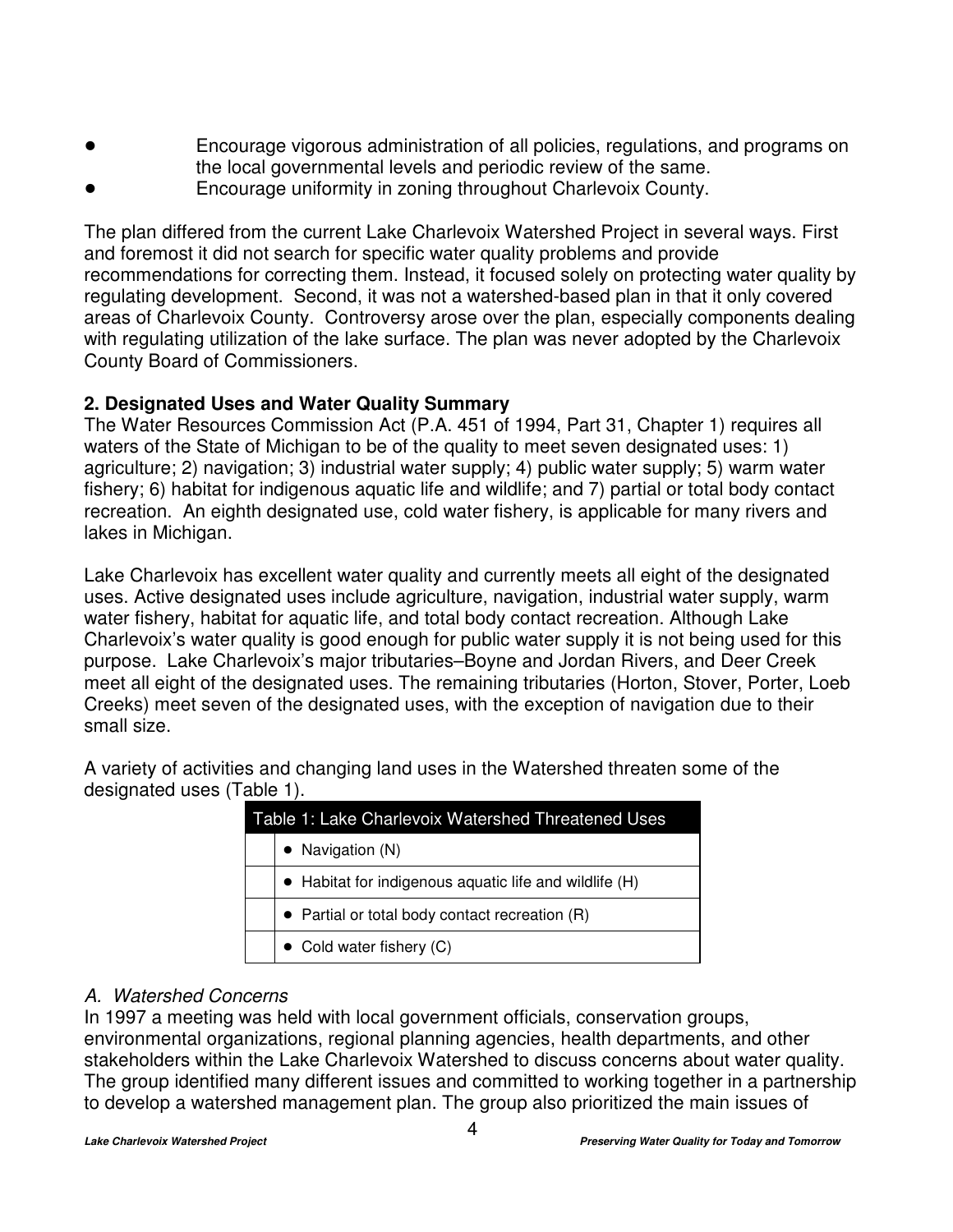concern, which are summarized in Table 2. The Advisory Committee for the Watershed Project was an expansion of this original group.

| Table 2: Priority Concerns and Threats to Designated Uses                                       | N | Н | R | C |
|-------------------------------------------------------------------------------------------------|---|---|---|---|
| Loss of forest lands and agricultural lands to development and<br>increasing impervious surface |   |   |   |   |
| Urban runoff directly discharging to lake and streams                                           |   |   |   |   |
| Lakeshore and streambank erosion                                                                |   |   |   |   |
| Shoreline septic systems                                                                        |   |   |   |   |
| Impacts from lawns and golf courses                                                             |   |   |   |   |
| Erosion from recreational uses on Jordan River                                                  |   |   |   |   |
| Impacts to fisheries from erosion and habitat destruction                                       |   |   |   |   |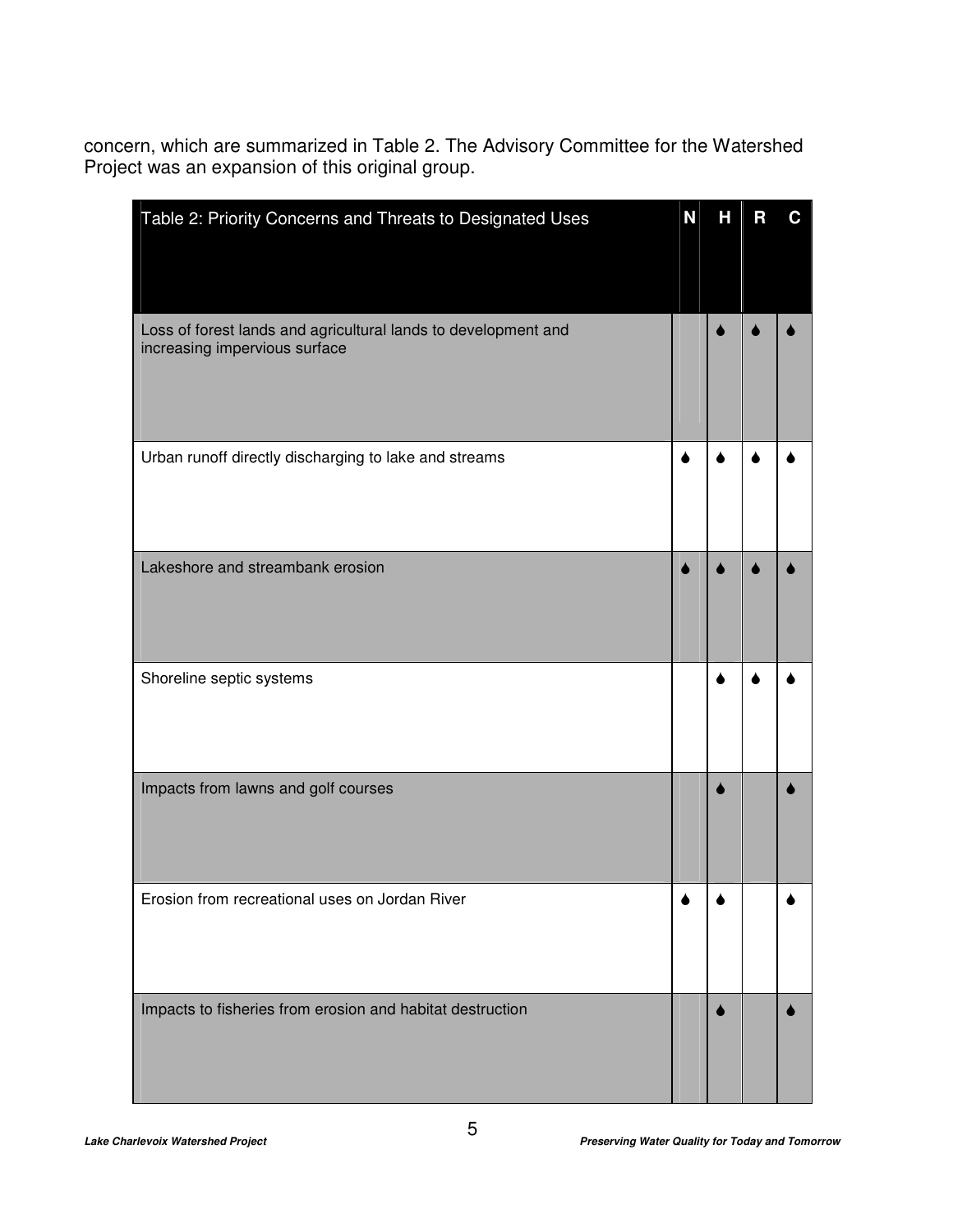| Agricultural impacts-livestock in streams, manure application, pesticide use |  |  |
|------------------------------------------------------------------------------|--|--|
| Erosion and stream habitat destruction from logging activities               |  |  |
| Shoreline algae                                                              |  |  |
| Erosion and runoff from road/stream crossings                                |  |  |

Navigation (N) · Habitat for indigenous aquatic life and wildlife (H) · Partial or total body contact recreation (R) · Cold water fishery (C)

### *B. Known and Suspected Pollutants in the Lake Charlevoix Watershed*

Sediment, nutrients, and toxins such as oils, grease, and heavy metals were identified as the main pollutants of concern that threaten the designated uses in the Lake Charlevoix Watershed. Below is a list of the known and suspected pollutants.

| Table 3: Known and Suspected Pollutants   |                                                                                   |  |
|-------------------------------------------|-----------------------------------------------------------------------------------|--|
| <i><b>Impaired Use</b></i>                | Pollutants*                                                                       |  |
| Navigation                                | Sediment (k)                                                                      |  |
| Aquatic life/wildlife                     | Sediment (k)<br>Nutrients (s)<br>Oils, grease, heavy metals,<br>pesticides (s)    |  |
| Partial and total body contact recreation | Nutrients (s)<br>Bacteria (s)                                                     |  |
| Cold water fishery                        | Sediment (k)<br>Nutrients (s)<br>Oils, grease, heavy metals (s)<br>Pesticides (s) |  |

 $* k =$  known  $s =$  suspected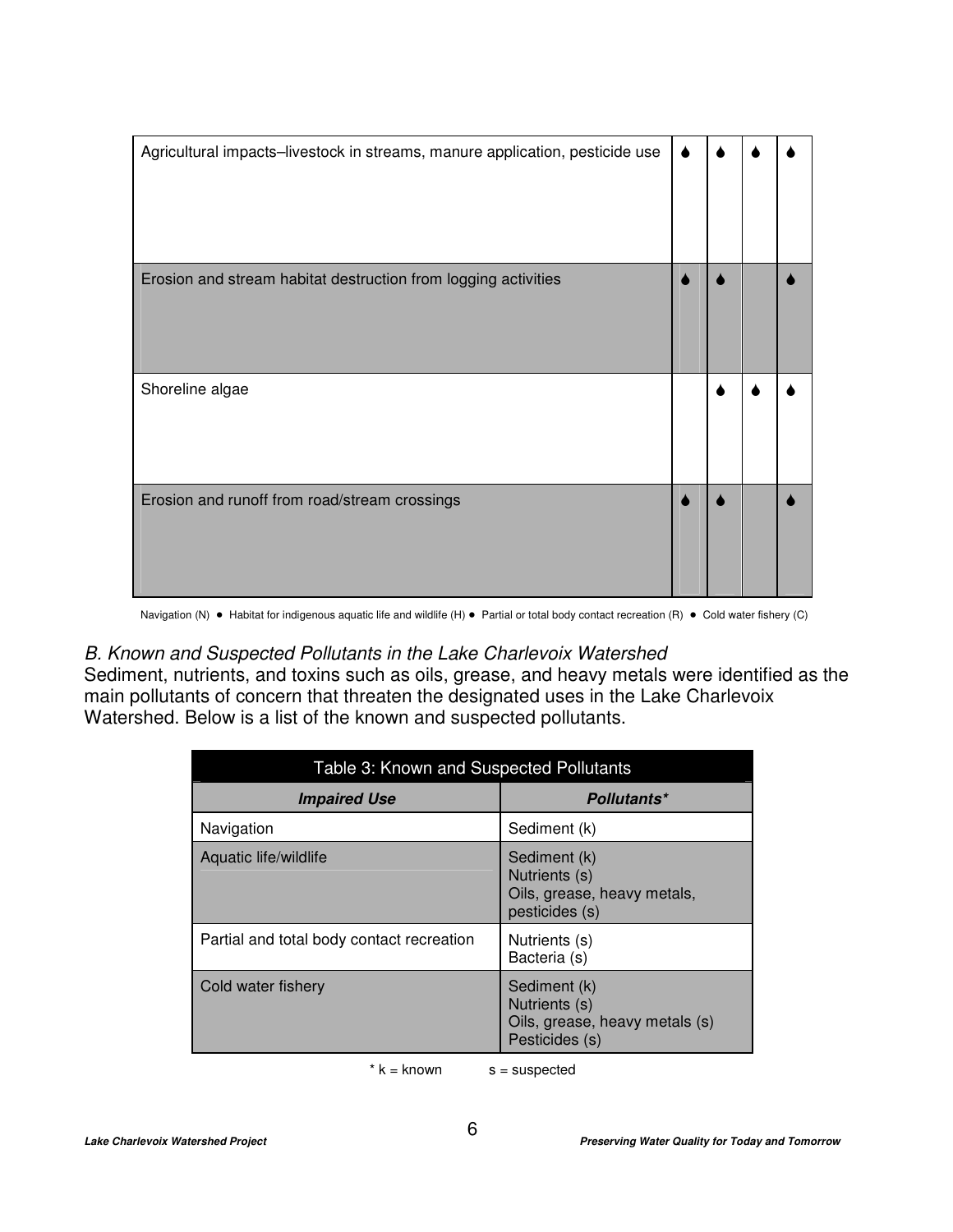### *C. Sources of Pollutants in the Lake Charlevoix Watershed*

With 335 square miles of land it is not surprising that there is a diversity of land uses in the Lake Charlevoix Watershed. Land uses range from large tracts of state forests to the resort communities (urban areas) of Charlevoix, Boyne City, and East Jordan. Diverse land uses equals a diverse amount of activities and many potential sources of nonpoint source pollution. The main sources of nonpoint source pollution for each primary pollutant of concern in the Lake Charlevoix Watershed are described in Table 4.

| Table 4: Sources of Pollutants in the Lake Charlevoix Watershed |                                                                                                                                                                                                                                                                                                |  |
|-----------------------------------------------------------------|------------------------------------------------------------------------------------------------------------------------------------------------------------------------------------------------------------------------------------------------------------------------------------------------|--|
| <b>Pollutant</b>                                                | <b>Sources</b>                                                                                                                                                                                                                                                                                 |  |
| Sediment                                                        | Lakeshore and streambank erosion (k)<br>Road/stream crossings (k)<br>Livestock in streams (s)<br>New construction (s)<br>Logging activities (s)                                                                                                                                                |  |
| <b>Nutrients</b>                                                | Lawn care on shoreline properties (k)<br>Septic systems (s)<br>Livestock in streams (s)<br>Road/stream crossings (k)<br>Lakeshore and streambank erosion (k)<br>Stormwater discharges in urban areas (k)<br>Manure applications and management (s)<br>Golf courses (s)<br>New construction (s) |  |
| Oils, grease, and heavy metals                                  | Stormwater discharges in urban areas (k)<br>Road/stream crossings (k)                                                                                                                                                                                                                          |  |
| Pesticides                                                      | Lawn care on shoreline properties (s)<br>Agricultural fields (s)<br>Golf courses (s)                                                                                                                                                                                                           |  |
| Bacteria                                                        | Septic systems (s)<br>Stormwater discharges in urban areas (k)<br>Livestock waste (s)                                                                                                                                                                                                          |  |

 $* k =$  known  $s =$  suspected

*D. Causes for Each Pollutant Source in the Lake Charlevoix Watershed*

Understanding the potential causes of the pollution is essential in developing goals and action strategies. Below (Table 5) is a list of the causes connected to each pollutant source.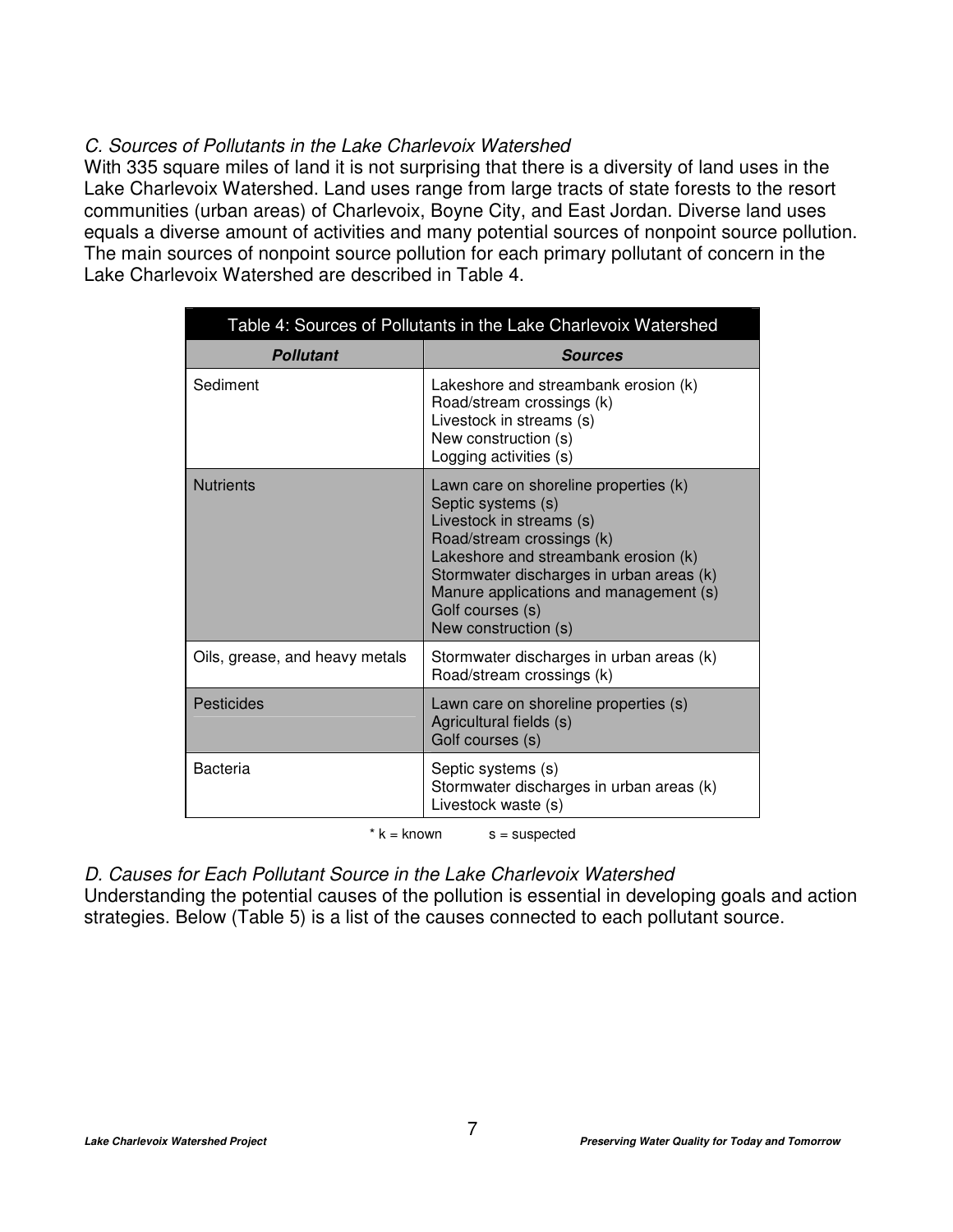| Table 5: Pollutant Information Before the Inventory |                                             |                                                                                                                                                                |  |
|-----------------------------------------------------|---------------------------------------------|----------------------------------------------------------------------------------------------------------------------------------------------------------------|--|
| <b>Pollutants</b>                                   | <b>Pollutant Source</b>                     | Cause                                                                                                                                                          |  |
| Nutrients (P and N) and                             | Agricultural fields (s)                     | Heavy use of pesticides and chemical fertilizers (s)                                                                                                           |  |
| Pesticides (k)                                      | Septic systems (s)                          | Outdated, poorly maintained, and improperly designed systems (s)                                                                                               |  |
|                                                     | Golf courses (s)                            | Heavy applications of fertilizers and pesticides (s)<br>Lack of buffer strips in riparian areas (s)                                                            |  |
|                                                     | Manure applications and<br>management (s)   | Over application of manure (s), lack of proper storage for manure (s),<br>inadequate testing of soil properties (s)                                            |  |
|                                                     | Lawn care on shoreline<br>properties (k)    | Use of phosphorus fertilizer (s), over application of fertilizers (s),<br>misuse and over use of pesticides (s), removal of native shoreline<br>vegetation (k) |  |
|                                                     | Stormwater discharges in<br>urban areas (k) | Inadequate treatment of stormwater that may contain oils, grease,<br>heavy metals, pet waste, etc. (s)                                                         |  |
| Sediment (k)                                        | Agricultural fields (s)                     | Inadequate soil erosion control (s)                                                                                                                            |  |
|                                                     | Lakeshore and streambank<br>erosion (k)     | Shoreline development and removal of shoreline vegetation (k), angler<br>and canoeist access (k), road/stream crossings (k)                                    |  |
|                                                     | Livestock in streams (s)                    | Unrestricted access and no alternative water source (s)                                                                                                        |  |
|                                                     | Logging activities (s)                      | Inadequate buffer strips near streams (s)                                                                                                                      |  |
|                                                     | New construction (s)                        | Lack of proper erosion control and stormwater management measures<br>(s)                                                                                       |  |
|                                                     | Road/stream crossings (k)                   | Undersized and short culverts (k), lack of runoff diversions (k),<br>inadequate fill on road surface (k), lack of vegetation (k)                               |  |
|                                                     | Stormwater discharges in<br>urban areas (k) | Sand used in winter for traffic safety, construction, and general runoff<br>(s)                                                                                |  |
| E. coli bacteria (k)                                | Septic systems (s)                          | Outdated, poorly maintained, and improperly designed systems (s)                                                                                               |  |
|                                                     | Stormwater discharges in<br>urban areas (k) | Pet waste, wildlife (k)                                                                                                                                        |  |
|                                                     | Livestock in streams (s)                    | Unrestricted access and no alternative water source (s)                                                                                                        |  |
| Oils, grease, and heavy<br>metals (k)               | Stormwater discharges in<br>urban areas (k) | Inadequate treatment of stormwater that may contain oils, grease,<br>heavy metals (s)                                                                          |  |

 $* k =$  known  $s =$  suspected

### *E. Watershed Goals*

The mission of the Lake Charlevoix Watershed Protection Project is to protect and enhance the water quality of Lake Charlevoix and its tributaries by reducing current and future polluted runoff. Project goals for addressing each designated use follow in Table 6.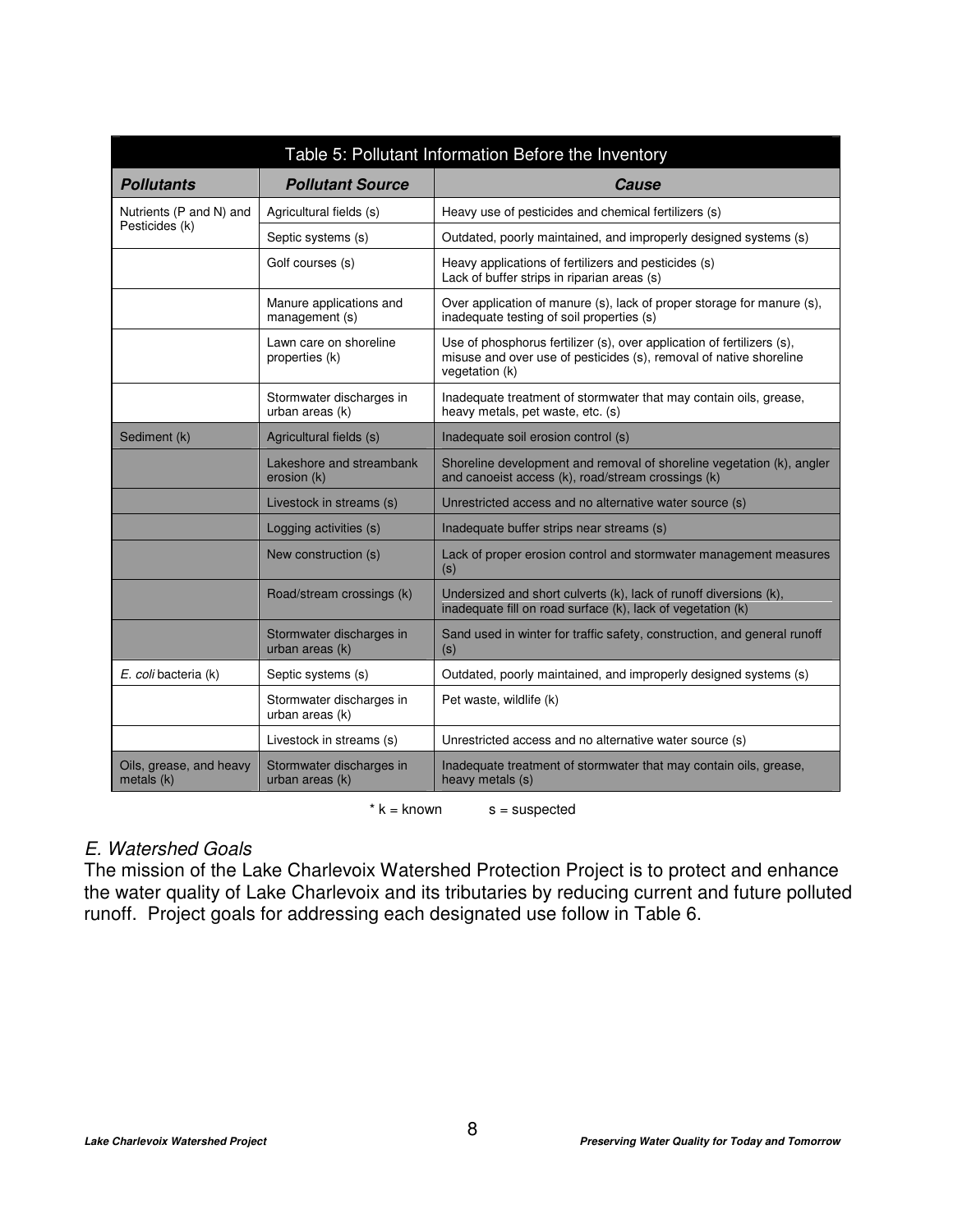| Table 6: Watershed Goals to Address Threatened Uses |                                                                                                                                                                |  |
|-----------------------------------------------------|----------------------------------------------------------------------------------------------------------------------------------------------------------------|--|
| Navigation                                          | Maintain navigation in the rivers and lake by reducing any sediment inputs.                                                                                    |  |
| Aquatic life/wildlife                               | Protect the diversity of aquatic habitats within the Lake Charlevoix<br>Watershed by reducing the contribution of sediment, nutrient, and toxic<br>pollutants. |  |
| Partial or total body<br>contact                    | Maintain the excellent recreational opportunities in the rivers and lake by<br>reducing sediment and nutrient contributions.                                   |  |
| Cold water fishery                                  | Reduce sediment and nutrient loads which threaten to harm habitat<br>conditions for the cold water fishery in Lake Charlevoix and its tributaries.             |  |

### *F. Water Quality Summary*

The Lake Charlevoix Watershed has four designated uses that are threatened: 1) navigation; 2) aquatic life/wildlife; 3) partial or total body contact; and 4) cold water fishery. Project Goals: The mission of the Lake Charlevoix Watershed Protection Project is to protect and enhance the water quality of Lake Charlevoix and its tributaries by reducing current and future polluted runoff. Specific goals related to the designated uses are as follows:

1) Maintain navigation in the rivers and lake by reducing any sediment inputs.

2) Protect the diversity of aquatic habitats within the Lake Charlevoix Watershed by reducing the contribution of sediment, nutrient, and toxic pollutants.

3) Maintain the excellent recreational opportunities in the rivers and lake by reducing sediment and nutrient contributions.

4) Reduce sediment and nutrient loads which threaten to harm habitat conditions for the cold water fishery in Lake Charlevoix and its tributaries.

### Navigation

Navigation is threatened in the Jordan River, Boyne River, and locations in Lake Charlevoix from increasing sediment. Lakeshore and streambank erosion along with road/stream crossings are known sources of sediment pollution. Suspected sources of sediment include agricultural practices including livestock in streams, new construction, and logging activities.

Lakeshore and streambank erosion is often a result of the removal of shoreline vegetation. Angler and canoeing access points are another source of erosion on the Jordan River. Improperly sized culverts and lack of runoff diversions are the main reason for erosion and sedimentation associated with road/stream crossings.

Livestock access to streams for a watering source can destroy the bank and cause erosion and sedimentation. New construction in the shoreline area can also contribute sediment, particularly if inadequate erosion controls are used. Not maintaining buffer strips during logging is also suspected of contributing to erosion and sedimentation.

Habitat Protection for Aquatic Life/Wildlife

Aquatic habitat is threatened throughout the Watershed from sediment, nutrients, and toxic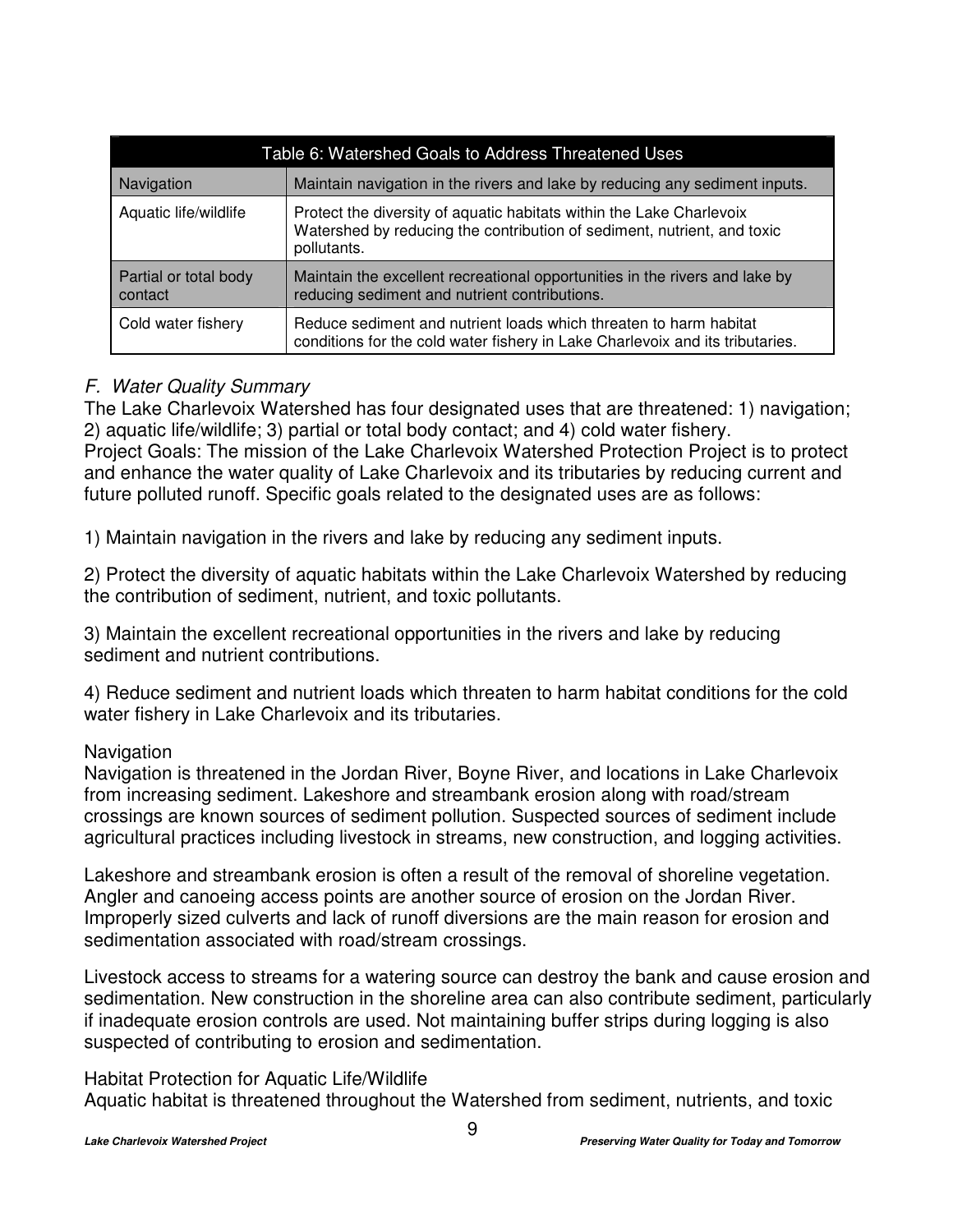chemicals, such as oils, grease, heavy metals, and pesticides. Sediment impacts aquatic habitat by covering spawning areas, which makes feeding difficult and clogs gills. Nutrients harm wildlife by encouraging excessive aquatic plant growth that can deplete oxygen supplies when it decomposes. Toxic chemicals harm aquatic life by weakening immune systems and making organisms more susceptible to disease. They can also harm reproduction and if concentrations of the toxic materials are high enough they can kill aquatic life.

Sources of sediment pollution are the same as mentioned above under threats to navigation. Known sources of nutrient pollution include lakeshore and streambank erosion, road crossings, and lawn care on residential properties. Suspected sources of nutrient pollution include septic systems, agricultural practices, stormwater discharges in urban areas, manure application and management, golf courses, and new construction. Oils, grease, and heavy metals are known to be contributed from stormwater discharges in urban areas and road/stream crossings. Pesticides may be contributed from agricultural fields and lawns.

Nutrients often attach to sediment particles. When erosion from lakeshores, streambanks, and road/stream crossings occurs it contributes not only sediment pollution but also nutrient pollution. Residential properties, agricultural activities, and golf courses are suspected sources of fertilizers which can contribute nutrients that encourage nuisance plant and algae growth. When septic systems in shoreline areas malfunction nutrients such as nitrogen and phosphorus can migrate to the lake.

### Recreation (Partial and Total Body Contact)

Nutrient pollution can stimulate nuisance levels of aquatic plant and algae growth which disrupt recreational activities and make swimming and boating undesirable. In addition, high bacteria counts can make it unsafe for swimming. Although none of these scenarios currently exist for Lake Charlevoix and its tributaries, preventative measures are important to maintain the diversity and quality of recreational opportunities in this Watershed.

Sources and causes of nutrients have been described previously. Suspected sources of bacteria include stormwater discharges in urban areas, manure application and storage, and livestock access to streams. Stormwater discharge in urban areas can collect and deposit pet and wildlife waste into Lake Charlevoix. Excessive application of manure, runoff from manure piles, or livestock access to streams can all be causes of bacteria pollution from agricultural sites.

### Cold Water Fishery

Lake Charlevoix is fortunate to be able to support both a warm and cold water fishery. The majority of the rivers and streams in the Watershed also support a cold water fishery. Sediment, nutrient, and toxic pollution (oils, grease, heavy metal, and pesticides) can all be harmful to a cold water fishery.

In the lake, nutrients are potentially the most harmful. Excessive aquatic plant growth as a result of nutrient pollution can decrease the oxygen available in the bottom of the lake (hypolimnion) during the summer months.

In rivers, sediment may be the most harmful pollutant to the cold water fishery. As mentioned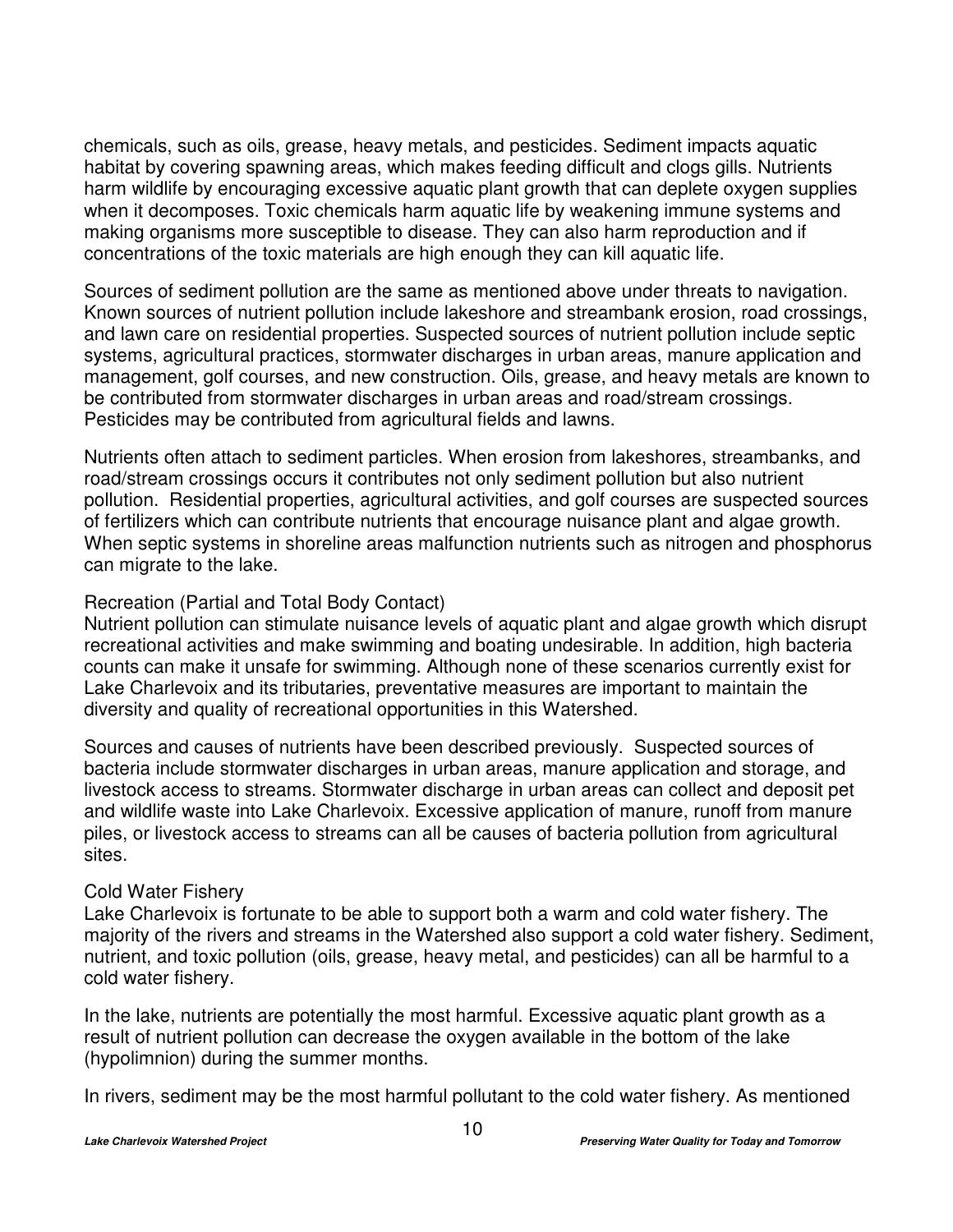previously it destroys habitat and can impact the health of fish.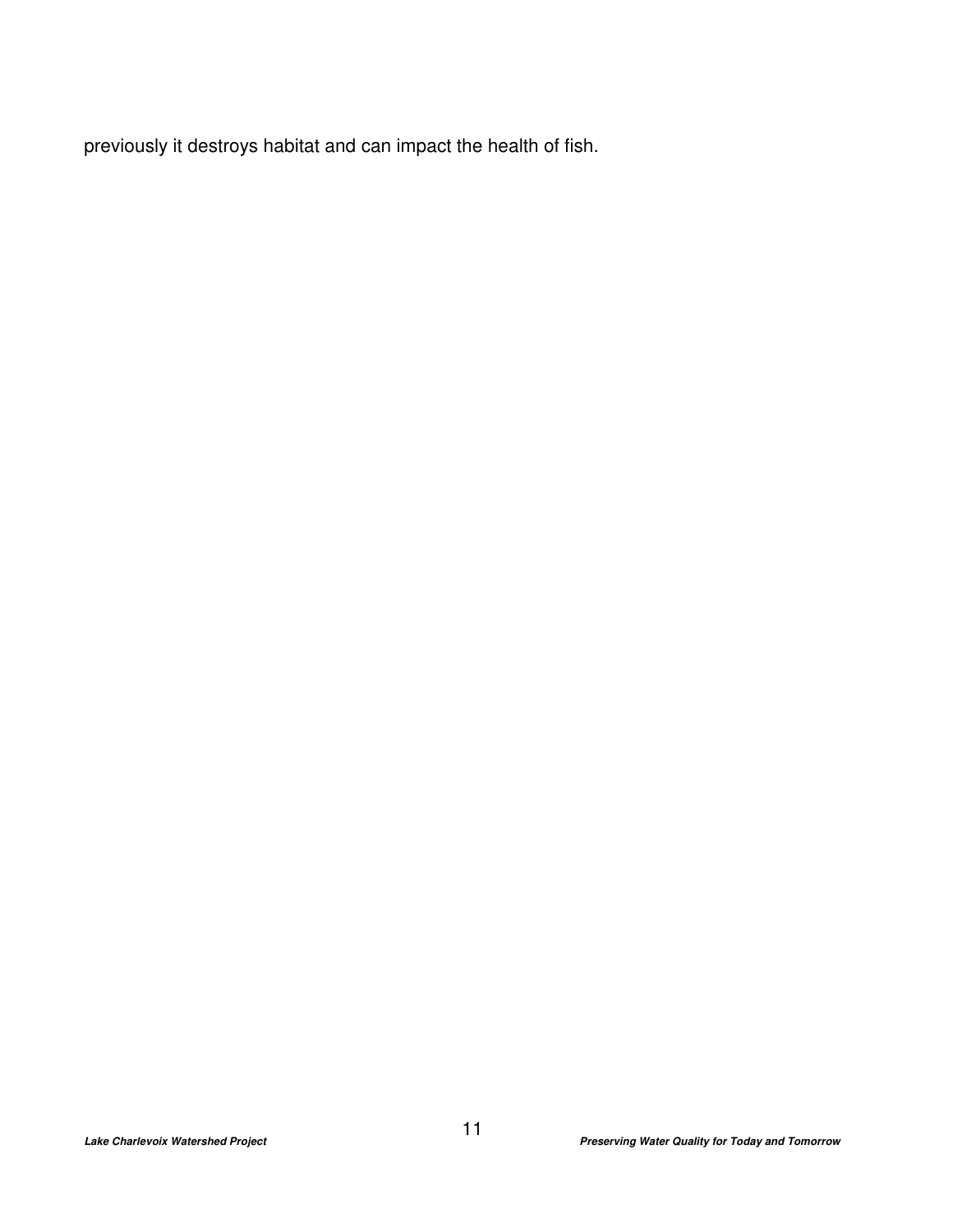### **Chapter Two: Defining the Priority Area**

The priority area is that portion of the Watershed which is most sensitive to environmental impacts, and which has the greatest likelihood to affect water quality and aquatic habitat. United States Geologic Survey Division (USGS) topographic maps were used as a base for delineating the priority area. Supplemental information was used to identify sensitive areas. Other sources used included, USDA Soil Surveys, Groundwater Education in Michigan (GEM) ground water studies, the Farrand map of surficial geology, and a Tip of the Mitt Watershed Council survey of shoreline wetlands.

The priority area for Lake Charlevoix includes the following areas:

- 1. Areas within 1,000 feet of the following features
	- A. Lake Charlevoix.
	- B. Other inland lakes in the watershed.
	- C. Tributary streams (including intermittent drainages).

D. Contiguous wetlands. For the Lake Charlevoix Watershed, a contiguous wetland is defined as those within 1,000 feet of Lake Charlevoix, or within 500 feet of streams or other lakes within the watershed.

E. Urban areas which drain to surface waters, typically via storm sewers.

2. Areas of steep slopes contiguous with any priority perimeter described above. Regarding water resources, the definition of a steep slope seems to range widely in the literature (from 8- 25%). For this priority area determination, a 10% slope (or 1:10 ratio, or 6 degrees) or greater is recommended.

3. Areas of ground water recharge.

The nonpoint source pollution inventories focused on the priority areas.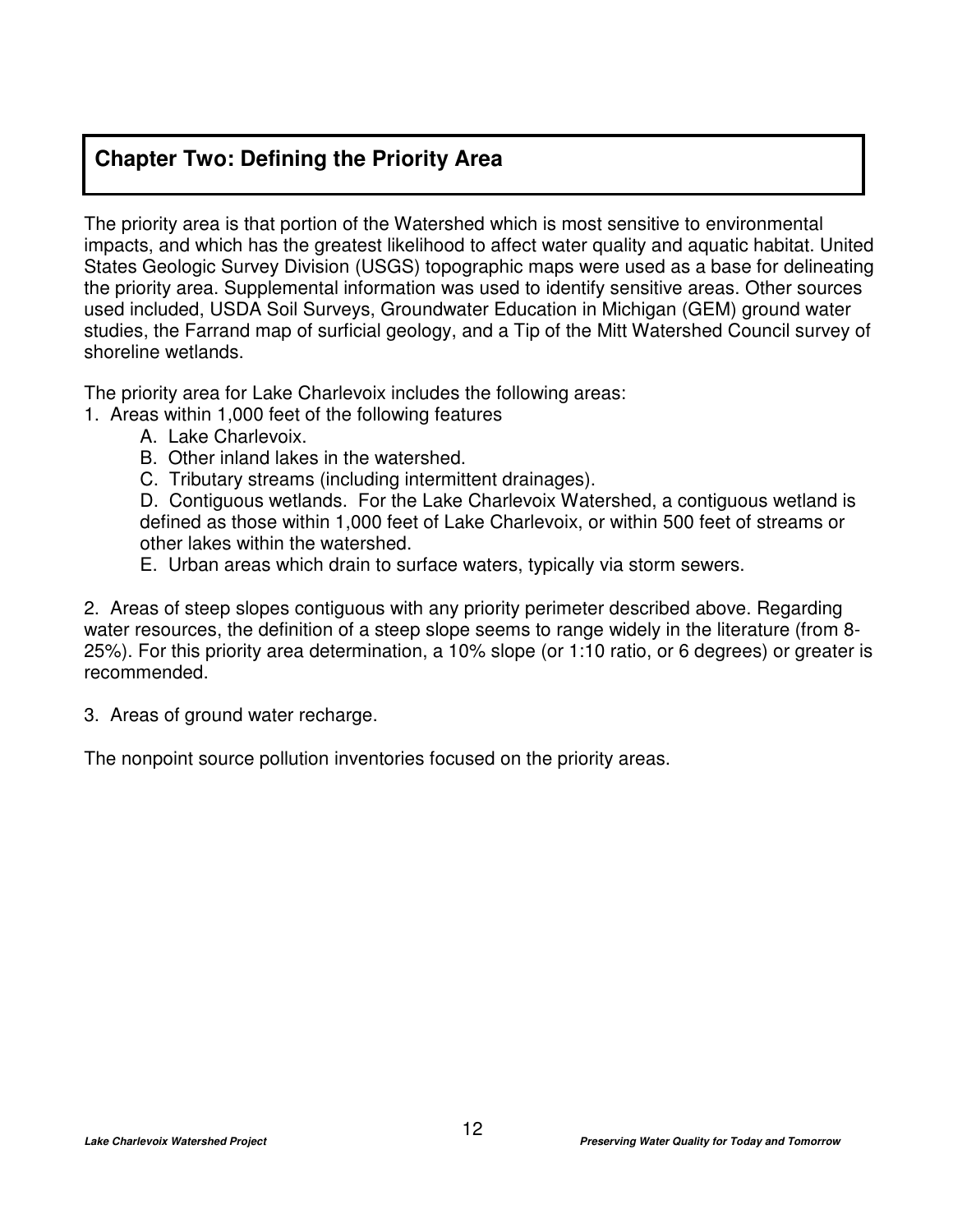**Priority Area Map**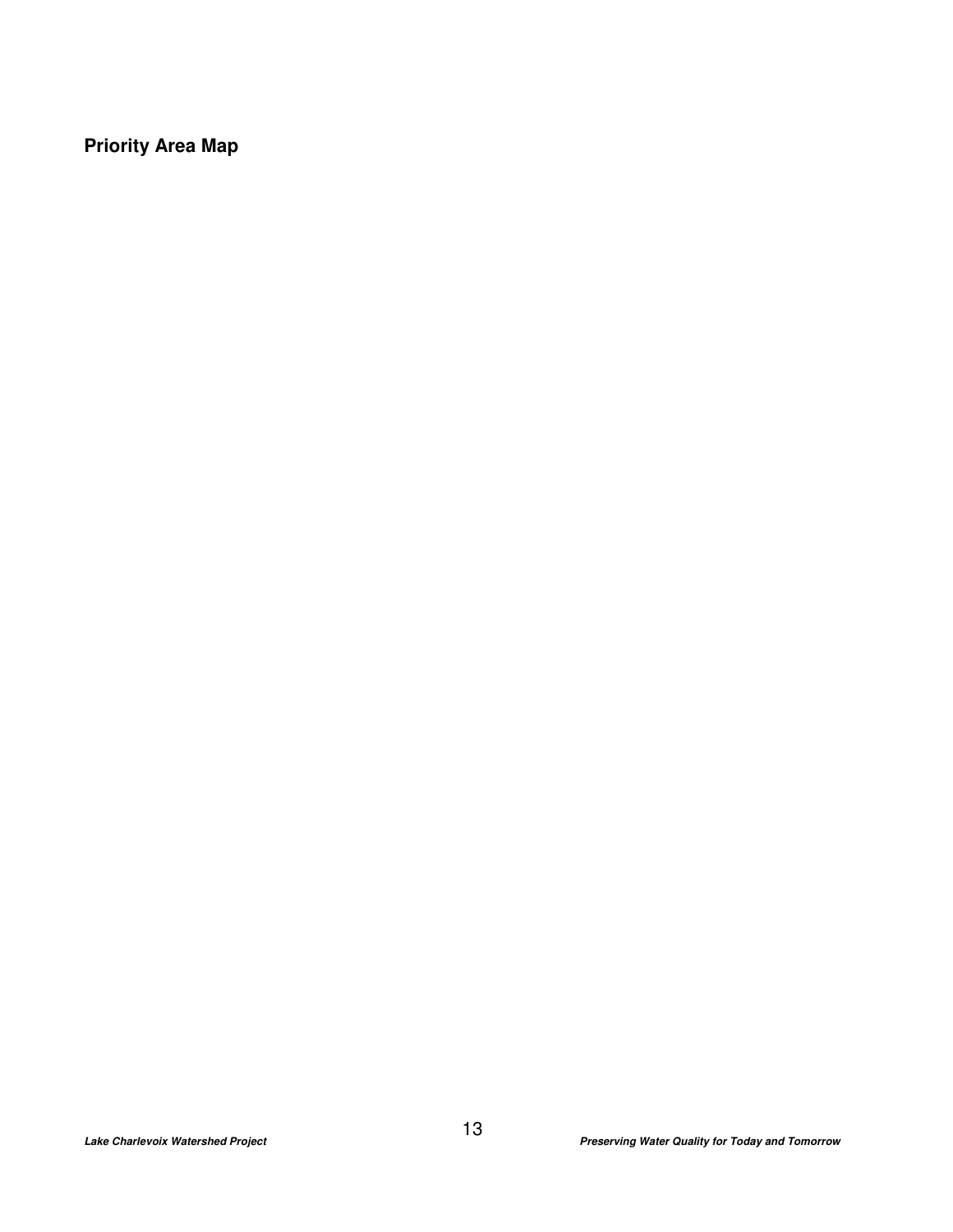### **Chapter Three: Review of Nonpoint Source Pollution Inventories**

The inventories conducted to document nonpoint source pollution included field data collecting inventories to identify current sources and causes of pollution as well as potential sources. Below are summaries of the inventories conducted and their results.

### **1. Stormwater Inventory**

Stormwater, also called urban runoff, is that water which flows across the land surface during rainfall or snowmelt. Impervious surfaces (streets, roofs, sidewalks, etc.) generate much more stormwater runoff than natural forested, or even agricultural, land uses.

Lake Charlevoix has three relatively large urban areas on its shorelines--East Jordan, Boyne City, and Charlevoix. A portion of all these cities have paved streets with curbs, gutters, and subsurface drainage pipes called storm sewers. The main purpose of these storm sewers (some of which were installed many decades ago) is to prevent flooding and water damage. Unfortunately, substances (such as bacteria from pet and animal wastes, fertilizer, oil and grease, sediment, heavy metals, salt, etc.) which find their way onto the streets and sidewalks are likely to be washed into Lake Charlevoix or tributary streams by rainfall or snowmelt. A multitude of studies from around the nation and world have documented that urban stormwater is a serious source of pollution.

As part of the Lake Charlevoix Watershed Project, Watershed Council staff conducted an inventory and assessment of the storm sewer systems for each of the three cities. This consisted of identifying the land uses (e.g., commercial, residential) within the city boundaries, reviewing maps of storm sewers provided by each city, delineating different drainage areas, identifying locations of stormwater inlets and outlets, and estimating pollutant loading using models developed during nationwide studies. No water sampling and testing was conducted. However, water quality studies by the Watershed Council have documented that the pollution and water quality impacts of storm sewer effluent from other Northern Michigan communities is similar to the predictive model. Table 7 summarizes the stormwater characteristics of each municipality.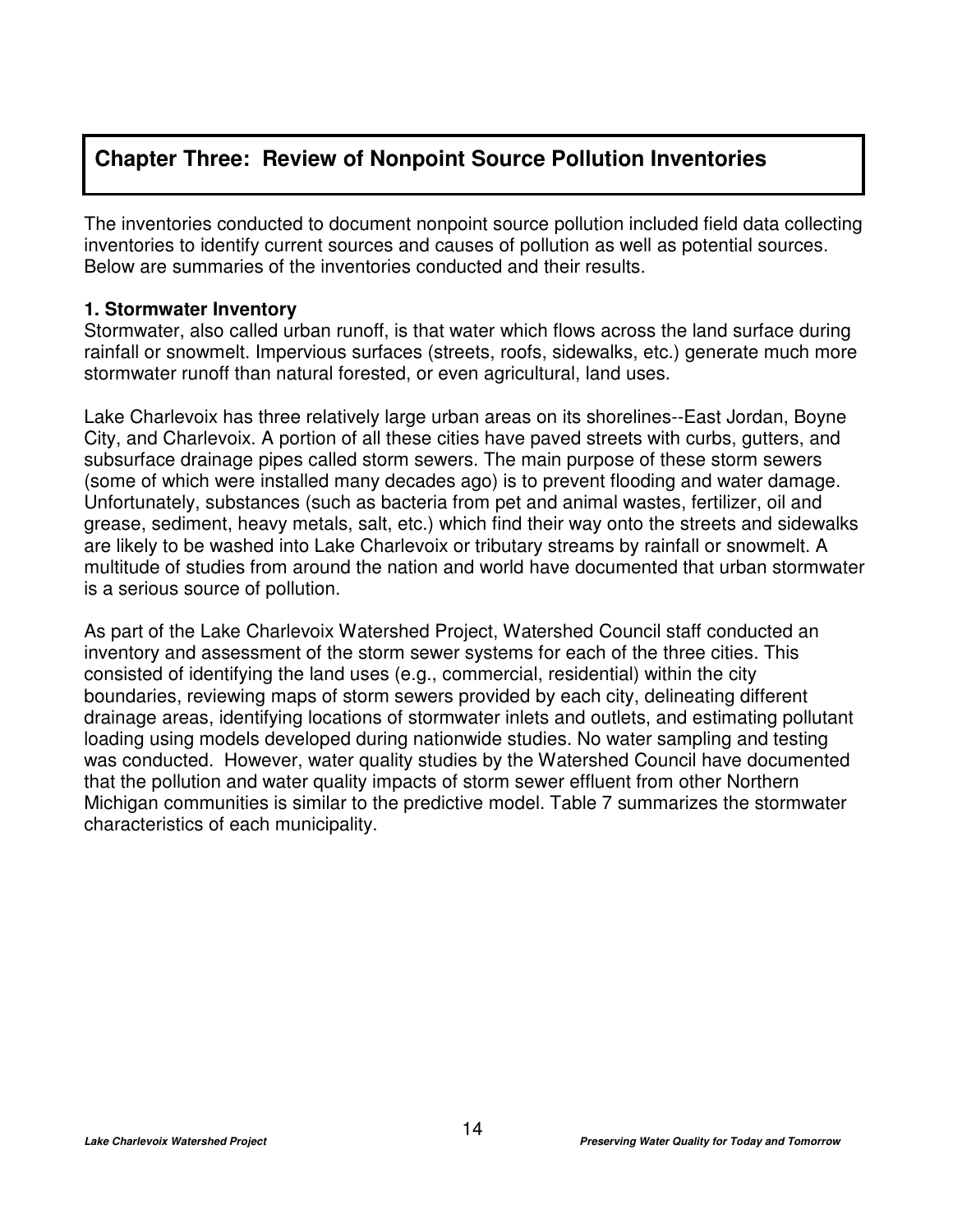| Table 7: Storm Sewer Summary  |                   |                   |                    |
|-------------------------------|-------------------|-------------------|--------------------|
|                               |                   |                   |                    |
|                               | <b>Boyne City</b> | <b>Charlevoix</b> | <b>East Jordan</b> |
| Total area of city            | 2,377 acres       | 1,280 acres       | 1,714 acres        |
| Total area draining into city | 4,833 acres       | 1,666 acres       | 3,425 acres        |
| <b>Percent of Watershed</b>   | 2.25%             | 0.78%             | 1.6%               |
| Land use in cities:           |                   |                   |                    |
| Percent undeveloped           | 29.6%             | 29.8%             | 55.5%              |
| Percent commercial/industrial | 12.5%             | 16.4%             | 11.8%              |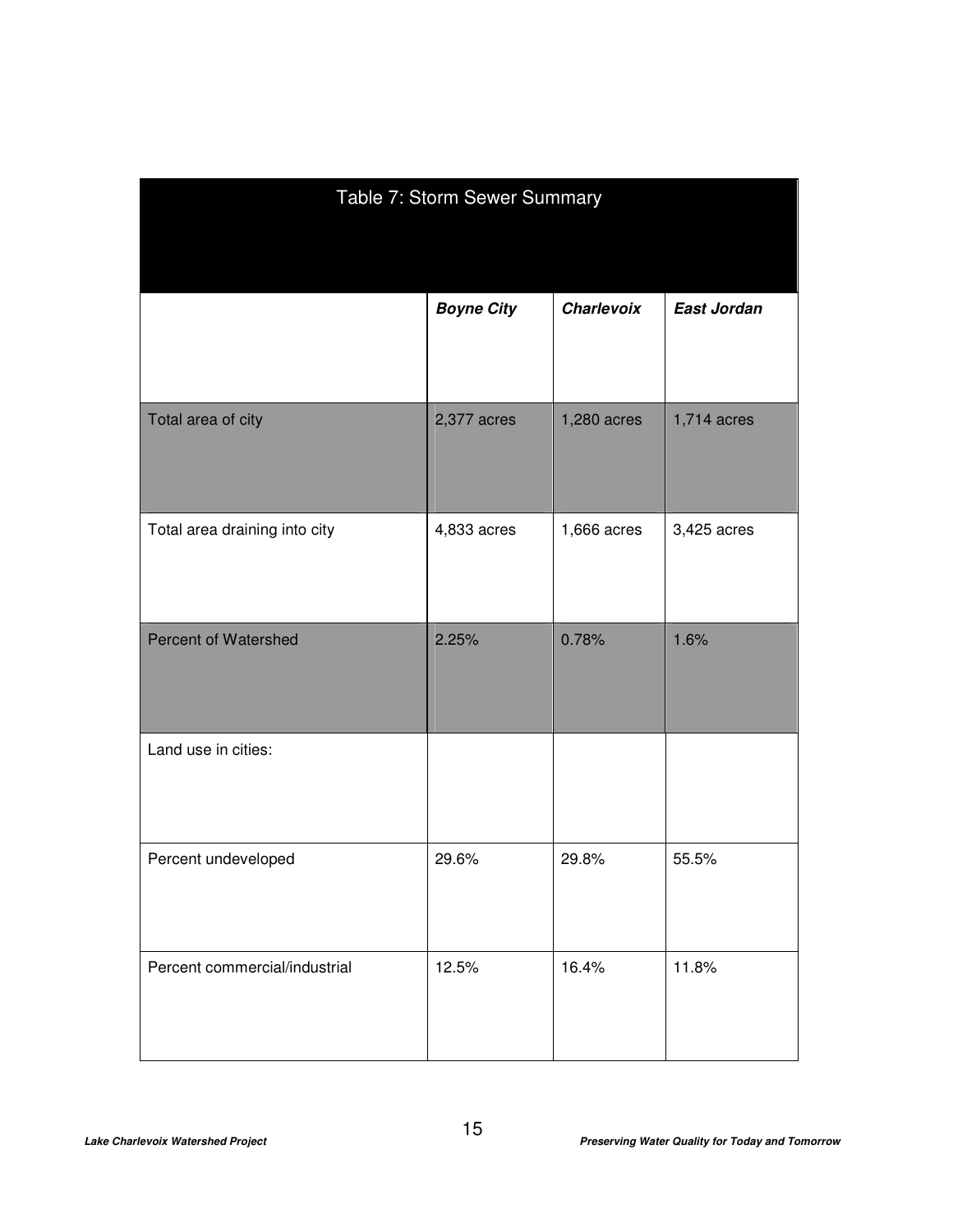| Percent residential                                                              | 36.2%                    | 48.4%                    | 29.8%                   |
|----------------------------------------------------------------------------------|--------------------------|--------------------------|-------------------------|
| Percent water                                                                    | 1.7%                     | 5.4%                     | 2.9%                    |
| Percent impervious area                                                          | 24.0%                    | 31.0%                    | 22.0%                   |
| Area of city draining to lake or<br>river via storm sewers                       | 936 acres                | 490 acres                | 360 acres               |
| Percent of city draining to<br>lake or river via storm sewers                    | 39%                      | 39%                      | 21%                     |
| Estimated pollution contributions from<br>storm sewers<br>Phosphorus<br>Sediment | 714 lbs.<br>201,685 lbs. | 435 lbs.<br>122,976 lbs. | 253 lbs.<br>71,591 lbs. |

The results indicate that the storm sewers are contributing a significant amount of pollution to Lake Charlevoix. All of the municipalities have expressed interest in participating in efforts to reduce impacts.

### **2. Shoreline Pollution Inventory**

A shoreline survey to identify locations of nutrient pollution (using an algae called Cladophora as an indicator), bottom sediment type, and shoreline development characteristics was performed by the Tip of the Mitt Watershed Council during summer, 2000.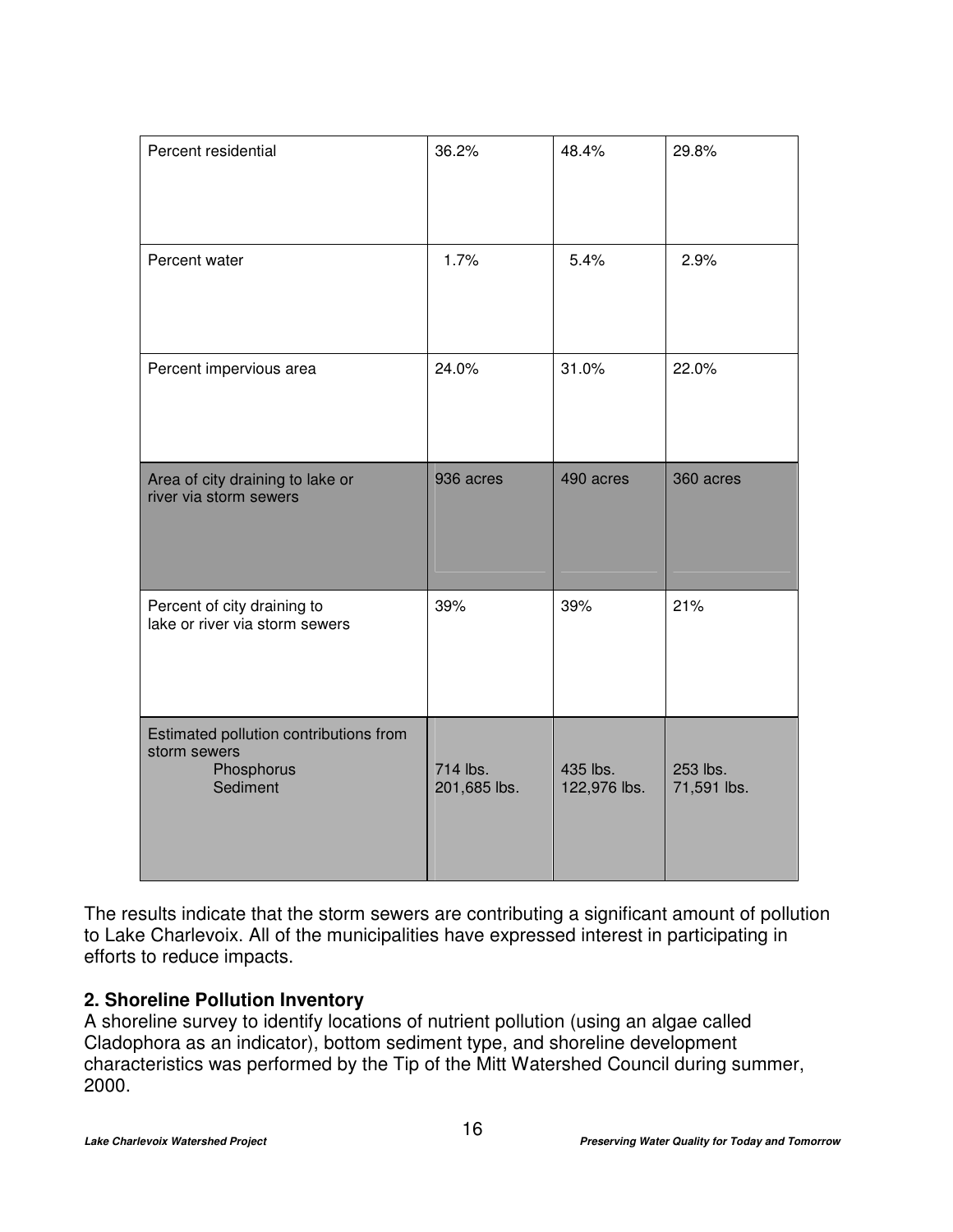Cladophora is a branched, filamentous, green algae that occurs naturally in small amounts in Northern Michigan lakes, mostly on rocky shorelines. The nutrient requirements for Cladophora to achieve large, dense growths are greater than the nutrient availability in lakes with high water quality, such as Lake Charlevoix. Therefore, the presence of Cladophora can indicate locations where relatively high concentrations of nutrients, particularly phosphorus, are entering a lake. Sources of these nutrients can be due to natural conditions, however, the majority of Cladophora growths can be traced to cultural sources (such as lawn fertilization, malfunctioning septic systems, poor agricultural practices, soil erosion, and wetland destruction). These nutrients can contribute to an overall decline in lake water quality. Additionally, malfunctioning septic systems pose a potential health risk due to bacterial and viral contamination.

This was the fourth shoreline algal survey performed on Lake Charlevoix since 1980. Periodic repetition of shoreline algal surveys are important for identifying chronic problem sites as well as recent occurrences. They are also valuable for determining long-term trends of nearshore nutrient inputs associated with land use changes, and for assessing the success of remedial actions.

Approximately 1,653 property parcels were identified. The number is approximate because exact property boundaries and recent lot splits were not always evident. Of these, approximately 1,338 were developed (81%). This represents an increase of 93, and compares to an approximate development rate of 77% in 1996 (the date of the last survey).

In 2000, 133 significant Cladophora growths were identified. Most of the Cladophora growths were in the light category (56%), 38% were more-or-less medium, and only 6% were classified as heavy growths. There were 24% fewer growths of Cladophora than in 1996 (when 175 Cladophora growths were noted), and the growths were lighter in nature. It is possible that the lower number is due to the extremely low water in recent years. (Lake Charlevoix's water level is controlled by the level of Lake Michigan through the Pine River Channel.) In addition, most of the survey was conducted at a later date than was ideal, so some of the Cladophora growths may have been diminished by warm water.

Sandy bottom substrate (generally unsuitable for Cladophora growths) was present in front of 52% of the parcels. However, many lots in areas of sandy bottoms had rock rip-rap placed for erosion control, which allows for the growth of Cladophora if the water is high enough. The remainder of the shoreline was predominantly rocky (27%), or a mixture of rock and sand (20%). Mucky or mucky-sand bottom types were only present on about 1% of parcels.

| Table 8: Lake Charlevoix Cladophora Survey Summary |                            |                              |  |
|----------------------------------------------------|----------------------------|------------------------------|--|
|                                                    | 1996<br><i><b>2000</b></i> |                              |  |
| <b>Shoreline Property Parcels</b>                  | 1.625                      | 1.653                        |  |
| <b>Developed Properties</b>                        | 1,245                      | 1,338 (increase of 93 or 7%) |  |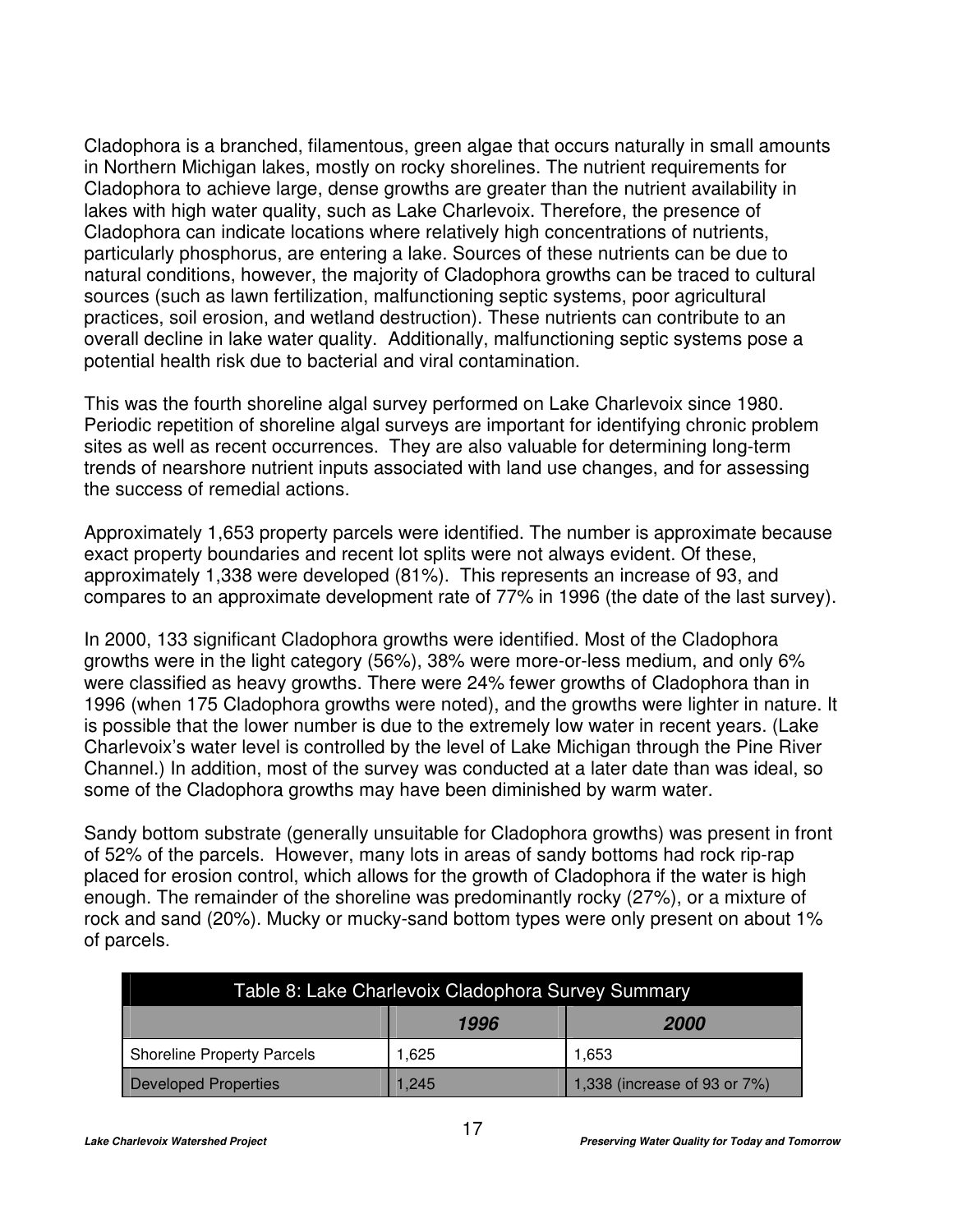| Cladophora Growths |  | 133 (24% decrease) |
|--------------------|--|--------------------|
|--------------------|--|--------------------|

### **3. Lakeshore Erosion Inventory**

Lakeshores and streambanks are areas of dynamic energy. The powerful forces of waves, currents, and ice move soil particles toward, away from, and along the shoreline.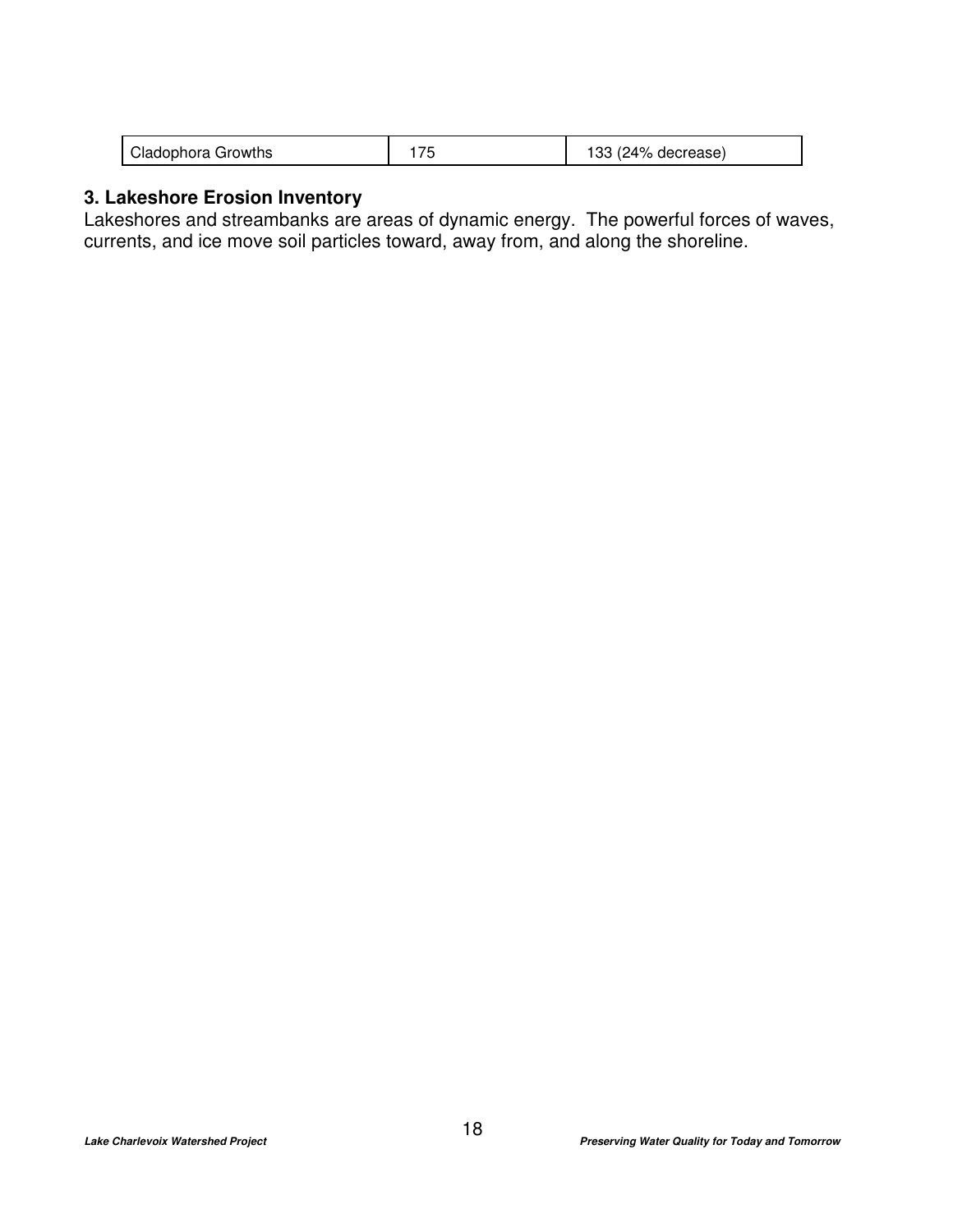Streams are continually down cutting into their valley, carrying sediments downstream particle by particle. The current moves from side to side, undercutting banks and causing the stream channel to meander.

The ice of frozen lakes can expand shoreward with a force of many tons per square foot, moving most obstacles in its path (including shoreline soil). Masses of ice put in motion by winds or currents can scour the banks of lakes and streams.

In a lake, the strength of erosive forces depends on its size, the size and direction of waves and currents, ice characteristics, water depth near shore, and the shape and composition of the shoreline.

Erosion and the transport and deposition of sediments is a natural process along shorelines. Typically, natural erosional processes proceed very slowly, and the plants and animals that live along the shoreline can adjust to these slow changes, maintaining a stable, healthy, productive ecosystem. When some catastrophic natural or human disturbance causes this equilibrium to be upset, accelerated erosion can result. Examples of natural disturbances include large trees uprooted by a windstorm, or a flood resulting from a torrential rainstorm. Human disturbances include vegetation removal, dredging or filing, or construction on or near the shoreline.

Erosion and its resulting sediment pollution has many negative impacts. In an aquatic environment, sediment pollution: degrades aquatic and nearshore land habitats, killing aquatic organisms and negatively impacting birds and animals which depend on aquatic habitats; causes warming (which is most serious in cold water trout streams); reduces water clarity and light penetration; and changes bottom substrate which reduces channel capacities that can increase flooding.

Surveys were conducted on lakeshore and streambanks (discussed below) to assess sediment pollution from erosion. The entire shoreline of Lake Charlevoix was surveyed for erosion problems by the Lake Charlevoix Association. Many parcels appeared to have had some actions in the past to control shoreline erosion. Approximately 20% of parcels surveyed had some erosion-related concerns, typically either steep eroding banks, ineffective past erosion control strategies, or creation of artificial beaches. Eight severe sites were identified in Eveline Township, Sections 16, 17, 19, 21, 28, 29, 32, 33. Nine moderate sites were identified in Eveline, Evangeline, and South Arm townships. Many other minor sites were also documented.

### **4. Streambank Erosion Inventory**

Lake Charlevoix's two largest tributaries, the Jordan and Boyne Rivers, are good quality trout streams. They both have been impacted by streambank erosion. Numerous streambank erosion inventories and restoration work have been done on the Jordan River, coordinated by the Antrim Conservation District and the Friends of the Jordan River. However, very little attention has been given to the Boyne River. Conservation Resource Alliance and the Friends of the Boyne River conducted a streambank erosion inventory.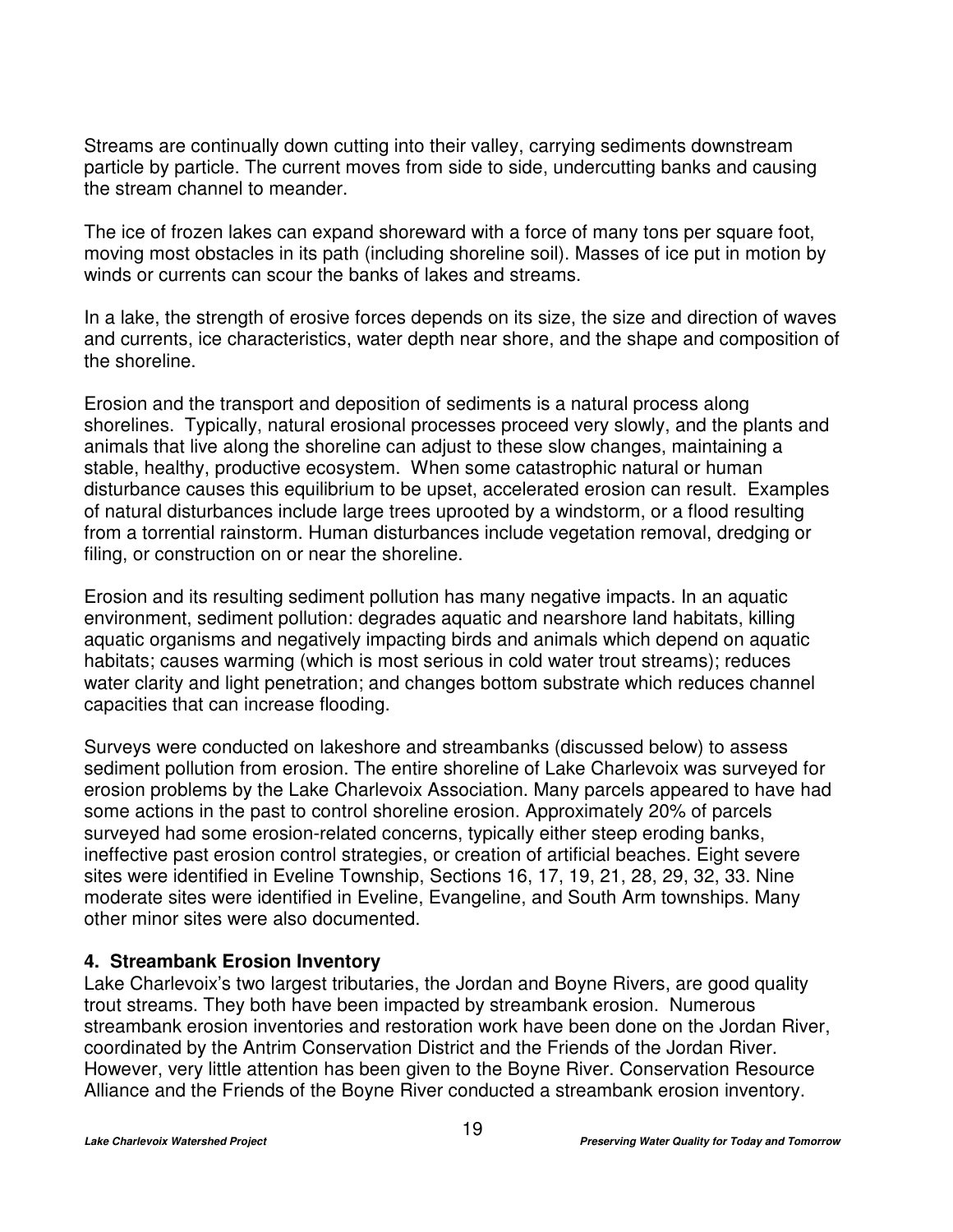Data was collected on each streambank erosion site on its size, cause, and severity. Four priority sites were identified on the Boyne River.

### **5. Road/Stream Crossing Inventory**

The Road/Stream Crossing Inventory was coordinated by the Conservation Resource Alliance. The Conservation Resource Alliance with support from the Frey Foundation for their River Care program conducted the inventory for the Boyne River subwatershed.They also provided training and coordinated the inventory for the remaining subwatersheds. The Charlevoix Conservation District entered all of the data into an Access database and compiled the final report.

The purpose of the inventory was to comprehensively identify and document all of the road/stream crossing sites on the tributaries in the Lake Charlevoix Watershed.

Potential road/stream crossings were identified using a variety of map sources and field exploration. Each crossing that appeared to have regular flow connected to Lake Charlevoix was inventoried. With the exception of private drives, all vehicle access roads were included. All potential sites were investigated. In some instances, no crossing was present, or there appeared to be no significant flow (and therefore no significant pollutant contribution) during any time of the year. These locations were not identified as numbered crossings and do not appear in the inventory.

Each site was visited to assess potential impacts and problems. Data collected at the crossings included detailed information about the location, road characteristics (width, shoulder, drainage, surface); culvert condition; and erosion and runoff problems. Basic stream characteristics such as width, depth, current, and substrate were also recorded. Field data was collected by both resource professionals and trained volunteers.

In order to help prioritize road/stream crossings for improvement, a severity ranking index was used. The severity ranking system used is identical to that used on a number of previous road/stream inventories completed by Conservation Resource Alliance and other agencies throughout Michigan. Three classifications are used in the severity ranking, severe (30 points or more); moderate (15-29 points); and minor (under 15 points).

The inventory information is organized by subwatershed (Jordan River, Boyne River, Horton Creek, and remaining Lake Charlevoix sites). Volume 1 contains maps showing key information for each crossing. Volume 2 contains the field data forms with site sketches, site severity scoring worksheets, and the cost estimating worksheets used to record all inventory information.

A total of 212 sites were inventoried. Nineteen classified as severe, 140 as moderate, and 53 as minor. Table 9 below summarizes the crossings by each subwatershed.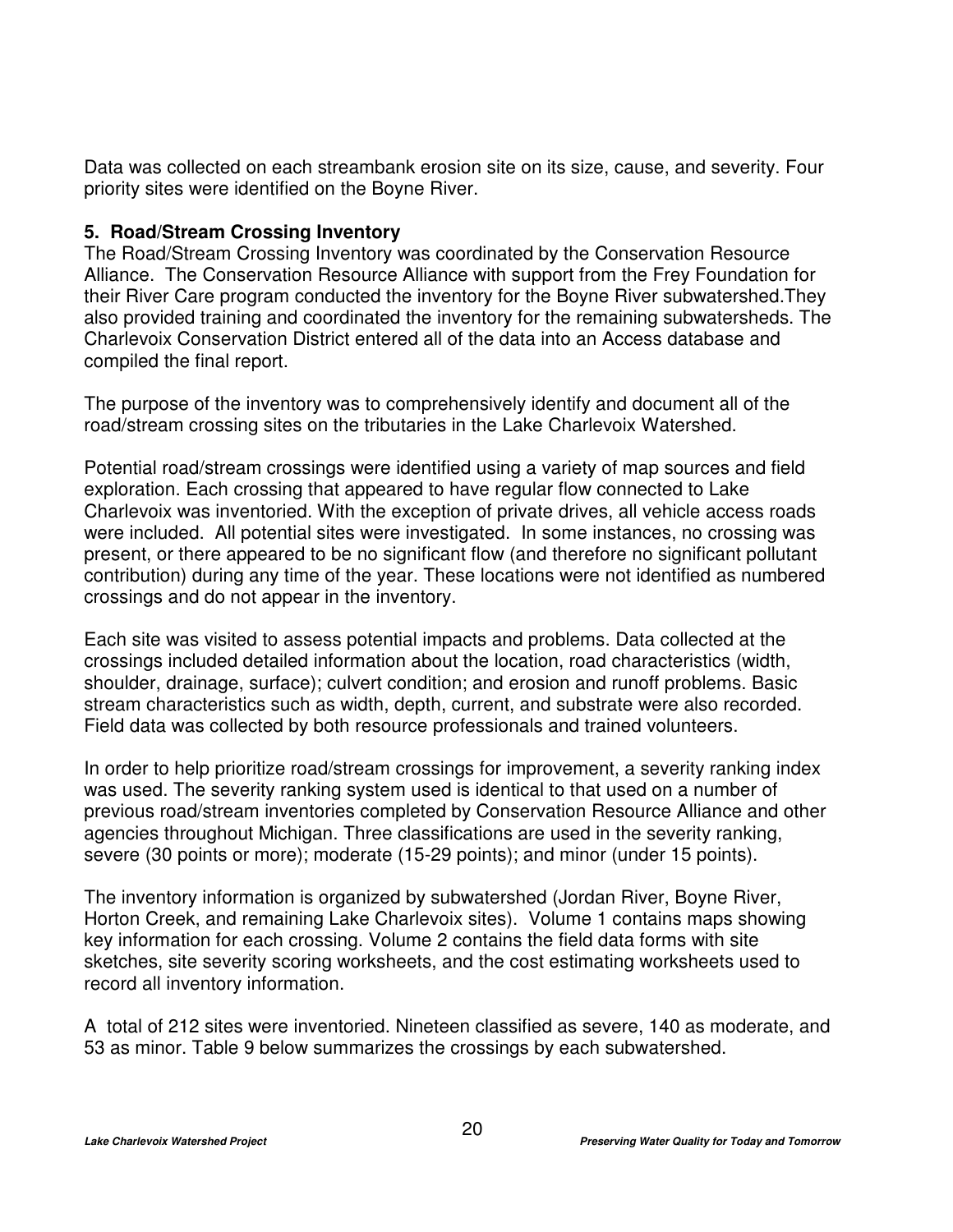| Table 9: Severity Ranking of Road/Stream Crossings       |               |                 |       |  |  |  |
|----------------------------------------------------------|---------------|-----------------|-------|--|--|--|
| <b>Subwatershed</b>                                      | <b>Severe</b> | <b>Moderate</b> | Minor |  |  |  |
| <b>Boyne River</b>                                       | 10            | 22              | 15    |  |  |  |
| <b>Horton Creek</b>                                      |               | 2               |       |  |  |  |
| <b>Jordan River</b>                                      |               | 73              | 19    |  |  |  |
| Lake Charlevoix (shoreline<br>area, smaller tributaries) |               | 43              | 18    |  |  |  |

### **6. Agricultural Inventory**

Nonpoint source pollution problems from agricultural areas have been well documented. Agricultural activities in Charlevoix and Antrim Counties are predominantly small farms and are quite diverse. Agricultural land use has been declining in both counties due to a number of social and economic factors. Family farms are not being continued by the younger generation. Many farms are being sold for development as the demand for scenic lands for home sites increases. For the Lake Charlevoix Watershed Project the location and any associated nonpoint source pollution problems were documented for agricultural producers in the Watershed.

The Charlevoix Conservation District conducted an inventory of the agricultural activities within the Lake Charlevoix Watershed. A data sheet was completed for each site that described location and type of farm, distance to nearest tributary, and any obvious nonpoint source pollution problems. Aerial photos, plat maps, topographic maps, along with field checking were used to identify area farms. A ranking of nonpoint source pollution problems of severe, moderate, and minor was given to each site. A total of 41 farms were inventoried (3 severe, 15 moderate, and 23 minor).

The most common problems identified at the farm sites were livestock in streams and lack of animal waste storage areas. The herd sizes at the farms were very low. Many of the farms were identified as "hobby" farms. Interestingly, there were quite a few that appeared to have horses only and were labeled as "hobby horse farms."

The three severe sites (Site A, B, and C) are all in Charlevoix County and are in need of the following best management practices to reduce nonpoint source pollution:

Site A: Streambank restoration (erosion from livestock), livestock exclusion fencing and cattle crossing, watering sources, animal waste management, and pasture/grazing management.

Site B: Exclusion fencing, alternate water source, and buffer strips.

Site C: Animal waste facility and pasture management including filter strips to reduce runoff.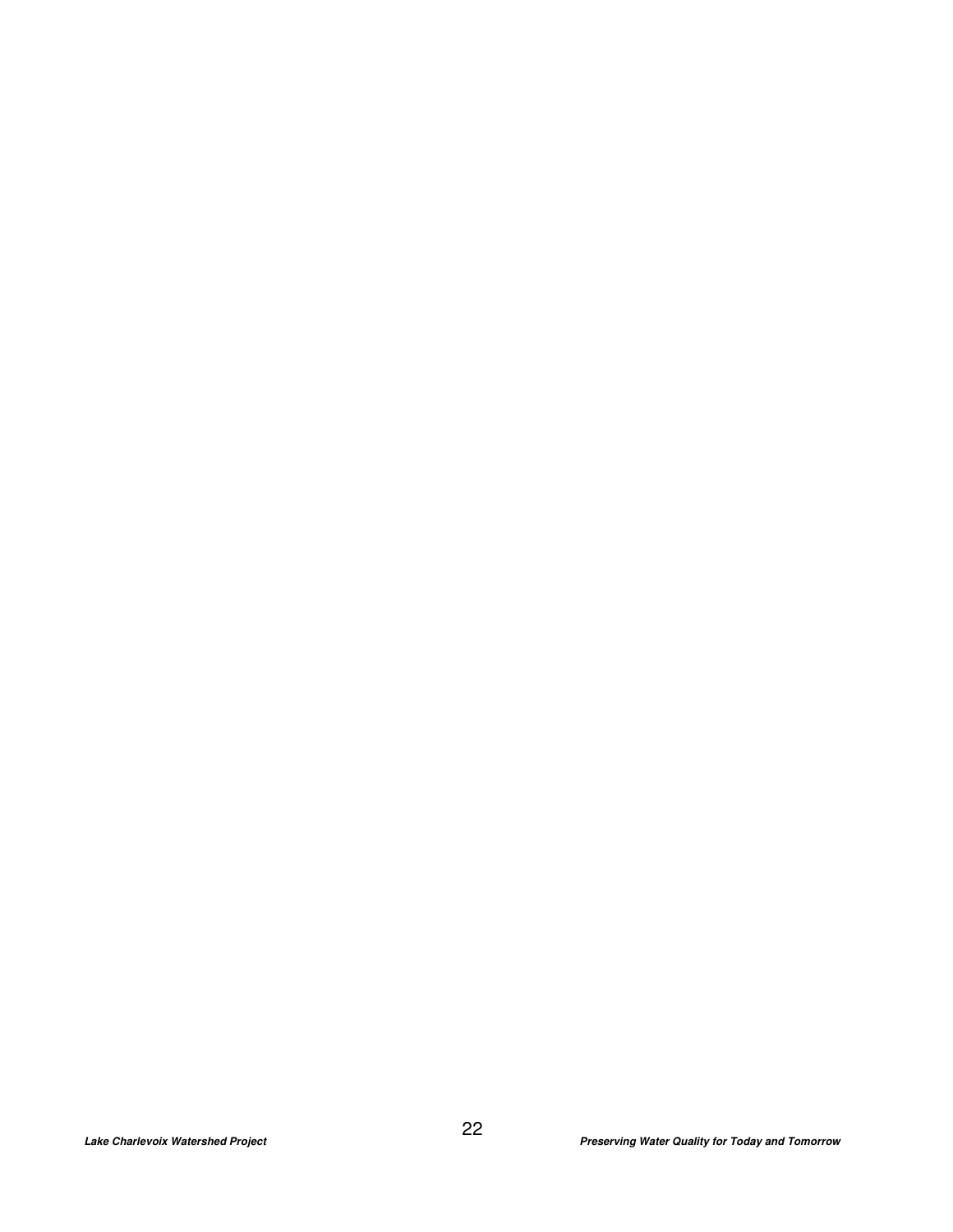### **7. Recreational Impact Assessment**

Recreational impacts were assessed on both the Jordan River and Lake Charlevoix. The Jordan River is well-known throughout Michigan as an excellent trout stream and a great canoeing river. The Jordan River Pathway, which crosses the Jordan and follows its banks in many locations, is a popular hiking spot. The expansive waters of Lake Charlevoix are popular for all types of boating by both shoreline residents as well as by transient visitors utilizing the many public access sites. These activities are important for fostering an appreciation of natural resources and supporting the local economy that depends on nature-based tourism. However, recreational activities can be a source of nonpoint source pollution. An inventory to assess the impacts of canoeing and canoe access sites, fishing and angler access sites, hiking on the Jordan River Pathway (by Friends of the Jordan); and boating on Lake Charlevoix (by the Lake Charlevoix Association) was conducted.

### **Canoeing**

The majority of canoes (or other vessels like kayaks or tubes) using the Jordan River are rentals from two local liveries. Numbers of annual rentals were unavailable, but hundreds of canoes float the river on some days. The primary launch site is Graves Crossing. Canoe navigation upstream of this point is difficult. A terraced, gravel launching platform was constructed at this location relatively recently, and has functioned well to protect the streambank. Other popular put-in/take-out spots include the Old State Road crossing, a Michigan Department of Natural Resources (MDNR) public access site just downstream from Websters Bridge, an MDNR access site at the lamprey weir, and an MDNR access site at Rogers Bridge. All of these sites have some problems related to canoe access (or other types of recreational activity).

At Old State Road, a large double culvert unofficially known as "the tubes" creates some standing waves. Canoeists will occasionally take-out just downstream of the tubes and then portage to above the road to float through them again. This is also a popular mid-way stopping point, and the stream banks on the east side of the river downstream of the road are heavily trampled (including on adjacent private property). There is also quite a bit of litter at the site.

Access structures of different types have been constructed at the Websters, Weir, and Rogers Bridge sites. However, due to heavy use, some bank trampling and erosion are still occurring. In addition, surface runoff from the parking areas causes erosion and sedimentation of the river (although recent paving at Websters has reduced the impact somewhat).

In addition to these "official" access sites, there are three sites between roads which are popular take outs for picnicking, bathroom breaks, etc. Two of these are wetlands, and the heavy use is causing severe bank trampling, erosion of organic soils, and widening of the stream channel. A third is a utility pipeline crossing, where steep sandy banks are eroding.

### Fishing

In addition to the sites described above, fishing access to the upper part of the river is mostly gained via a series of popular "pull-over" spots off of the system of unpaved roads throughout the Jordan River Valley. Eighteen access sites, including the Michigan Department of Natural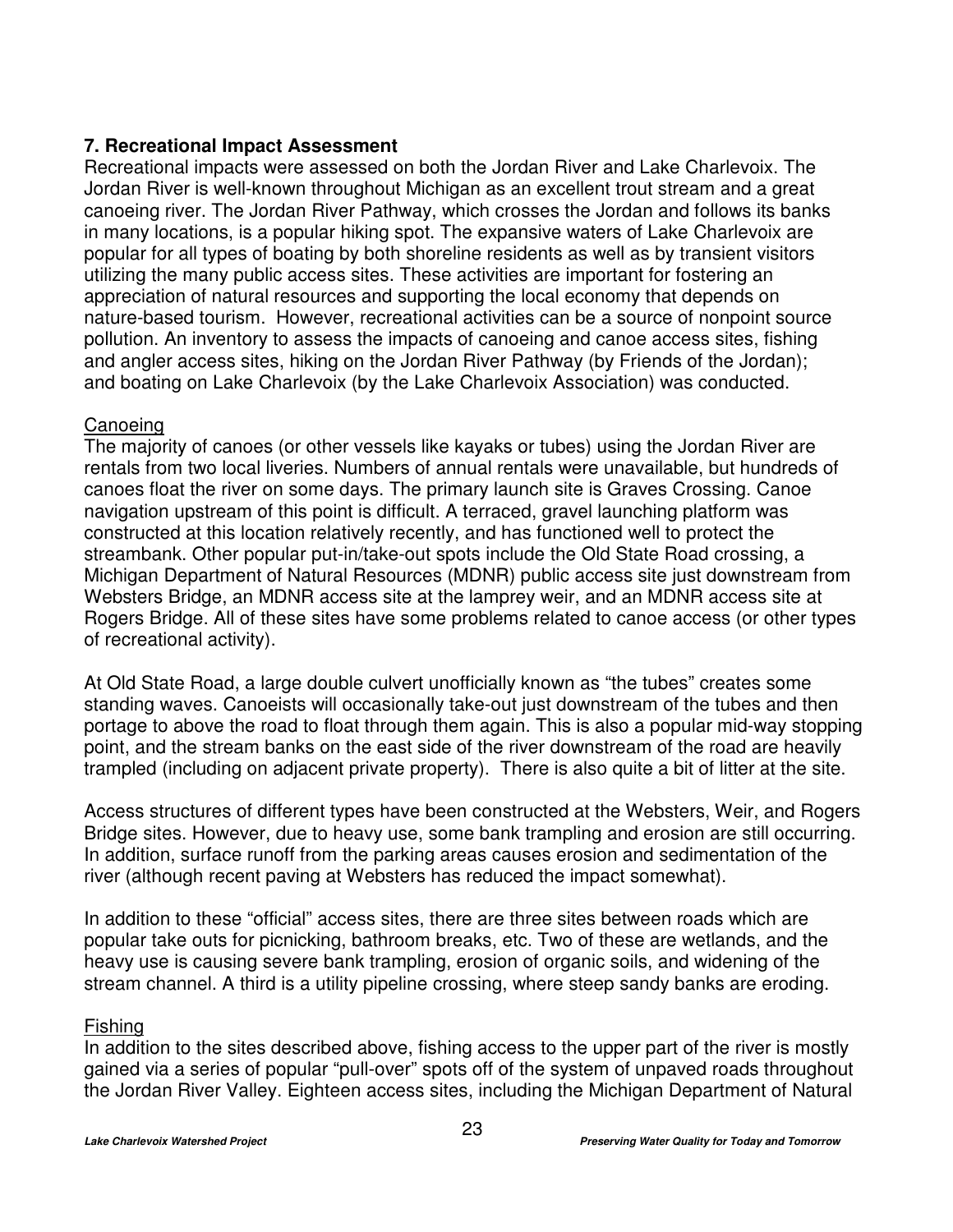Resources access sites were inventoried and assessed. Some of these sites are linked to short trails to access the river and had campfire circles with accumulations of trash and litter. Streambank erosion was associated with heavily used sites. Since most of the sites are not official access locations, maintenance is not being managed by any government or organization.

#### Hiking

The Jordan River Pathway crosses the Jordan River and travels through many wetland areas. After many years of use, the cumulative impact of thousands of hikers has led to resource degradation in sensitive areas of the Pathway. Some of these spots are in need of re-routing or some type of repair.

The section of the Pathway most impacting the water resources of the Jordan Valley is along a heavily used portion of the trail which traverses the area below Deadman's Hill. There are several places there where the Pathway crosses spring-fed seeps or feeder streams in wet, mucky areas that are eroding or washing out.

Another location of the Pathway that is routed through wetlands is near the bank of the main stream near the Jordan River Fish Hatchery. There are a few places in that section that are eroding and feeling the impact of Pathway users. In addition, there are a few other minor repairs needed along the trail to reduce erosion and runoff to the Jordan River.

#### Lake Charlevoix Boat Counts

The Lake Charlevoix Association tabulated the number of boats on Lake Charlevoix and Round Lake in July of 1998 and 1999. Boats were counted early in the morning before there was any significant traffic. Boats and empty trailers were also counted at public access sites. Most of the boats there were power boats and personal water craft–very few sail or paddle boats were seen at public access sites. Boating is known to cause water quality problems in several ways. Discharges from engines contain toxic hydrocarbons, nutrients, and other pollutants. Prop wash from powerful engines can resuspend bottom sediments (especially in shallow areas with soft bottom sediments) causing turbidity and releasing nutrients and toxins. Large wakes can cause accelerated shoreline erosion, especially in the South Arm or protected coves or bays. Boat launching is a vector for exotic organisms. Access sites often have shoreline erosion, litter, and polluted surface runoff.

| Table 10: Lake Charlevoix Boat Counts |         |         |  |  |
|---------------------------------------|---------|---------|--|--|
| <b>Type of boats</b>                  | 7-18-98 | 7-17-99 |  |  |
|                                       |         |         |  |  |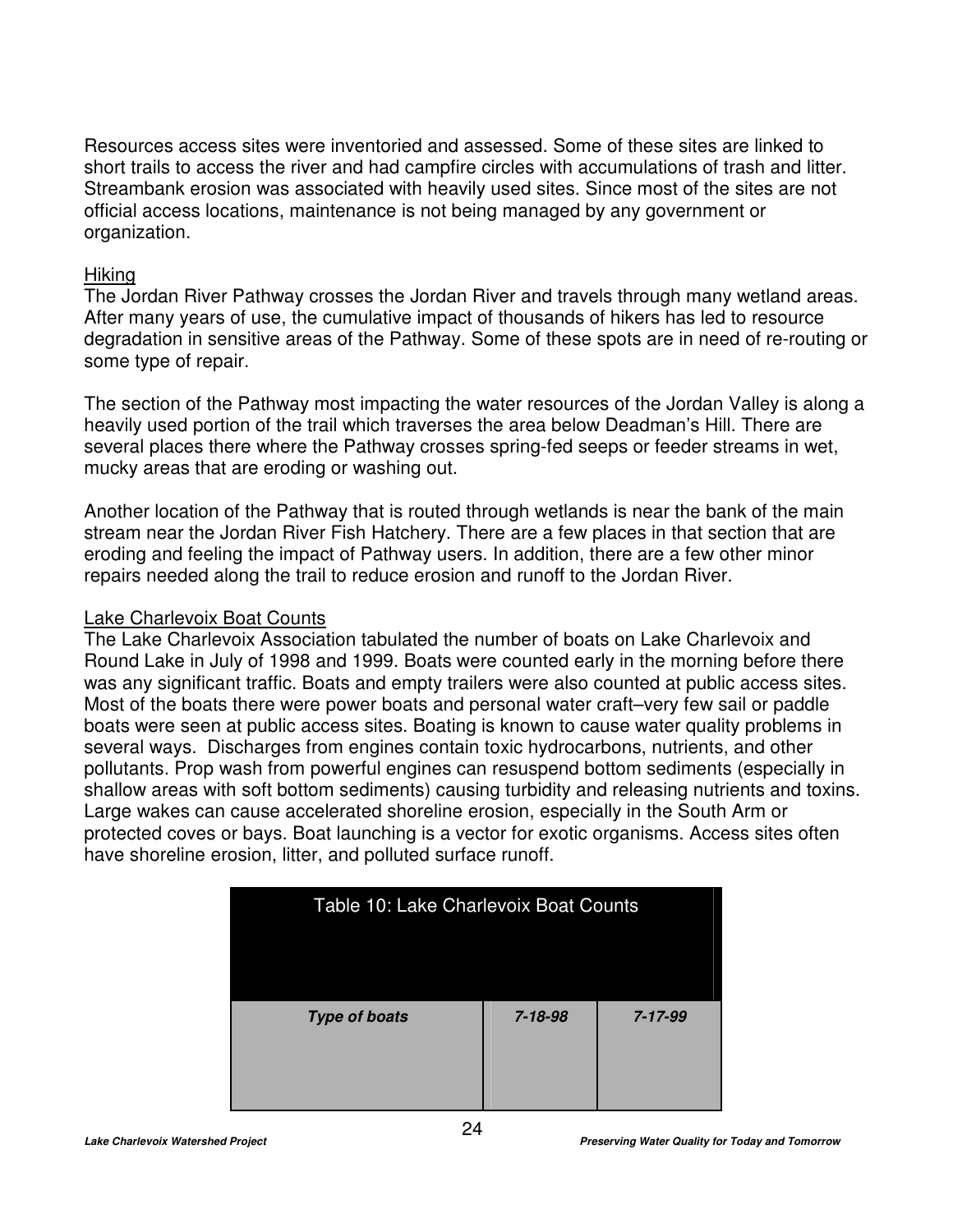| Table 10: Lake Charlevoix Boat Counts |       |       |
|---------------------------------------|-------|-------|
| oar/paddle                            | 646   | 655   |
| sail (all sizes)                      | 692   | 693   |
| power (<26 feet)                      | 1,824 | 1,851 |
| power (>26 feet)                      | 454   | 544   |
| personal water craft                  | 554   | 592   |
| access sites (power and PWC)          | 207   | 148   |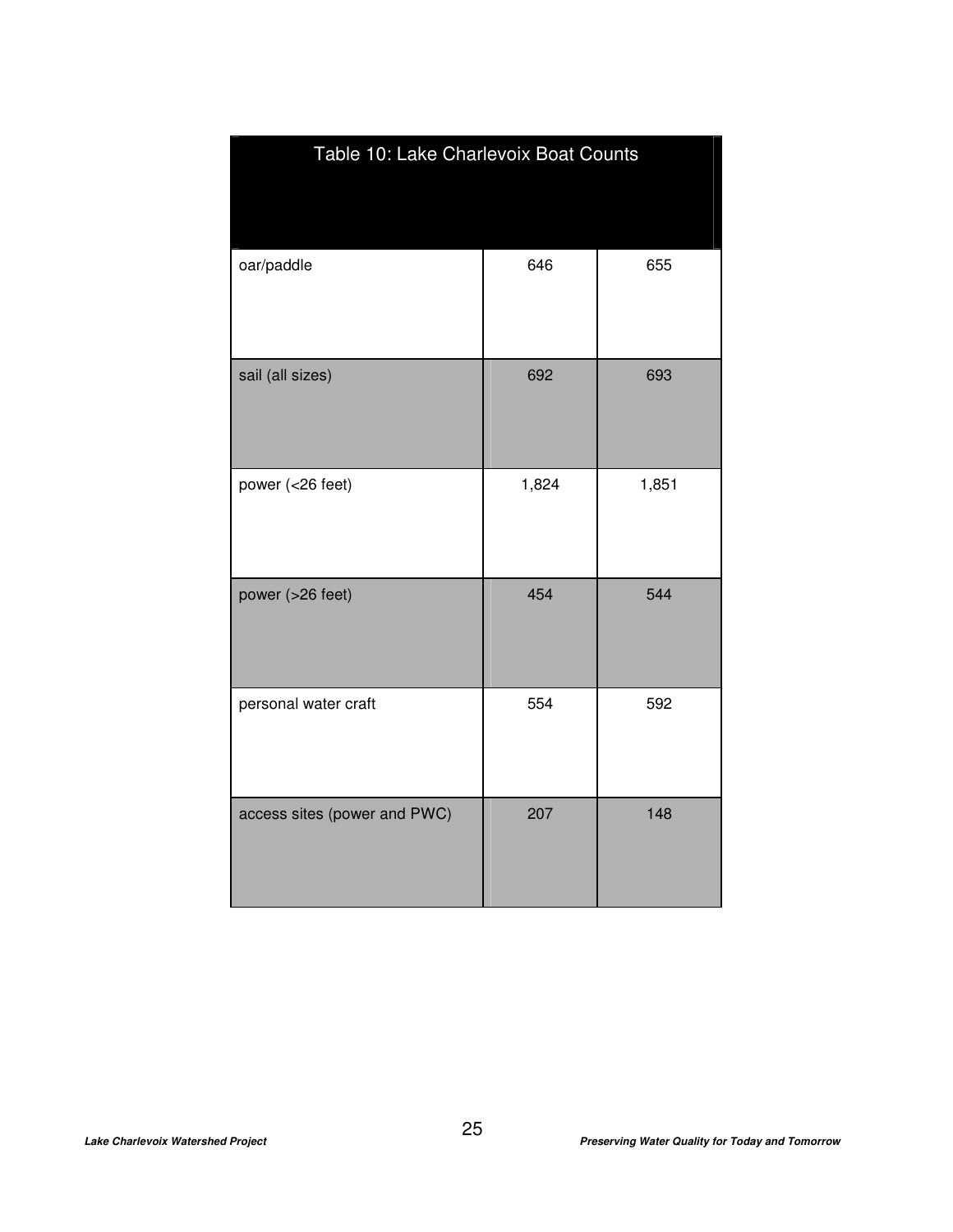### **8. Land Protection**

Because Lake Charlevoix is a high quality resource it is essential to work towards reducing future sources of pollution as well as addressing known sources. Protecting valuable shoreline wetlands and maintaining the ecological integrity of the uplands and wetlands in the priority area are particularly important.

There are three land trusts that work in the Lake Charlevoix Watershed: Little Traverse Conservancy, Grand Traverse Regional Land Conservancy, and Charlevoix County Land Conservancy. Working together they identified parcels of land which, if protected, would help to maintain and/or improve the water quality of lakes and rivers in the Lake Charlevoix Watershed.

The criteria used to identify key parcels included:

- Size–over 40 acres in area
- Lands adjacent to protected land such as state land or existing preserves
- Lands containing high value wetlands as inventoried by the Tip of the Mitt Watershed Council
- Land containing at least 1/4 mile of lake, river, or stream frontage

Maps were produced that identify parcels that meet these criteria. Properties that had three or four of the criteria were classified as priority. Secondary properties included those that were 40 acres or greater and met one other criteria. The maps are to be used as a planning document only. A total of 593 properties were identified as important for watershed management (436 Charlevoix County, 157 Antrim County). A database with information on ownership of the parcels has been developed. The database will be used to contact property owners and inform them about voluntary stewardship efforts for land protection and watershed management.

### **9. Forestry Inventory**

Forestlands make up the majority of the Lake Charlevoix Watershed. Unlike other large watersheds in Northern Michigan (e.g., Black and Mullett Lakes) that contain a significant amount of state land, the forestlands in the Lake Charlevoix Watershed are predominantly privately owned. The Charlevoix Conservation District conducted an assessment of private forestlands in the Watershed. The assessment included site visits with property owners and road-side review.

District staff met with 19 property owners to discuss their forest management plans. These on-site assessments looked at more than 750 acres of private forestlands. A drive-by road survey was also conducted throughout the entire watershed. State forest management activities were not inventoried. No adverse impacts from past logging activities were identified in this phase of the assessment. However the potential for impacts is significant and the recommendations address how to prevent future problems.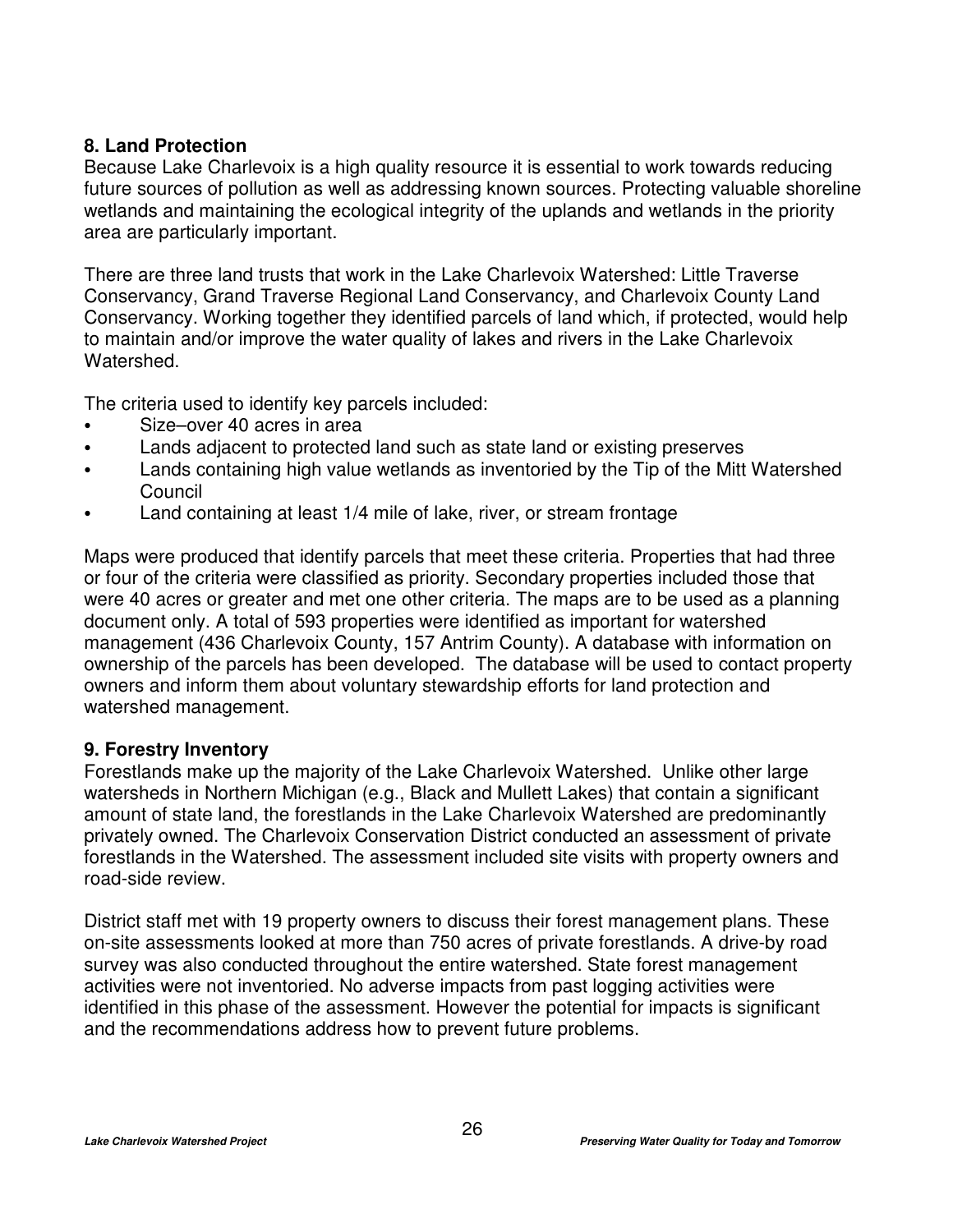| Table 11: Summary of Forestlands in Charlevoix County |                                                    |                                      |                                    |  |  |
|-------------------------------------------------------|----------------------------------------------------|--------------------------------------|------------------------------------|--|--|
| Township                                              | <b>Total Private</b><br>Forestland<br><b>Soils</b> | Acres<br>Fractionalized<br>1967-2000 | 2000 Forestland<br>Soils Remaining |  |  |
| Bay                                                   | 6,692                                              | 1,972                                | 4,720                              |  |  |
| <b>Boyne Valley</b>                                   | 12,987                                             | 6,999                                | 5,988                              |  |  |
| Chandler                                              | 4,216                                              | 826                                  | 3,390                              |  |  |
| Charlevoix                                            | 1,159                                              | 1,159                                | -0-                                |  |  |
| Evangeline                                            | 5,695                                              | 1,624                                | 4,061                              |  |  |
| Eveline                                               | 6,170                                              | 2,914                                | 3,256                              |  |  |
| Hayes                                                 | 9,645                                              | 4,762                                | 4,883                              |  |  |
| Hudson                                                | 17,250                                             | 3,433                                | 13,817                             |  |  |
| Marion                                                | 5,212                                              | 2,104                                | 3,108                              |  |  |
| Melrose                                               | 9,162                                              | 3,069                                | 6,093                              |  |  |
| South Arm                                             | 9,886                                              | 3,496                                | 6,390                              |  |  |
| Wilson                                                | 15,670                                             | 4,323                                | 11,347                             |  |  |
| Totals                                                | 103,744                                            | 36,681                               | 67,053                             |  |  |

### **10. Zoning Assessment**

The primary tool used to regulate land use in the Lake Charlevoix Watershed is zoning. Township zoning ordinances within the Watershed were reviewed for standards that benefit or harm water quality.

Each township within Charlevoix County contains a zoning ordinance, as do the three cities. The Village of Boyne Falls is the only community within Charlevoix County that does not currently have a zoning ordinance in effect. None of the Antrim County townships that are within the Lake Charlevoix Watershed have zoning ordinances. Resort Township in Emmet County and Elmira Township in Otsego County are both covered by county ordinances. The portion of the Jordan River and its tributaries that are south of Rogers Road in Charlevoix County and into Antrim County are all subject to the Jordan River Natural River Zoning Ordinance. The ordinance, while only covering the land directly adjacent to the rivers and streams, does provide some degree of protection which otherwise does not exist in Antrim County.

The review of each ordinance focused upon the following concerns:

- Setbacks of structures from the water's edge (including septic tanks and tile fields)
- Greenbelts and shoreline protection measures
- Greenbelt restoration requirements
- Maximum lot area coverage
- Open space provisions
- Regulations for flood plains, wetlands, and erosion-prone areas
- Property redevelopment regulations for non-conforming uses and buildings Sealed floor drains for commercial and industrial properties
- Funneling regulations
- Deck and dock regulations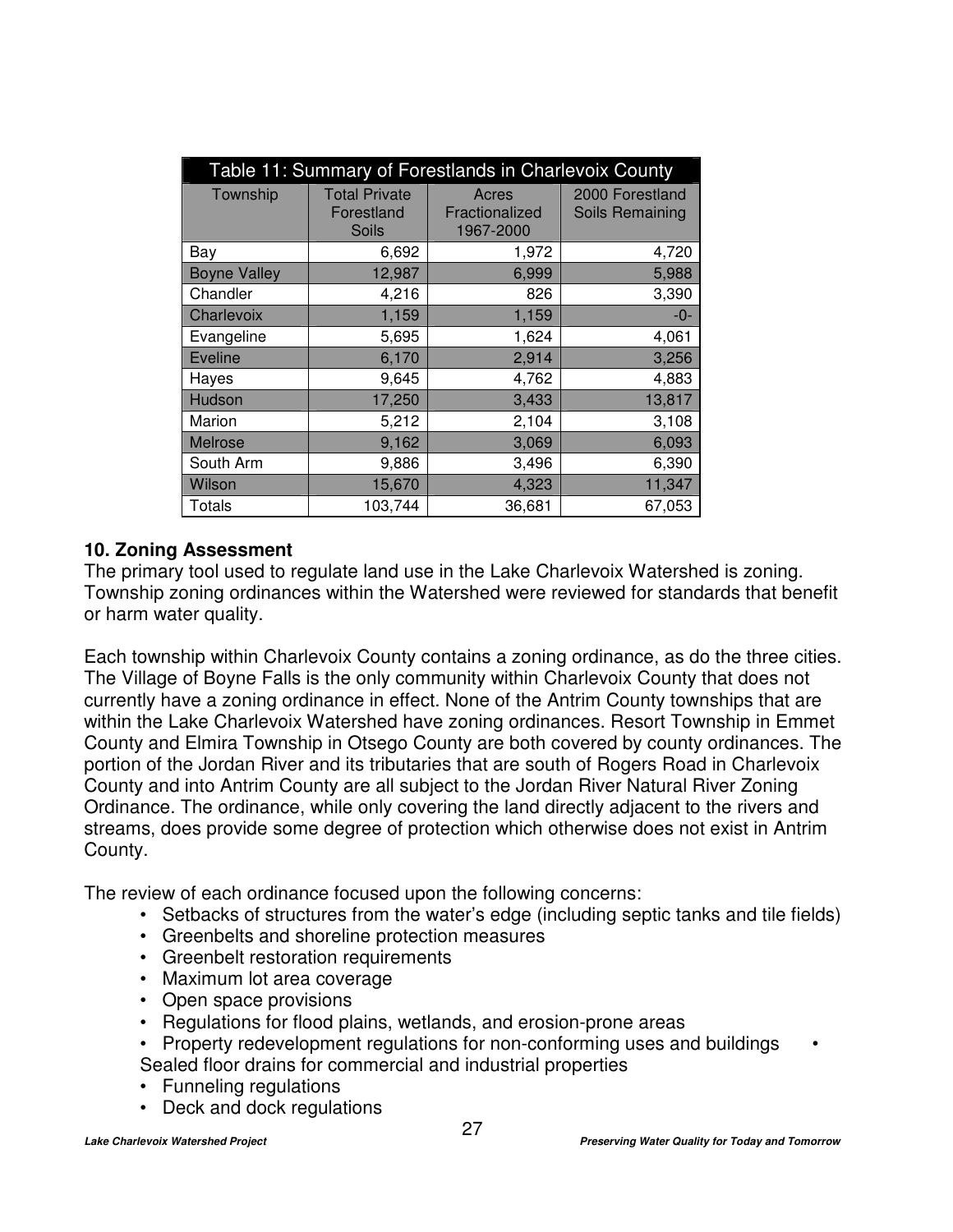The review of the ordinances found that most communities do not address all of the issues detailed above. Those that did could use additional information backing up their regulations. The need exists for the development of sound and uniform language that can be included in each zoning ordinance within the Watershed that will be effective in insuring that detrimental land uses and the inappropriate development of property are neither allowed nor encouraged by our zoning ordinances. Consistency of language and enforcement of good zoning ordinances across the watershed is also essential.

### **11. Build-Out Analysis**

One of the questions that was asked as part of this watershed study was–what does the future hold regarding future development in the Watershed? An effective method for answering this question is to do an in-depth build-out analysis and map. A build-out analysis projects what an area will look like if it were completely built-out according to local land use regulations.

To produce a realistic build-out map a number of factors have to be taken into account. These include past and present development trends, projected population changes, natural features and a community's land use regulations. With this information it is possible to produce a realistic picture of the future if present trends continue.

Unfortunately developing such a map for the complete Watershed was impractical given the size of the Lake Charlevoix Watershed and the number of municipalities within in its boundaries. Therefore it was decided to develop a map of one municipality, which would be most typical of the Watershed–Wilson Township. Wilson Township, located in Charlevoix County, is 35 square miles in area. Wilson Township contains portions of Lake Charlevoix and Porter Creek. The rate of growth and nature of land use regulations are representative of most townships in the watershed.

A computer-based geographic information system (GIS) was used to develop the build-out map. The first step involved identifying areas not well suited for development. Using data from the *Soil Survey of Charlevoix County,* all hydric (wetland) soils and areas with slopes greater than 25% were identified. The next step was to outline areas already developed. This was completed using 1983 MIRIS data updated with recent aerial photography. The last step was mapping out the property ownership using data from the Charlevoix County Equalization Department. In this step, public lands were also delineated.

A map showing existing conditions was made using the base data described along with information on prime farmland and timberland soils. The build-out map illustrates how this area would likely appear if completely developed per the provisions of the Wilson Township zoning and private road ordinances.

According to the 2000 census, Wilson Township currently has 2,022 residents, up 32% from 1990. There are 852 housing units within the Township, a 35% increase from 1990. According to the build-out map, if the Township were completely developed there would be an additional 2,764 housing units in the township. Using the current average household size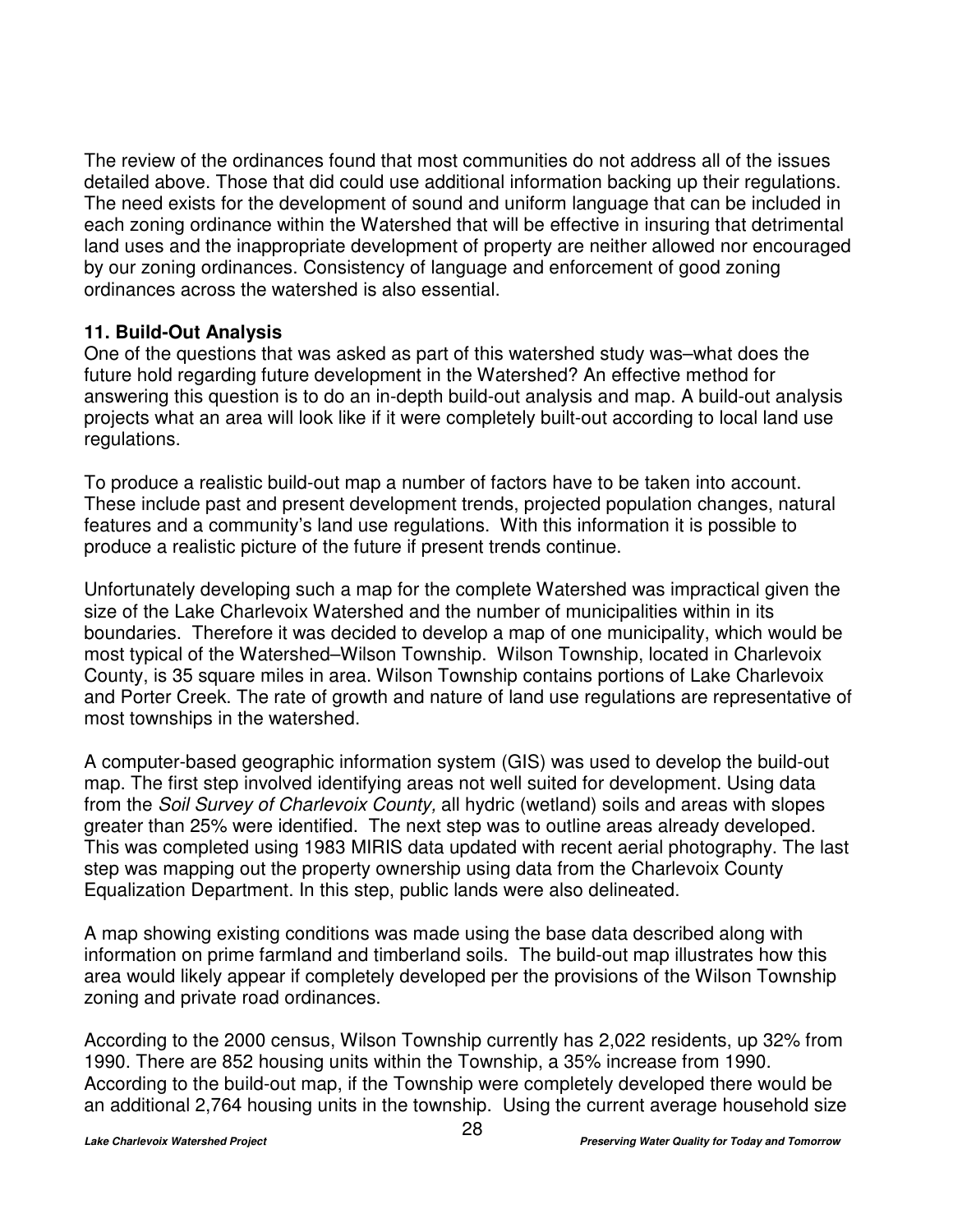of 2.65 persons the population would increase to 9,346 residents. At current rates of growth the Township would be completely built out within 45 years.

What will be the impact of this pattern of development on water resources in Wilson Township? Some of the areas most destined for development are the shoreline areas and river corridors. More roads, new road/stream crossings, and increases in impervious surface will contribute additional runoff to Lake Charlevoix and its tributaries.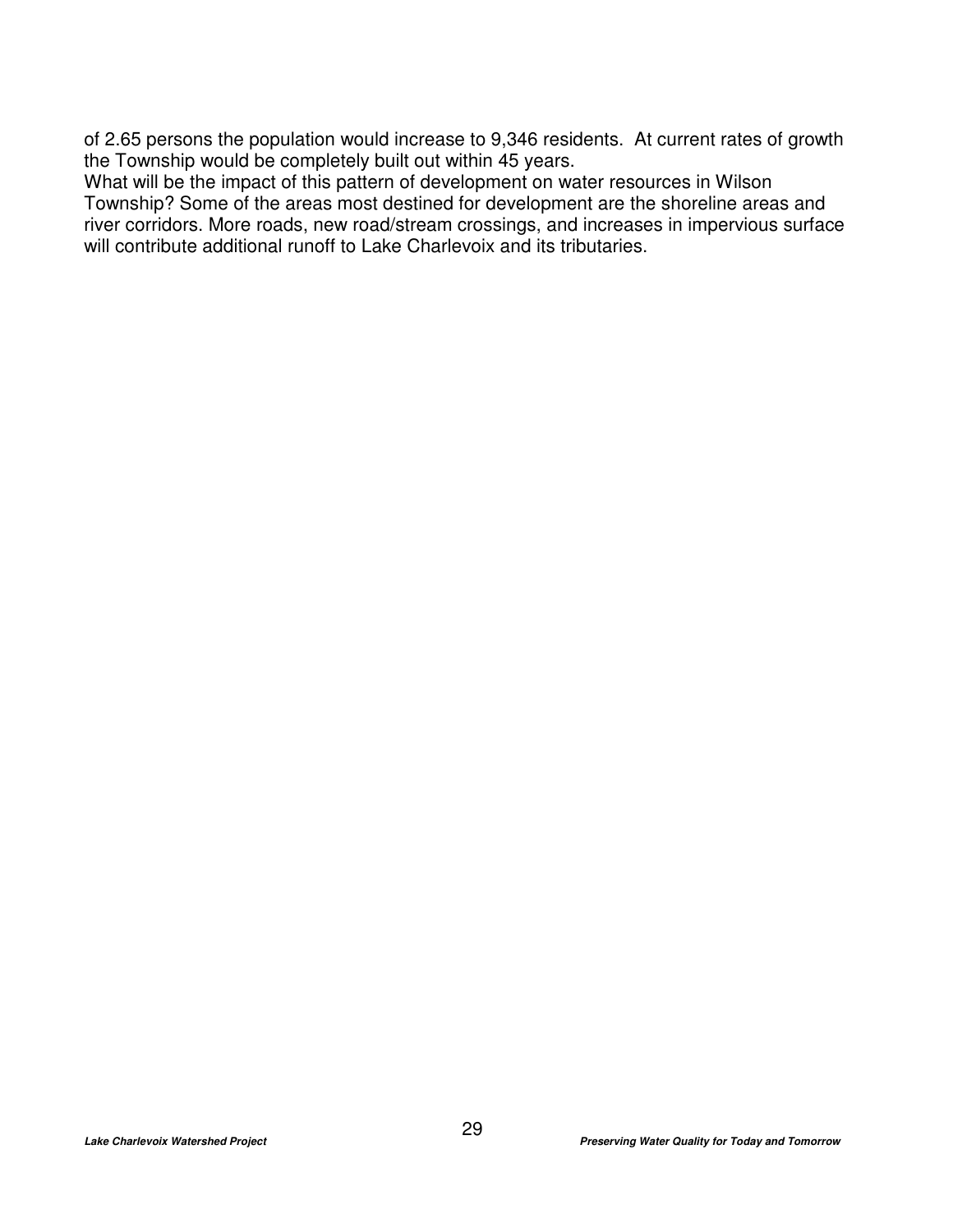(Build-out map)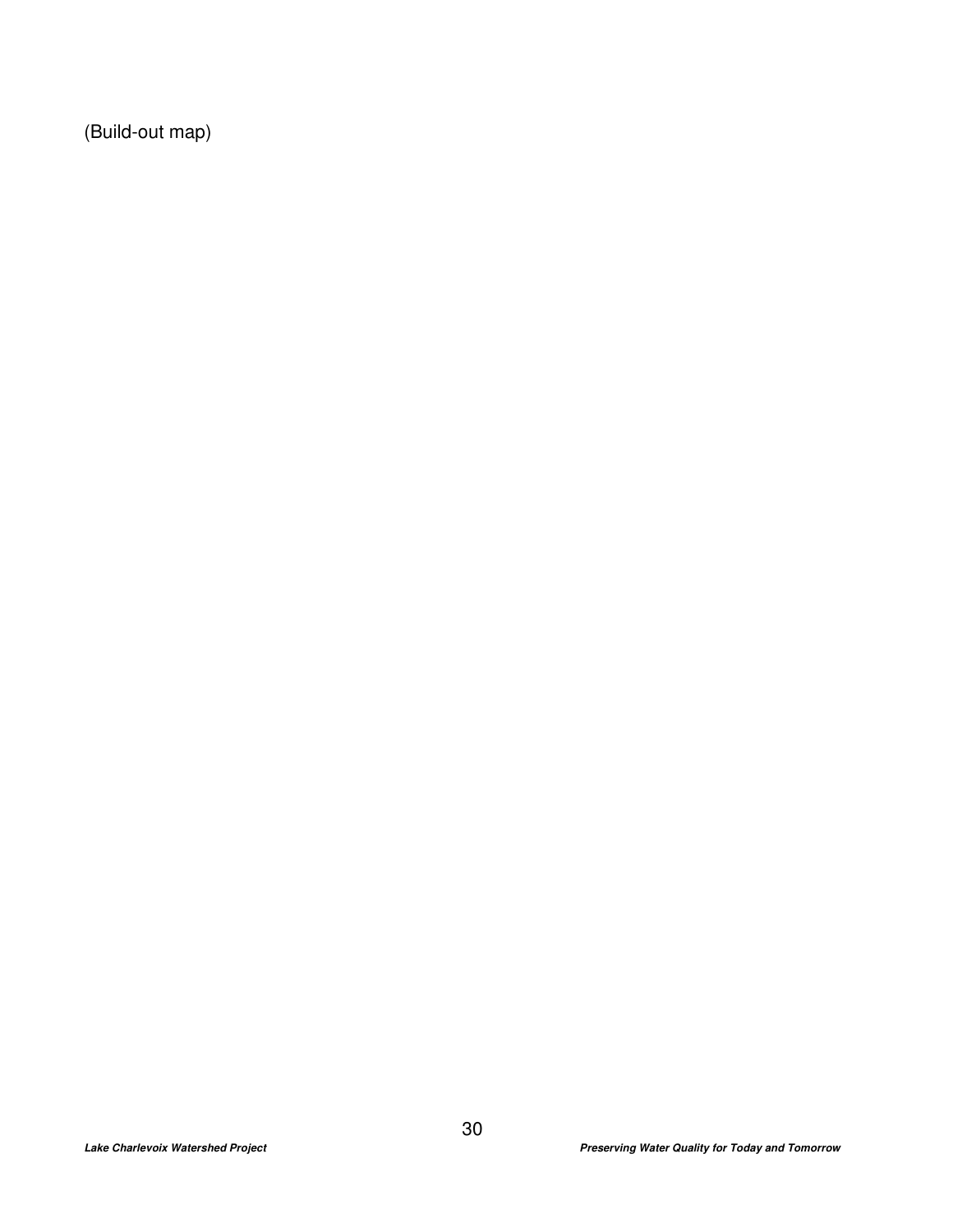(build-out map)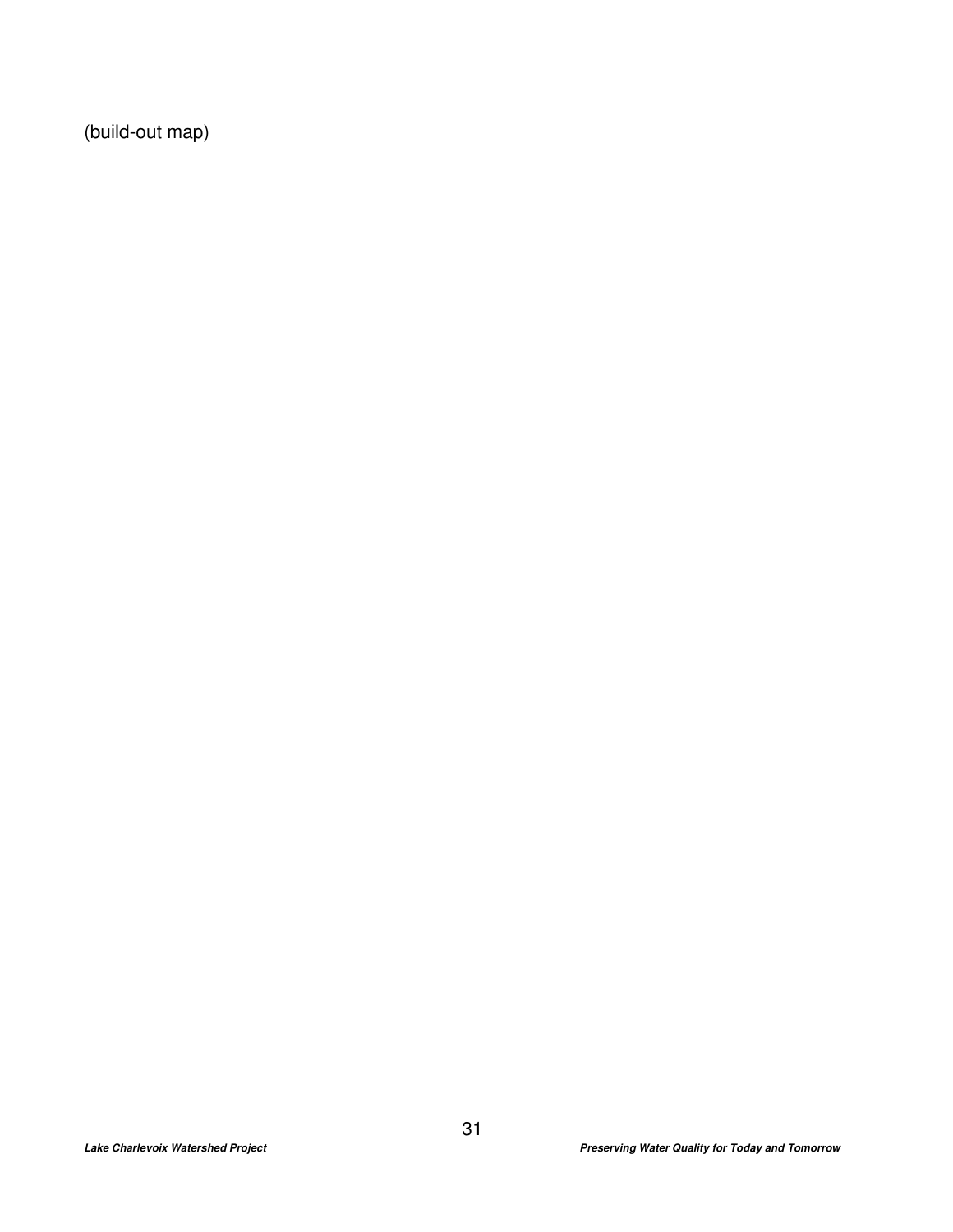# **12. Land Use/Cover Type Inventory**

The landscape of the Lake Charlevoix Watershed has changed many times. At one point, the entire Watershed consisted of forest lands. At the turn of the century, much of the forests were clear cut to provide for the export of lumber. Many acres of harvested land were converted to agricultural use. Over the years the amount of land that could be farmed in an economically profitable manner declined. This acreage declined due to any number of the following reasons: eroding of the top soil;

- farming practices which depleted the soils of necessary nutrients;
- elevating transportation costs; and
- decreasing value of agricultural products.

The Geographic Information Center at Central Michigan University was contracted to develop a current land use/cover type inventory for the Watershed based upon digital ortho-photos taken during 1997 by Michigan Consolidated Gas Company. This work consisted of updating a land use cover type inventory performed in the early 1980s by the county that was based upon infrared aerial photos taken in 1979. In addition, a field survey was conducted to confirm land uses in certain locations.

The changes identified in the land use assessment can be attributed in large part to the development that took place over the past 20 years. In some instances, the difference is not an actual change in the land use or cover type but results from a change in how the cover is classified or by a change in the minimum unit of measurement. The inventory based upon the 1979 photos did not classify individual home sites, but rather areas of residential activity that exceed five acres in size. The inventory based upon the 1997 photos went as small as oneacre sites of residential activity. The number for wetland acreage increased because of a change in what areas were classified as wetlands. For example, cedar swamps and scrubshrub wetlands were classified as forests, not wetlands, in the 1979 inventory.

The inventory was conducted in a manner that allows a direct comparison of the tabular data on a section-by-section basis. The following maps identify the changes that have occurred in the Watershed over approximately 20 years.

# **Review of Pollutant Sources and Causes**

After the inventories were conducted, the pollutant sources and causes were reevaluated and are described in the Table 12 below.

| Table 12: Causes for Each Pollutant Source |       |
|--------------------------------------------|-------|
|                                            |       |
| <b>Pollutant Source</b>                    | Cause |
|                                            |       |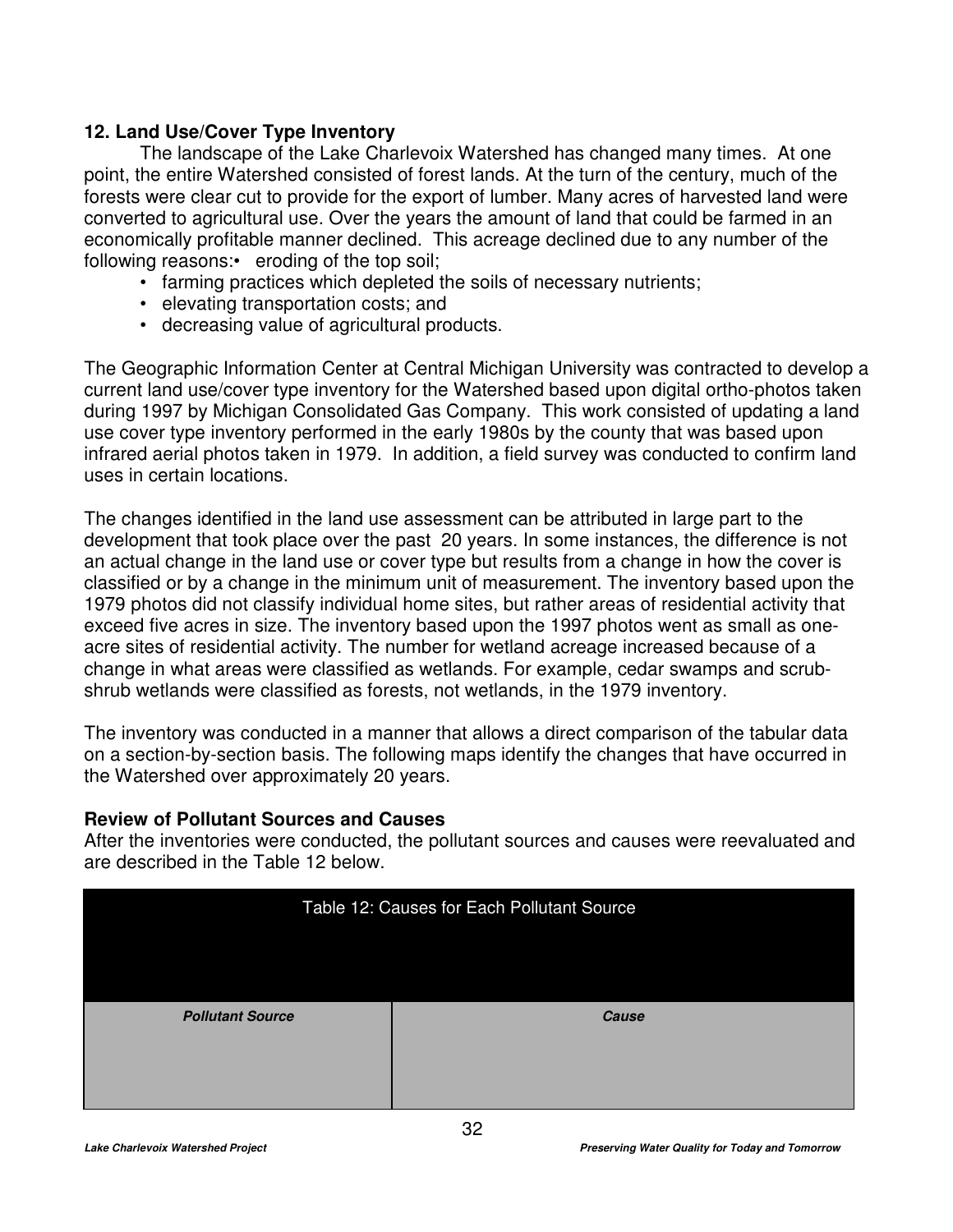| Lakeshore and streambank erosion (k)  | Shoreline development and removal of shoreline vegetation (k), angler<br>and canoeist access (k), road/stream crossings (k)  |
|---------------------------------------|------------------------------------------------------------------------------------------------------------------------------|
| Road/stream crossings (k)             | Undersized and short culverts (k), lack of runoff diversions (k),<br>inadequate fill on road surface (k), lack of vegetation |
| Livestock in streams (k)              | Unrestricted access and no alternative water source (k)                                                                      |
| New construction (s)                  | Lack of proper erosion control and stormwater management measures<br>(s)                                                     |
|                                       | Table 12 (continued): Causes for Each Pollutant Source                                                                       |
| Logging activities (s)                | Inadequate buffer strips near streams (s)                                                                                    |
| Lawn care on shoreline properties (k) | Use of phosphorus fertilizer (s), over application of fertilizers (k), misuse                                                |
|                                       | and over use of pesticides (s), removal of native shoreline vegetation<br>(k)                                                |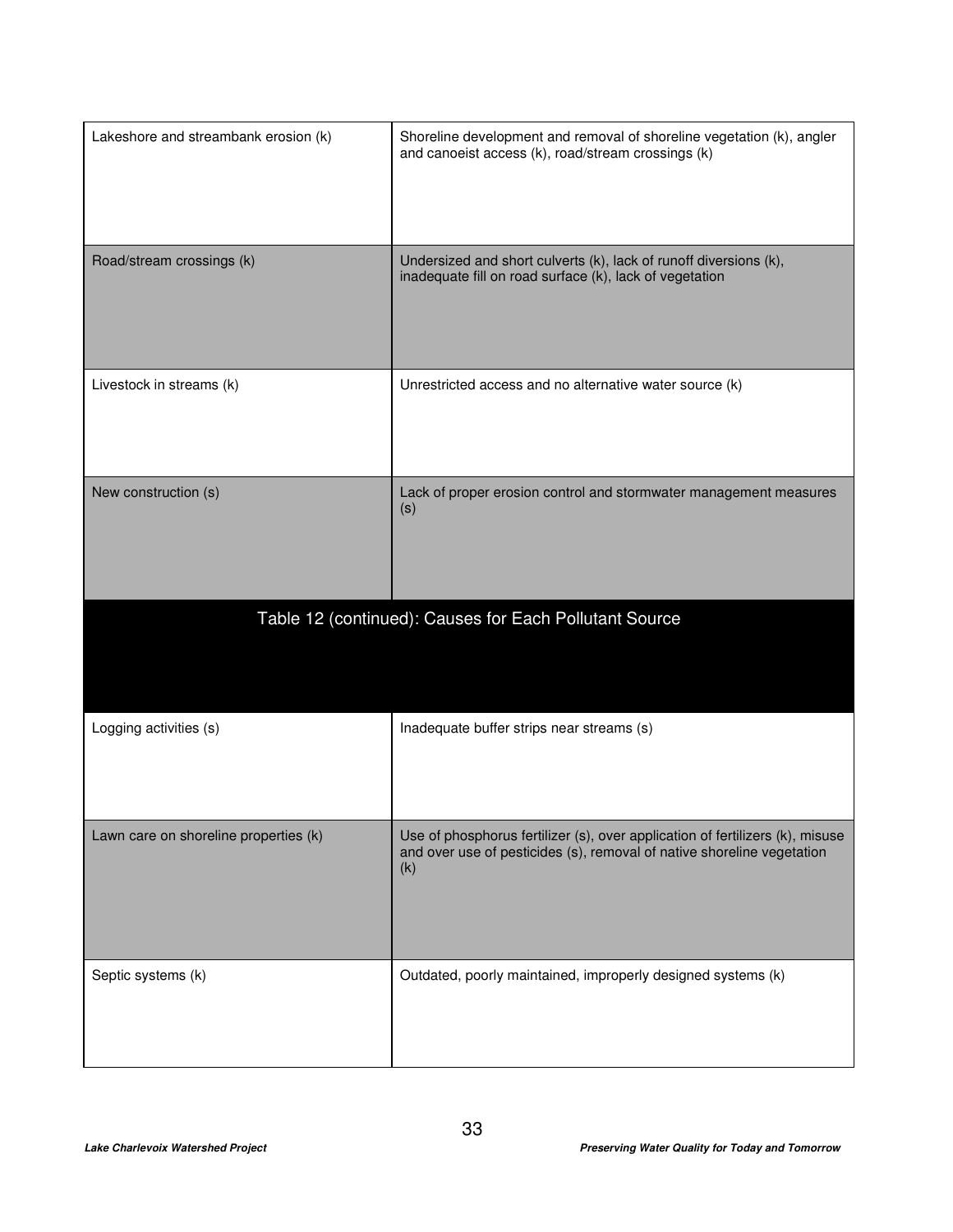| Stormwater discharges in urban areas (k) | Inadequate treatment of stormwater that may contain oils, grease,<br>heavy metals, pet waste, etc. (k)              |
|------------------------------------------|---------------------------------------------------------------------------------------------------------------------|
| Manure applications and management (k)   | Over application of manure (k), lack of proper storage for manure (k),<br>inadequate testing of soil properties (s) |
| Golf courses (s)                         | Heavy applications of fertilizers and pesticides (s)<br>Lack of buffer strips in riparian areas (s)                 |
| Agricultural fields (s)                  | Heavy use of pesticides(s)                                                                                          |

 $*$  k = known  $s =$  suspected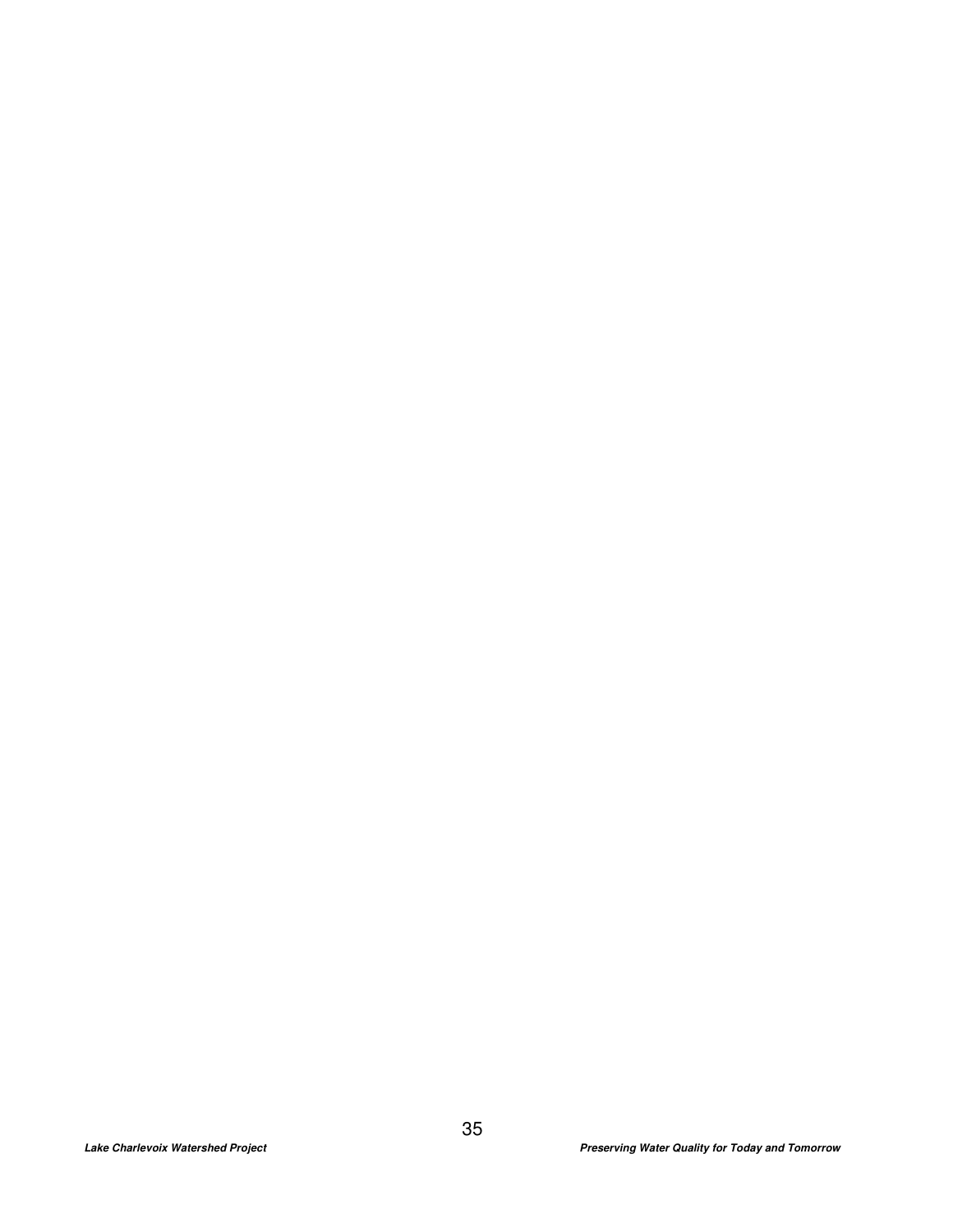(Insert 1978 Land Use Cover Map)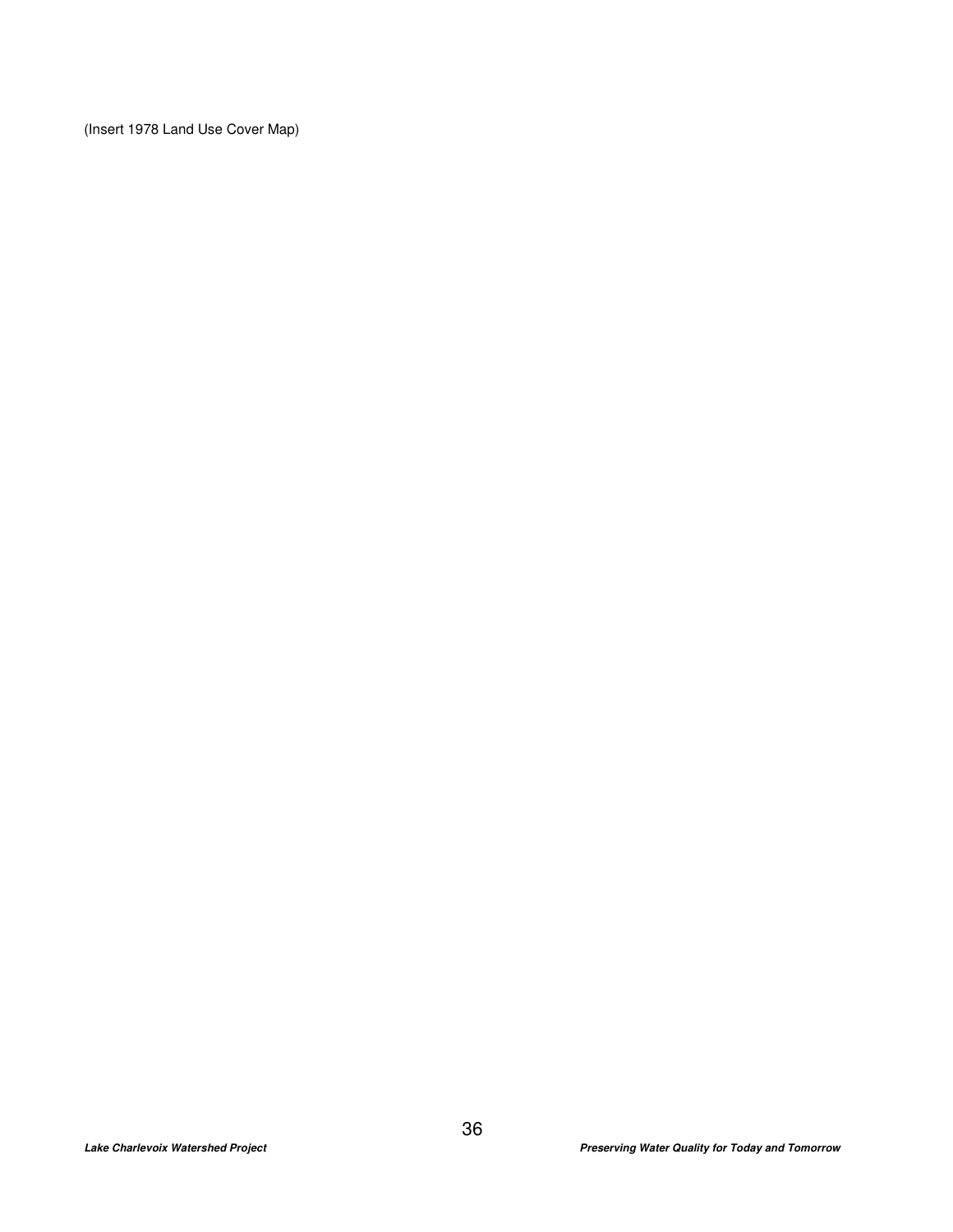(Insert 1998 Land Use Cover Map)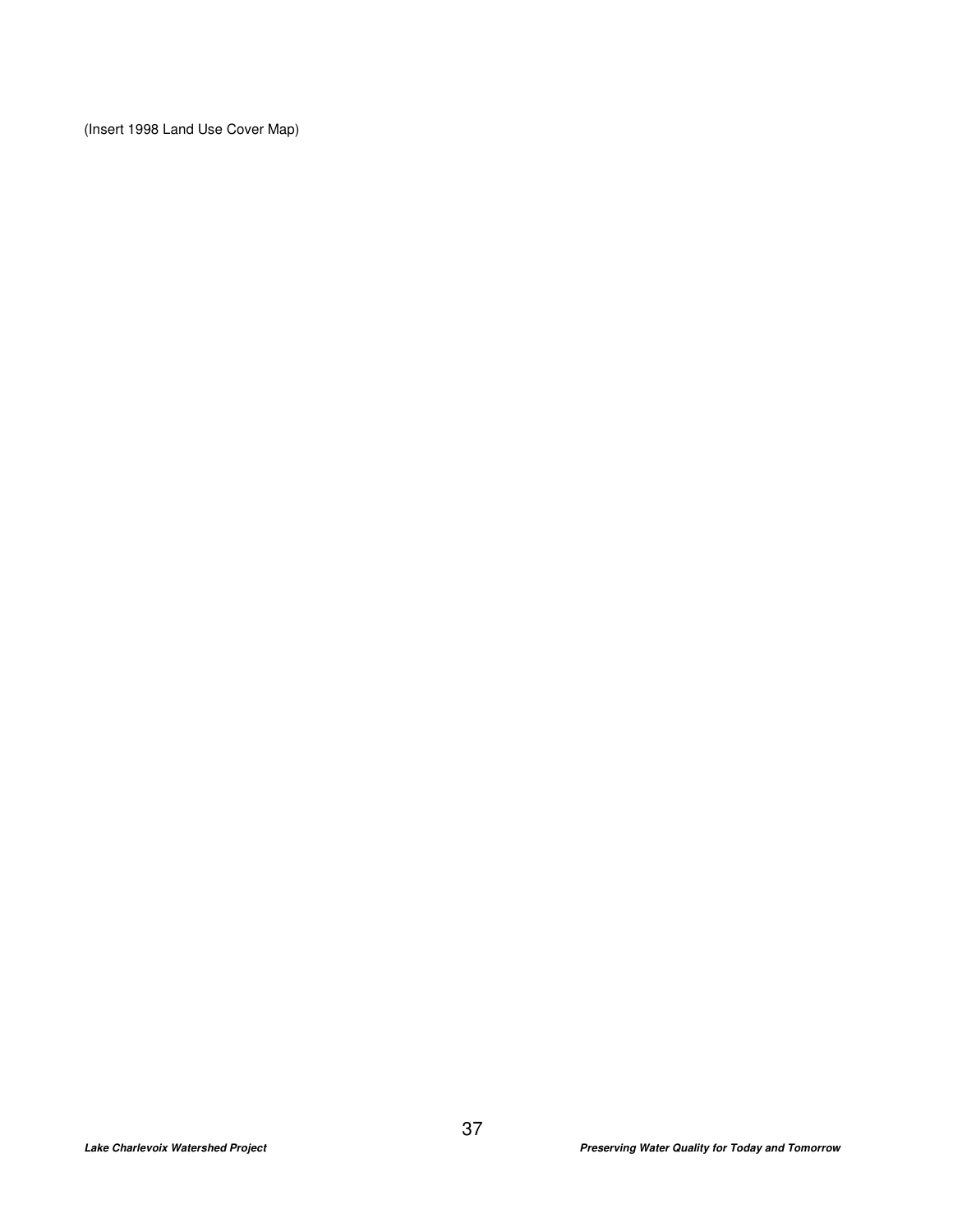(Insert Legend)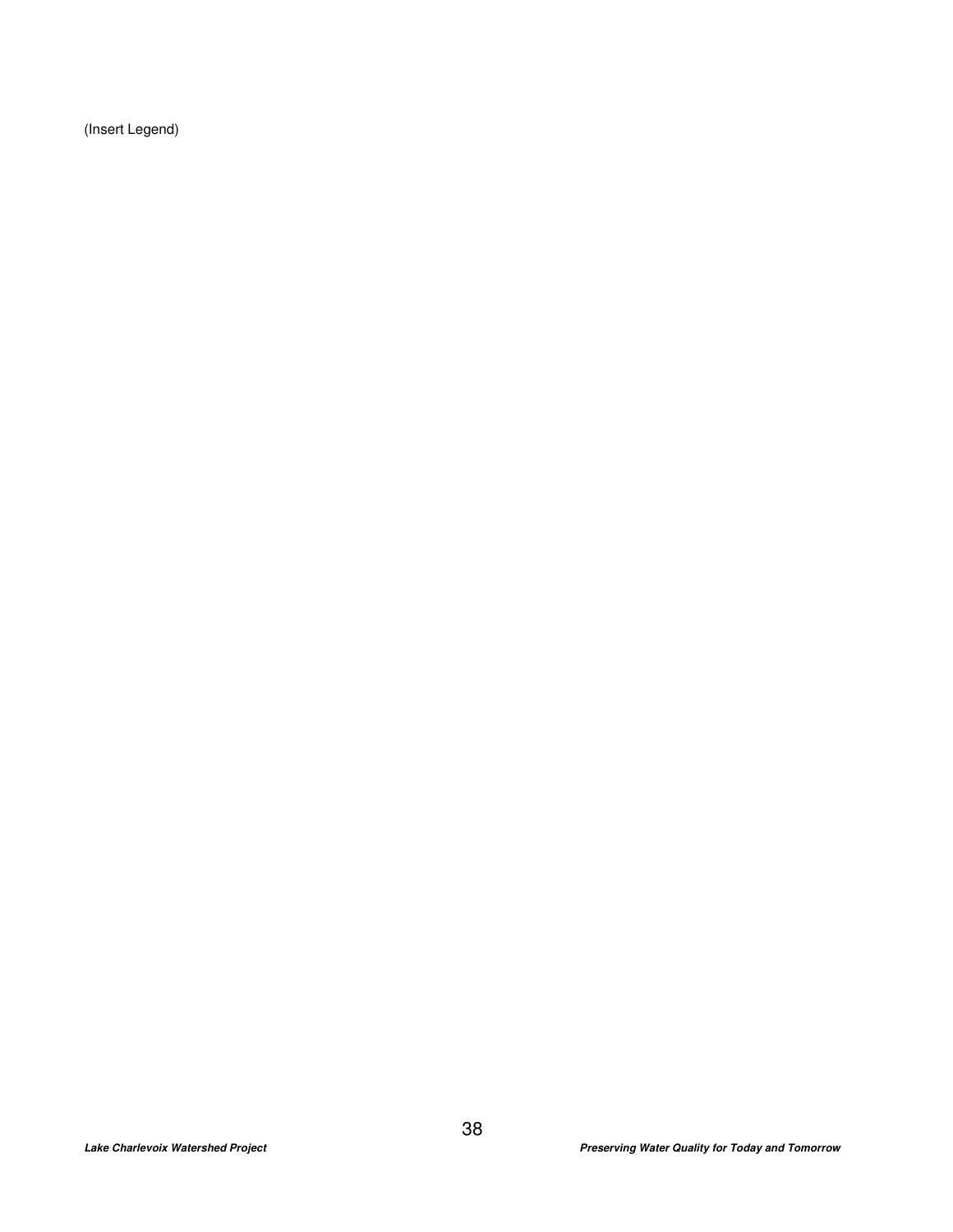# **Chapter Four: Priority Pollutants and Their Sources and Causes**

After the completion of the nonpoint source inventories the project partners and Advisory Committee prioritized the pollutants of concern (Table 13) and how they most affect the designated uses (Table 14). Two pollutants were given a priority ranking of one–nutrients and sediment. Nutrients is the priority pollutant for Lake Charlevoix and sediment is the priority pollutant for its tributaries. Maintaining Lake Charlevoix's low productivity (oligotrophic status) will require minimizing the amount of nutrient pollution that enters the lake from adjacent properties and the tributaries. Nutrients often attach to soil particles directly linking sediment and nutrient pollution.

| Table 13: Lake Charlevoix Priority Pollutants |                                   |  |
|-----------------------------------------------|-----------------------------------|--|
| <b>Pollutants</b>                             | <b>Priority</b><br><b>Ranking</b> |  |
| <b>Nutrients</b>                              |                                   |  |
| Sediment                                      |                                   |  |
| Oils, grease, and heavy metals                | 2                                 |  |
| Pesticides                                    | З                                 |  |
| Bacteria                                      |                                   |  |

Each pollutant has a differing effect on the primary designated uses. Nutrient and sediment pollution are the primary pollutants of concern for both protecting the cold water fishery and maintaining the diversity of aquatic life.

| Table 14: Pollutant Priorities for Each Designated Use |                                                                               |                                   |
|--------------------------------------------------------|-------------------------------------------------------------------------------|-----------------------------------|
| <b>Designated Uses</b>                                 | <b>Pollutant</b>                                                              | <b>Priority</b><br><b>Ranking</b> |
| Aquatic life/wildlife                                  | Sediment<br><b>Nutrients</b><br>Oils, grease, heavy metals,<br>and pesticides | 2<br>3                            |
| Cold water fishery                                     | Sediment (streams)<br>Nutrients (lake)<br>Oils<br>Pesticides                  | 2<br>3                            |
| Partial and total body<br>contact recreation           | <b>Nutrients</b><br>Bacteria<br>Sediment                                      | 2<br>3                            |
| Navigation                                             | Sediment                                                                      |                                   |

Reducing and preventing the pollutants lies in addressing the priority sources. The sources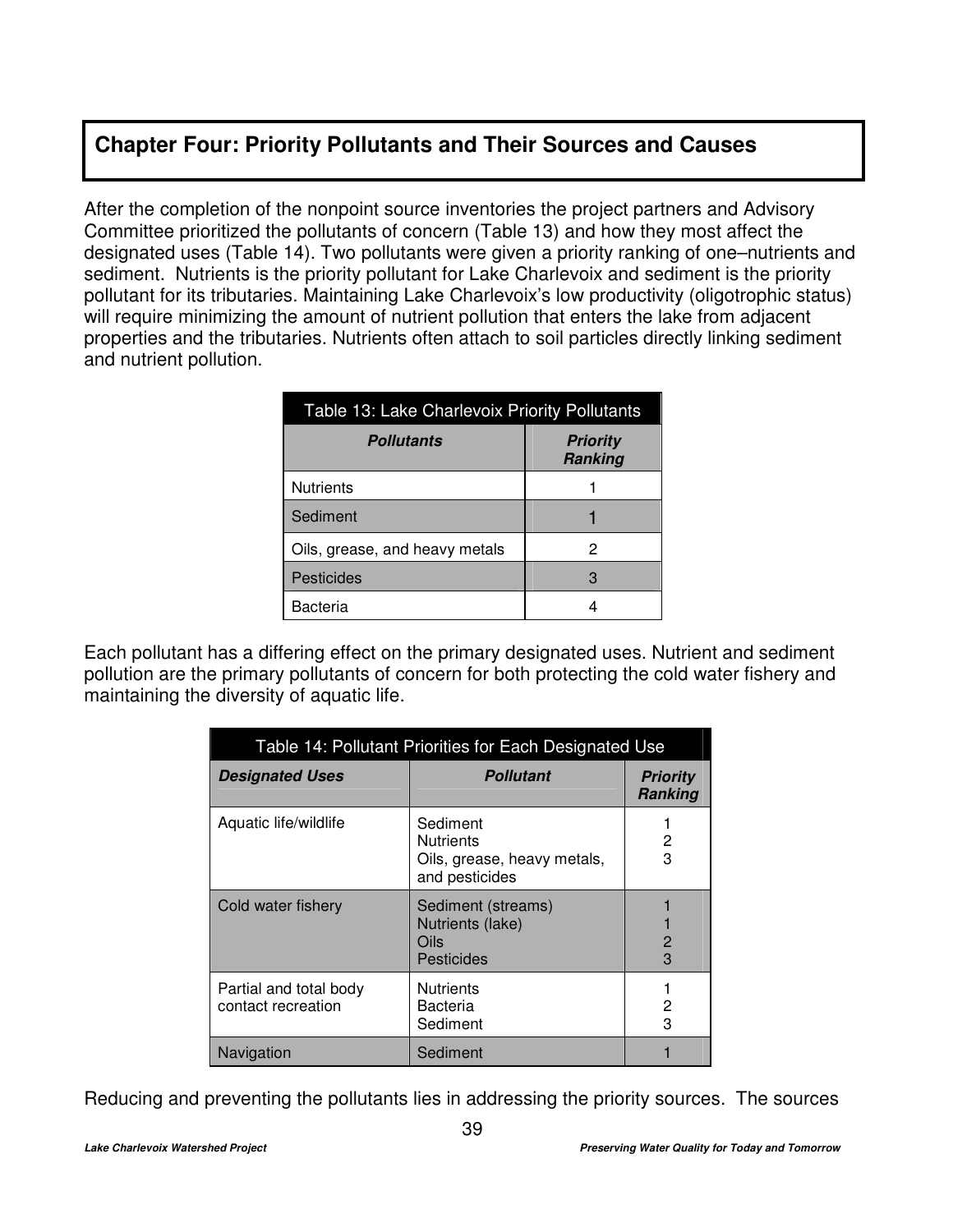were first prioritized by category, e.g., all of the road/stream crossing sites were compared and prioritized according primarily to severity. The Advisory Committee discussed and voted on the ranking across the categories. Table 15 describes the results for the ranking of the pollutants and the main sources.

| Table 15: Pollutant Information Following the Inventory |                |                                         |                |
|---------------------------------------------------------|----------------|-----------------------------------------|----------------|
| <b>Pollutants</b>                                       | <b>Ranking</b> | <b>Sources</b>                          | <b>Ranking</b> |
| Sediment                                                | 1              | Road/stream crossings                   | $\mathbf{1}$   |
|                                                         |                | Lakeshore/streambank erosion            | $\overline{2}$ |
|                                                         |                | Stormwater                              | 3              |
|                                                         |                | Recreation                              | 4              |
|                                                         |                | Lakeshore development/construction      | 5              |
|                                                         |                | Livestock                               | 6              |
| <b>Nutrients</b>                                        | $\mathbf{1}$   | Stormwater                              | 1              |
|                                                         |                | Lawn care/shoreline property management | $\overline{2}$ |
|                                                         |                | Manure application                      | 3              |
|                                                         |                | Road/stream crossings, erosion          | $\overline{4}$ |
|                                                         |                | Livestock access                        | 5              |
|                                                         |                | Septic systems                          | 6              |
|                                                         |                | <b>Golf courses</b>                     | $\overline{7}$ |
| Oils, grease and metals                                 | $\overline{2}$ | Stormwater                              | 1              |
|                                                         |                | Road/stream crossings                   | $\overline{2}$ |
| <b>Pesticides</b>                                       | 3              | Lawn care                               | $\mathbf{1}$   |
|                                                         |                | Agriculture fields                      | $\overline{2}$ |
|                                                         |                | <b>Golf courses</b>                     | 3              |
| <b>Bacteria</b>                                         | 3              | Stormwater                              | 1              |
|                                                         |                | Livestock                               | $\overline{2}$ |
|                                                         |                | Septic systems                          | 3              |

The next step was to rank the pollutant sources and causes overall throughout the Watershed. A ranking system using a high, medium, and low priority ranking was used at this phase. Table 16 provides a summary of the priority sources and causes for the Lake Charlevoix Watershed.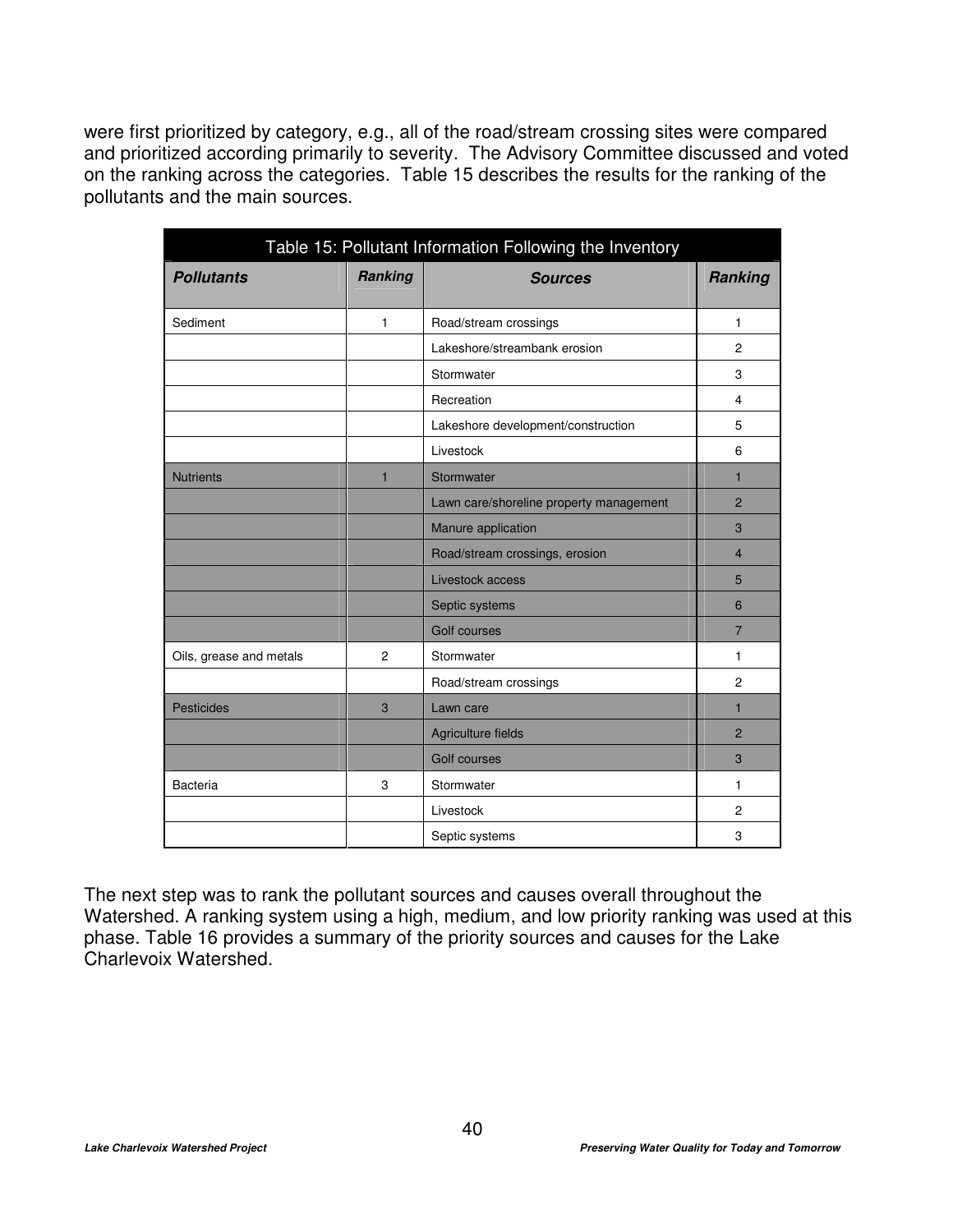| Table 16: Lake Charlevoix Watershed Priority Sources and Causes |             |                                                                                                                                             |             |
|-----------------------------------------------------------------|-------------|---------------------------------------------------------------------------------------------------------------------------------------------|-------------|
| <b>Pollutant Source</b>                                         | <b>Rank</b> | Cause                                                                                                                                       | <b>Rank</b> |
| Access sites                                                    | medium      | Lack of stormwater management and proper erosion control<br>measures                                                                        | medium      |
| <b>Agricultural fields</b>                                      | high        | Over application of manure, lack of proper storage for manure,<br>inadequate testing of soil properties                                     | medium      |
| Agricultural fields                                             | high        | Heavy use of pesticides                                                                                                                     | low         |
| Golf courses                                                    | low         | Heavy applications of fertilizers and pesticides<br>Lack of buffer strips in riparian areas                                                 | low         |
| Lakeshore and streambank<br>erosion                             | high        | Shoreline development and removal of shoreline vegetation, angler<br>and canoeist access, road/stream crossings                             | high        |
| Lawn care on shoreline<br>properties                            | high        | Use of phosphorus fertilizer, over application of fertilizers, misuse and<br>over use of pesticides, removal of native shoreline vegetation | high        |
| Livestock in streams                                            | medium      | Unrestricted access and no alternative water sources, no buffer strips                                                                      | medium      |
| Logging activities                                              | low         | Inadequate buffer strips near streams                                                                                                       | low         |
| New construction                                                | medium      | Lack of proper erosion control and stormwater management<br>measures                                                                        | medium      |
| New construction                                                | medium      | Varied standards/regulations for riparian setbacks, shoreline<br>vegetation strips, percent of lot allowed to develop, etc.                 | medium      |
| Road/stream crossings                                           | high        | Undersized and short culverts, lack of runoff diversions, inadequate<br>fill on road surface, lack of vegetation                            | high        |
| Septic systems                                                  | medium      | Outdated, poorly maintained, and improperly designed systems                                                                                | medium      |
| Shoreline property<br>management                                | high        | Directing runoff from house, driveway, fire pit, etc. directly to lake or<br>river, increasing impervious surface in riparian areas, etc.   | medium      |
| Small horse farms                                               | medium      | Inadequate management of manure                                                                                                             | medium      |
| Stormwater discharges in<br>urban areas                         | high        | Inadequate treatment of stormwater that may contain oils, grease,<br>heavy metals, pet waste, etc.                                          | high        |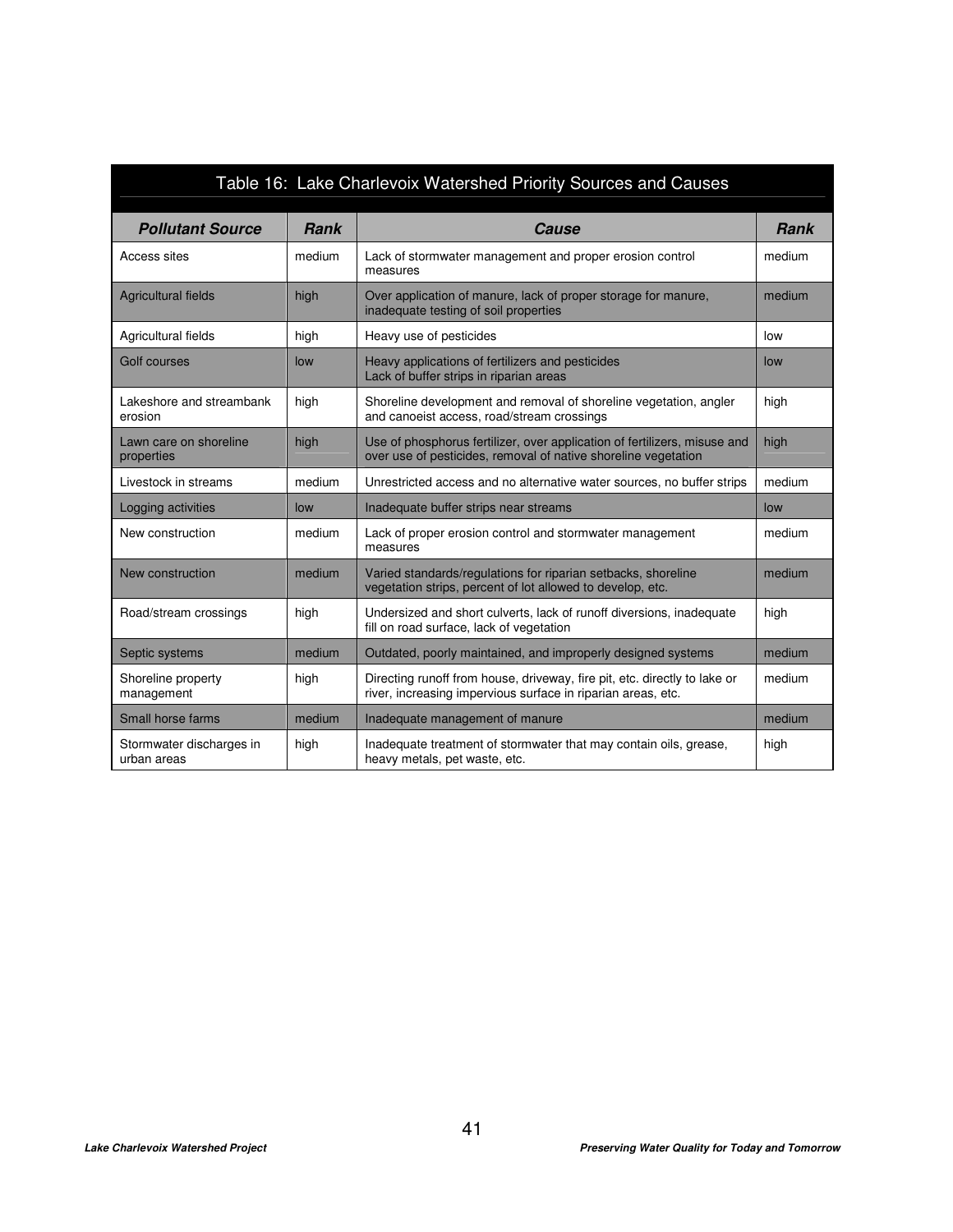# **Chapter Five: Lake Charlevoix Watershed Project Goals and Objectives**

# **1. Goals and Objectives**

The following goals were developed based on the priority pollutant rankings.

Goal 1: Aquatic life and wildlife--Protect the diversity of aquatic habitats within the Lake Charlevoix Watershed by reducing the contribution of sediment, nutrient, and toxic pollutants.

Goal 2: Cold water fishery--Reduce sediment and nutrient loads which threaten to harm habitat conditions for the cold water fishery in Lake Charlevoix and its tributaries.

Goal 3: Partial or total body contact--Maintain the excellent recreational opportunities in the rivers and lake by reducing sediment and nutrient contributions.

Goal 4: Navigation--Maintain navigation in the rivers and lake by reducing any sediment inputs.

| Table 17: Lake Charlevoix Watershed Project Goals and Objectives                                        |                                                                                                                                                                                                                                                                                                                                                                                              |
|---------------------------------------------------------------------------------------------------------|----------------------------------------------------------------------------------------------------------------------------------------------------------------------------------------------------------------------------------------------------------------------------------------------------------------------------------------------------------------------------------------------|
| <b>Goals</b>                                                                                            | <b>Objectives</b>                                                                                                                                                                                                                                                                                                                                                                            |
| <b>Aquatic life and wildlife</b><br><b>Cold water fishery</b><br><b>Recreation</b><br><b>Navigation</b> | Reduce the amount of sediment by:<br>Stabilizing erosion at road/stream crossings.<br>Correcting most severe lakeshore erosion sites.<br>Restoring streambank erosion from recreational access.<br>Reducing the pollutant load from stormwater in the urban areas.<br>Restricting livestock from streams.                                                                                    |
| <b>Aquatic life and wildlife</b><br><b>Cold water fishery</b><br><b>Recreation</b>                      | Reduce the amount of nutrients by:<br>Reducing the pollutant load from stormwater in the urban areas.<br>Reducing the amount of fertilizer used on residential lawns.<br>Educating about manure application rates and improving manure<br>storage.<br>Stabilizing the erosion at road/stream crossings.<br>Restricting livestock from streams.<br>Educating about septic system maintenance. |
| <b>Aquatic life and wildlife</b><br><b>Cold water fishery</b><br><b>Recreation</b>                      | Reduce the amount of toxins (oils, grease, heavy metals) by:<br>Reducing the pollutant load from stormwater in urban areas.<br>Restoring erosion and diverting runoff at road/stream crossings.                                                                                                                                                                                              |
| <b>Aquatic life and wildlife</b><br><b>Cold water fishery</b>                                           | Reduce the amount of pesticides by:<br>Reducing the amount of pesticides used on residential lawns.<br>Improving pesticide application rates on agricultural land.                                                                                                                                                                                                                           |

Table 17 lists the main objectives to accomplish the four primary goals.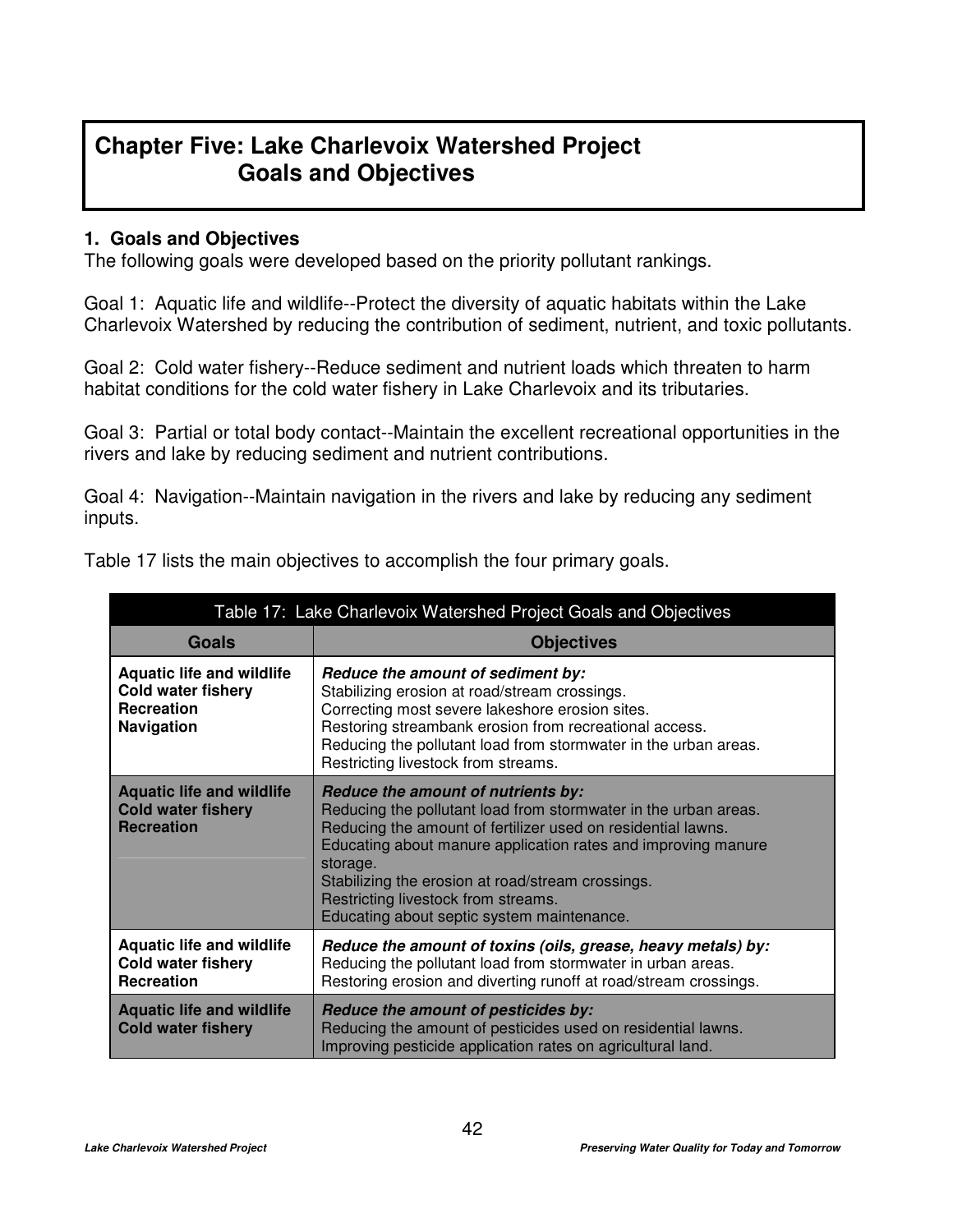| Recreation | Reduce the amount of bacteria by:                                                                                                                                                   |
|------------|-------------------------------------------------------------------------------------------------------------------------------------------------------------------------------------|
|            | Reducing the pollutant load of stormwater in urban areas.<br>Restricting livestock from streams and manure storage and application.<br>Improving the maintenance of septic systems. |

# **2. Recommended Actions to Protect the Lake Charlevoix Watershed**

The Lake Charlevoix Watershed Project Advisory Committee developed an integrative approach to reduce existing sources of sediment and nutrient pollution and prevent future contributions. We will work to integrate 1) systems of best management practices (BMPs); 2) partnerships, community consensus building, and work with local governments, and 3) information and education components.

For each action step, we have identified the organizations that are best suited to implement the task, estimated costs to implement the each item, and a task milestone to assess our progress. A timeframe of 10 years was used to determine the scope of activities and the estimated costs for implementing the tasks.

The following actions are organized by topic area and listed in priority order. The action steps were prioritized by considering the pollutant of concern and the ranking.

# *(Please note that the recommendations were reviewed and updated by the project Advisory Committee in 2006.)*

# STORMWATER RECOMMENDATIONS

1. Implement media campaign to educate residents and businesses of each city about nonpoint source pollution (including disposal of household hazardous waste) and how to reduce stormwater runoff.

| <b>Responsible Organizations:</b> | Lake Charlevoix Association, Tip of the Mitt Watershed<br>Council, Charlevoix County Drain Commissioner, WATCH, |
|-----------------------------------|-----------------------------------------------------------------------------------------------------------------|
|                                   | <b>Charlevoix Conservation District, Charlevoix County</b>                                                      |
|                                   | <b>Recycling Committee</b>                                                                                      |
| <b>Estimated Cost:</b>            | \$20,000                                                                                                        |
| Task Milestone:                   | Initiate in year 2                                                                                              |

2. Work cooperatively with local units of government to develop stormwater management plans. Develop basic outline of a stormwater management plan to provide as a template for communities.

| <b>Responsible Organizations:</b> | Tip of the Mitt Watershed Council, City of Charlevoix, City of |
|-----------------------------------|----------------------------------------------------------------|
|                                   | Boyne City, City of East Jordan, County Drain                  |
|                                   | <b>Commissioners, County Planning Offices</b>                  |
| <b>Estimated Cost:</b>            | \$200,000                                                      |
| Task Milestone:                   | Complete plans and begin implementation in year 5              |

3. Implement priorities identified in stormwater management plans. Work cooperatively with local units of government to improve quality of stormwater runoff using a variety of tools,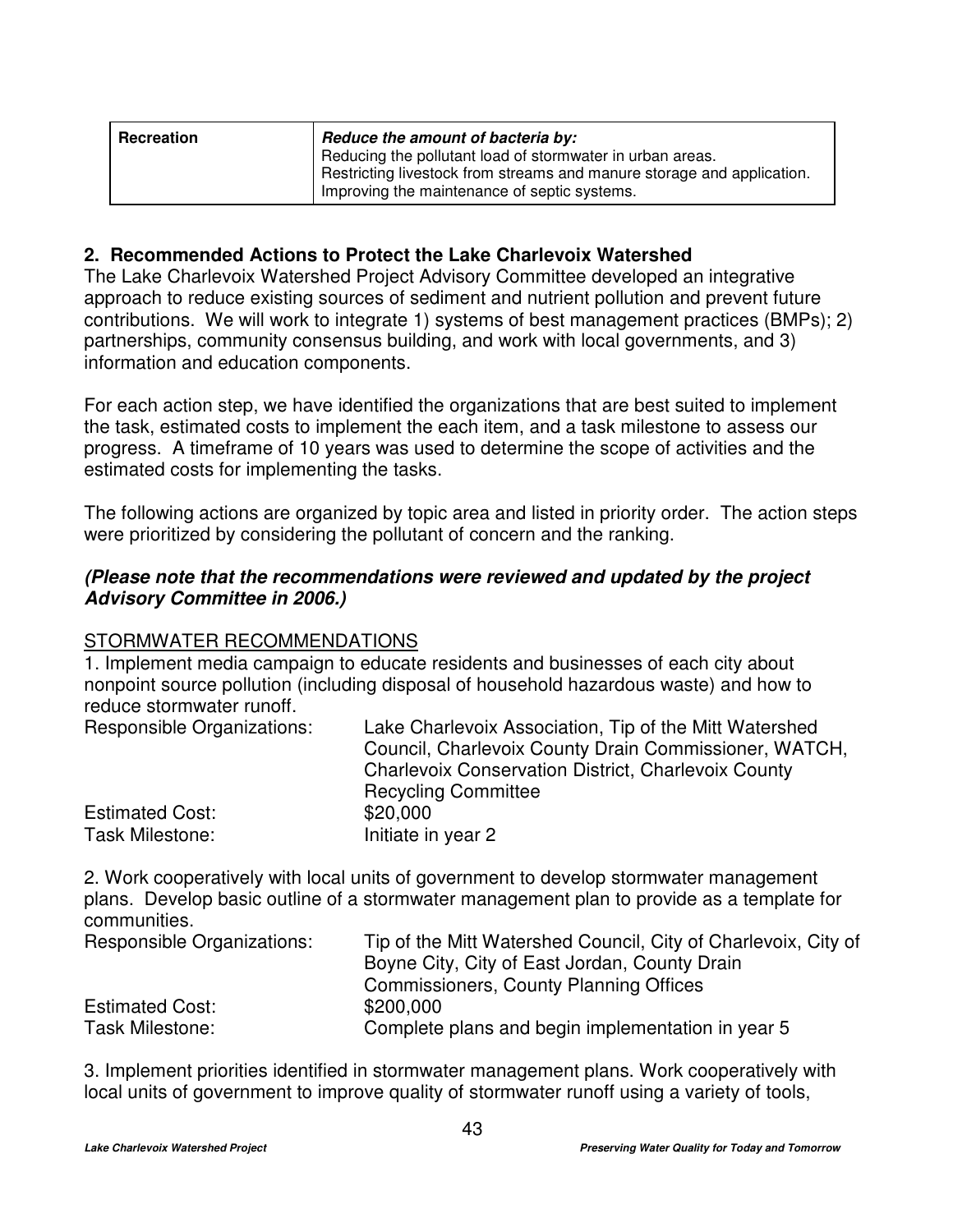including mapping of existing storm sewers; retrofitting problems; working with adjacent townships to manage joint stormwater; and ensure that emergency response plans exist for pollutant spills.

| <b>Responsible Organizations:</b> | Tip of the Mitt Watershed Council, Lake Charlevoix       |
|-----------------------------------|----------------------------------------------------------|
|                                   | Association, Friends of the Boyne, Charlevoix County     |
|                                   | Building Dept. (Soil Erosion Control Officer), Northwest |
|                                   | Michigan Community Health Agency, Local Emergency        |
|                                   | Planning Committee, Coast Guard, MDEQ                    |
| <b>Estimated Cost:</b>            | \$500,000                                                |
| <b>Task Milestone:</b>            | Complete plans and begin implementation in year 5        |

4. Develop model stormwater ordinance language for the watershed; support the adoption and enforcement of stormwater ordinances in Charlevoix and Antrim Counties (at the county or township level) by educating and informing developers, engineers, architects, and others. Assess the effectiveness, identify shortcomings and work to improve stormwater ordinances in Charlevoix and Antrim Counties.

| Tip of the Mitt Watershed Council, County Planning Offices, |
|-------------------------------------------------------------|
| County Soil Erosion Control Offices, County Drain           |
| Commissioners, Townships, Charlevoix Conservation           |
| <b>District</b>                                             |
| \$20,000                                                    |
| Develop language by year 4                                  |
|                                                             |

5. Sponsor an education program for students that highlight the impacts of stormwater runoff on surface waters.

| Responsible Organizations: | Friends of the Boyne, Tip of the Mitt Watershed Council, |
|----------------------------|----------------------------------------------------------|
|                            | Friends of the Jordan, WATCH, Charlevoix County Drain    |
|                            | <b>Commissioner, Charlevoix Conservation District</b>    |
| <b>Estimated Cost:</b>     | \$20,000                                                 |
| Task Milestone:            | Initiate in year 2; Conduct 5 programs in 5 years        |

6. Install a demonstration best management practice (BMP) at a residential site, a business site, and a municipal site (e.g., rain garden, rain barrels, etc.) Develop accompanying informational packet to be available via the Internet, at the Freshwater Center, and other appropriate places.

| Responsible Organizations: | Tip of the Mitt Watershed Council, Lake Charlevoix |
|----------------------------|----------------------------------------------------|
|                            | Association                                        |
| <b>Estimated Cost:</b>     | \$15,000                                           |
| Task Milestone:            | Install the first BMP in year 1                    |

7. Remark storm drains (stencils or special drain markers) to highlight that the drains discharge directly to surface waters in the watershed.

| Friends of the Boyne, Friends of the Jordan, Lake         |
|-----------------------------------------------------------|
| Charlevoix Association, Keep Charlevoix Beautiful, Tip of |
| the Mitt Watershed Council                                |
| \$5,000                                                   |
|                                                           |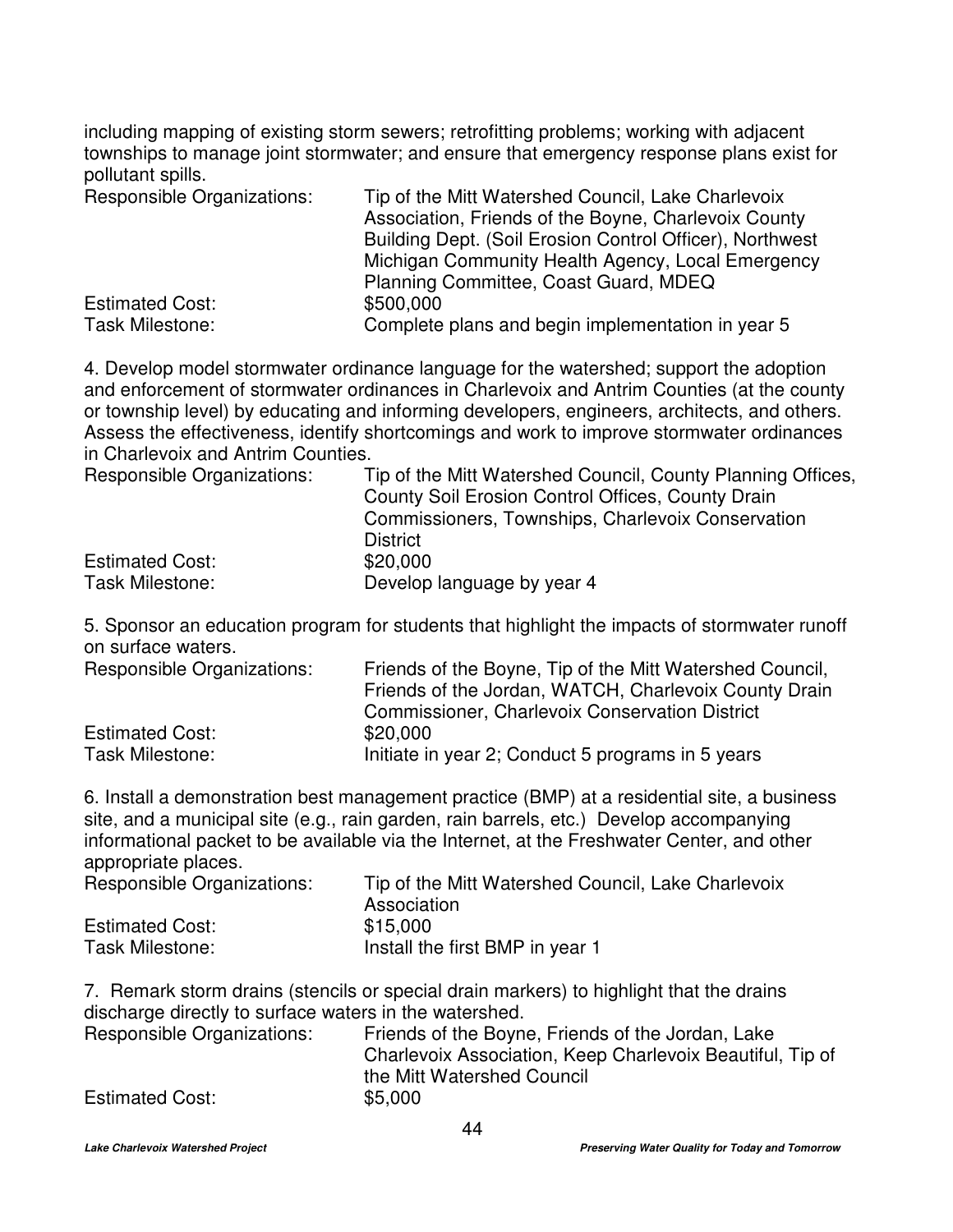| Task Milestone: | Hold one drain re-marking event annually |
|-----------------|------------------------------------------|
|-----------------|------------------------------------------|

8. Sponsor workshops periodically for contractors to share information on best management practices for soil erosion and stormwater management.

| <b>Responsible Organizations:</b> | <b>Charlevoix County Building Department, Antrim</b>         |
|-----------------------------------|--------------------------------------------------------------|
|                                   | Conservation District, Friends of the Jordan, Friends of the |
|                                   | Boyne, Tip of the Mitt Watershed Council, Charlevoix         |
|                                   | <b>Conservation District</b>                                 |
| <b>Estimated Cost:</b>            | \$10,000                                                     |
| Task Milestone:                   | Initiate in year 3; 50% of contractors attend events         |

|                            | 9. Conduct and update impervious surface studies on the tributaries and shoreline areas. |
|----------------------------|------------------------------------------------------------------------------------------|
| Responsible Organizations: | Tip of the Mitt Watershed Council                                                        |
| <b>Estimated Cost:</b>     | \$30,000                                                                                 |
| Task Milestone:            | 75% of tributaries have completed inventories in 5 years                                 |

10. Install a series of BMPs to address stormwater problems for the drainage area from Hawk's Ridge and Wildwood Harbor Road.

| Responsible Organization: | Tip of the Mitt Watershed Council |
|---------------------------|-----------------------------------|
| <b>Estimated Cost:</b>    | \$25,000                          |
| <b>Task Milestone:</b>    | Install first BMP by year 2       |

11. Evaluate effectiveness and maintain BMPs implemented in the Court Street area of Boyne City.

| Responsible Organization: | City of Boyne City, Tip of the Mitt Watershed Council             |
|---------------------------|-------------------------------------------------------------------|
| <b>Estimated Cost:</b>    | \$10,000                                                          |
| Task Milestone:           | Inspect and perform maintenance if necessary on a yearly<br>basis |

# SHORELINE POLLUTION INVENTORY RECOMMENDATIONS

1. Repair most severe streambank erosion sites on a cost-share basis.

| Responsible Organizations: | Tip of the Mitt Watershed Council, Friends of the Jordan, |
|----------------------------|-----------------------------------------------------------|
|                            | Friends of the Boyne                                      |
| <b>Estimated Cost:</b>     | \$200,000                                                 |
| Task Milestone:            | 50% of the severe sites are restored                      |

2. Maintain an up-to-date lakeshore property owner database for recruiting new members for the Lake Charlevoix Association and tracking shoreline development changes.<br>
Fig. of the Mitt Watershot Council Lake Charles

| Responsible Organizations: | Tip of the Mitt Watershed Council, Lake Charlevoix<br>Association |
|----------------------------|-------------------------------------------------------------------|
| <b>Estimated Cost:</b>     | \$2,000                                                           |
| Task Milestone:            | Database updated annually                                         |

3. Repeat the shoreline pollution inventory and associated follow-up actions every five years to document shoreline erosion, habitat, greenbelts, algae, and aquatic invasive species.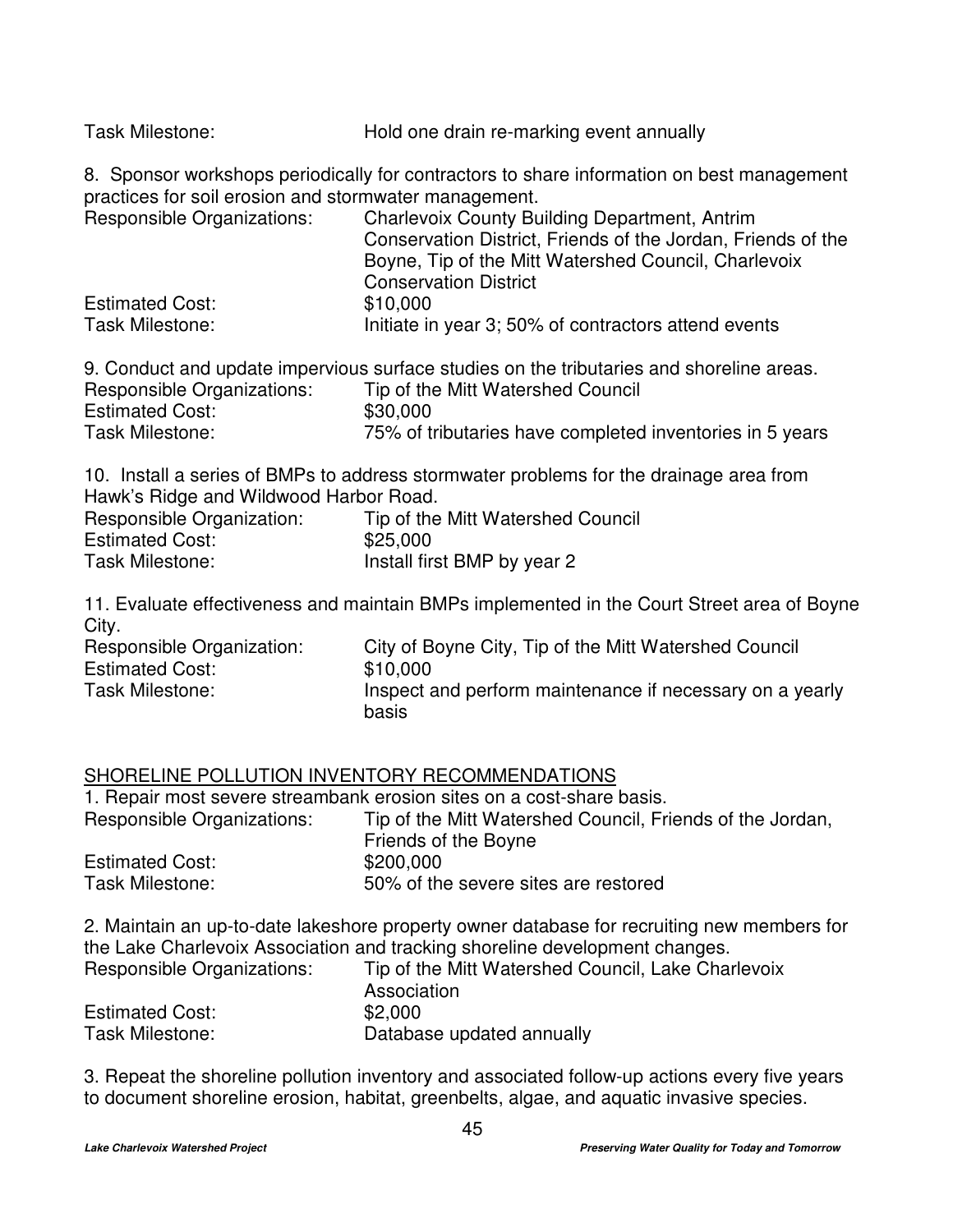| Responsible Organizations: | Tip of the Mitt Watershed Council, Lake Charlevoix<br>Association |
|----------------------------|-------------------------------------------------------------------|
| <b>Estimated Cost:</b>     | \$16,000                                                          |
| <b>Task Milestone:</b>     | Conduct two surveys in 10 years                                   |

6. Regularly update new homeowners packages (Living on the Edge folders) to provide to realtors for distribution to shoreline property clients.

| Tip of the Mitt Watershed Council, Lake Charlevoix                     |
|------------------------------------------------------------------------|
| Association                                                            |
| \$7.500                                                                |
| Update packets by year 2; develop a database of interested<br>realtors |
|                                                                        |

7. Educate shoreline residents on the importance of near shore habitat, impacts from beach sanding, living in mucky areas, aquatic vegetation, etc.

| Responsible Organizations: | Tip of the Mitt Watershed Council, Lake Charlevoix |
|----------------------------|----------------------------------------------------|
|                            | Association                                        |
| <b>Estimated Cost:</b>     | \$25,000                                           |
| Task Milestone:            | Initiate in year 1                                 |
|                            |                                                    |

8. Install demonstration natural vegetation strips (greenbelts) on shoreline properties around Lake Charlevoix and its tributaries.

| Responsible Organization: | Tip of the Mitt Watershed Council |
|---------------------------|-----------------------------------|
| <b>Estimated Cost:</b>    | \$150,000                         |
| <b>Task Milestone:</b>    | Install 5 sites                   |

9. Monitor for the presence of aquatic invasive species and work to control purple loosestrife, Eurasian watermilfoil, and other species, that impair aquatic habitat.

| Responsible Organization: | Tip of the Mitt Watershed Council                                    |
|---------------------------|----------------------------------------------------------------------|
| <b>Estimated Cost:</b>    | \$100,000                                                            |
| Task Milestone:           | Database established for existing presence of invasives by<br>vear 3 |

10. Restore shoreline wetlands that have been altered. Responsible Organizations: Tip of the Mitt Watershed Council, Natural Resources Conservation Service, Charlevoix Conservation District, Antrim Conservation District Estimated Cost: \$200,000<br>Task Milestone: \$10 wetlano 10 wetland restoration projects in 10 years

# ROAD/STREAM CROSSINGS RECOMMENDATIONS

1. Restore road/stream crossings working in cooperation with the Antrim and Charlevoix County Road Commissions.

Responsible Organizations: Conservation Resource Alliance, Charlevoix County Road Commission, Antrim County Road Commission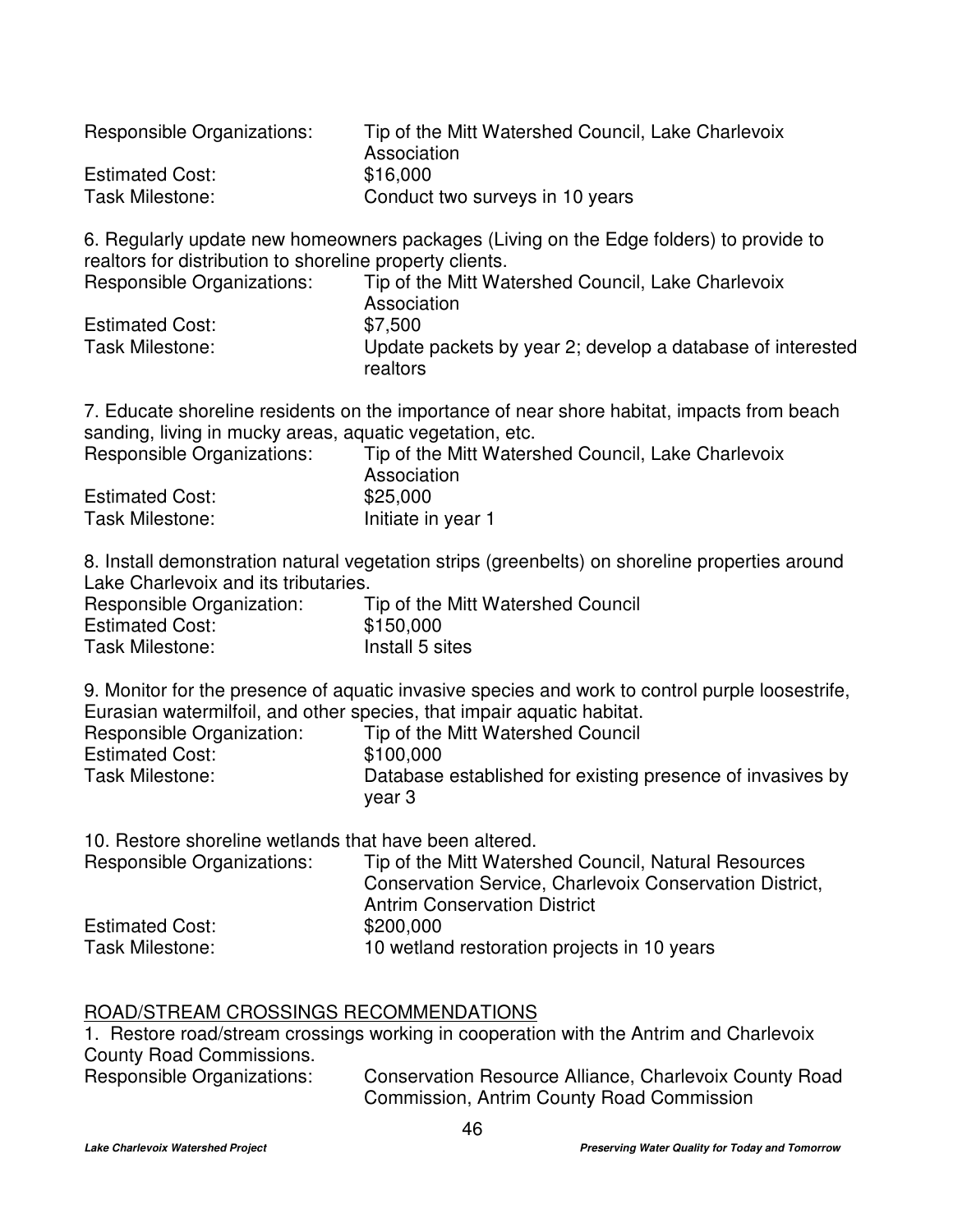| <b>Estimated Cost:</b> | \$500,000                                 |  |
|------------------------|-------------------------------------------|--|
| Task Milestone:        | 75% of road/stream crossings are restored |  |
|                        |                                           |  |

2. Develop and sustain a long-term strategy to work on regularly updating inventories (including new sites or missed locations) and restoring sites on a subwatershed basis. Develop method to keep track of repairs/records of culverts and problems. (Work with road commission to use database).

| Responsible Organizations: | Conservation Resource Alliance, Antrim County Road     |
|----------------------------|--------------------------------------------------------|
|                            | Commission, Charlevoix County Road Commission, Friends |
|                            | of the Boyne, Friends of the Jordan                    |
| <b>Estimated Cost:</b>     | \$130,000                                              |
| Task Milestone:            | Implement LIAA/CRA method in year 2                    |

3. Inventory road commission needs and work closely with road commissions to minimize impacts to water resources by performing better maintenance and utilizing best management practices (BMPs) on road work within the priority areas. Sponsor "Better Back Roads" every five-years for road commission crews.

| <b>Responsible Organizations:</b> | <b>Conservation Resource Alliance, Antrim County Road</b> |
|-----------------------------------|-----------------------------------------------------------|
|                                   | Commission, Charlevoix County Road Commission, Friends    |
|                                   | of the Boyne, Friends of the Jordan, Tip of the Mitt      |
|                                   | <b>Watershed Council</b>                                  |
| <b>Estimated Cost:</b>            | \$100,000                                                 |
| Task Milestone:                   | Sponsor "Better Back Roads" workshop by year 5            |

4. Add Lake Charlevoix data to the BMP database and maintain the system.

| <b>Responsible Organizations:</b>         | Conservation Resource Alliance, Antrim County Road<br>Commission, Charlevoix County Road Commission, Friends<br>of the Boyne, Friends of the Jordan, Tip of the Mitt |
|-------------------------------------------|----------------------------------------------------------------------------------------------------------------------------------------------------------------------|
| <b>Estimated Cost:</b><br>Task Milestone: | <b>Watershed Council</b><br>\$50,000<br>Add data by year 2                                                                                                           |

5. Develop a project schedule and fundraising plan to restore the priority road/stream crossings.

| Conservation Resource Alliance, Antrim County Road     |
|--------------------------------------------------------|
| Commission, Charlevoix County Road Commission, Friends |
| of the Boyne, Friends of the Jordan, Tip of the Mitt   |
| <b>Watershed Council</b>                               |
| \$10,000                                               |
| Develop fundraising plan in year 1                     |
|                                                        |

# AGRICULTURE RECOMMENDATIONS

1. Implement BMPs for most severe agricultural sites contributing significant amounts of nonpoint source pollution in the priority area.

Responsible Organization: Charlevoix Conservation District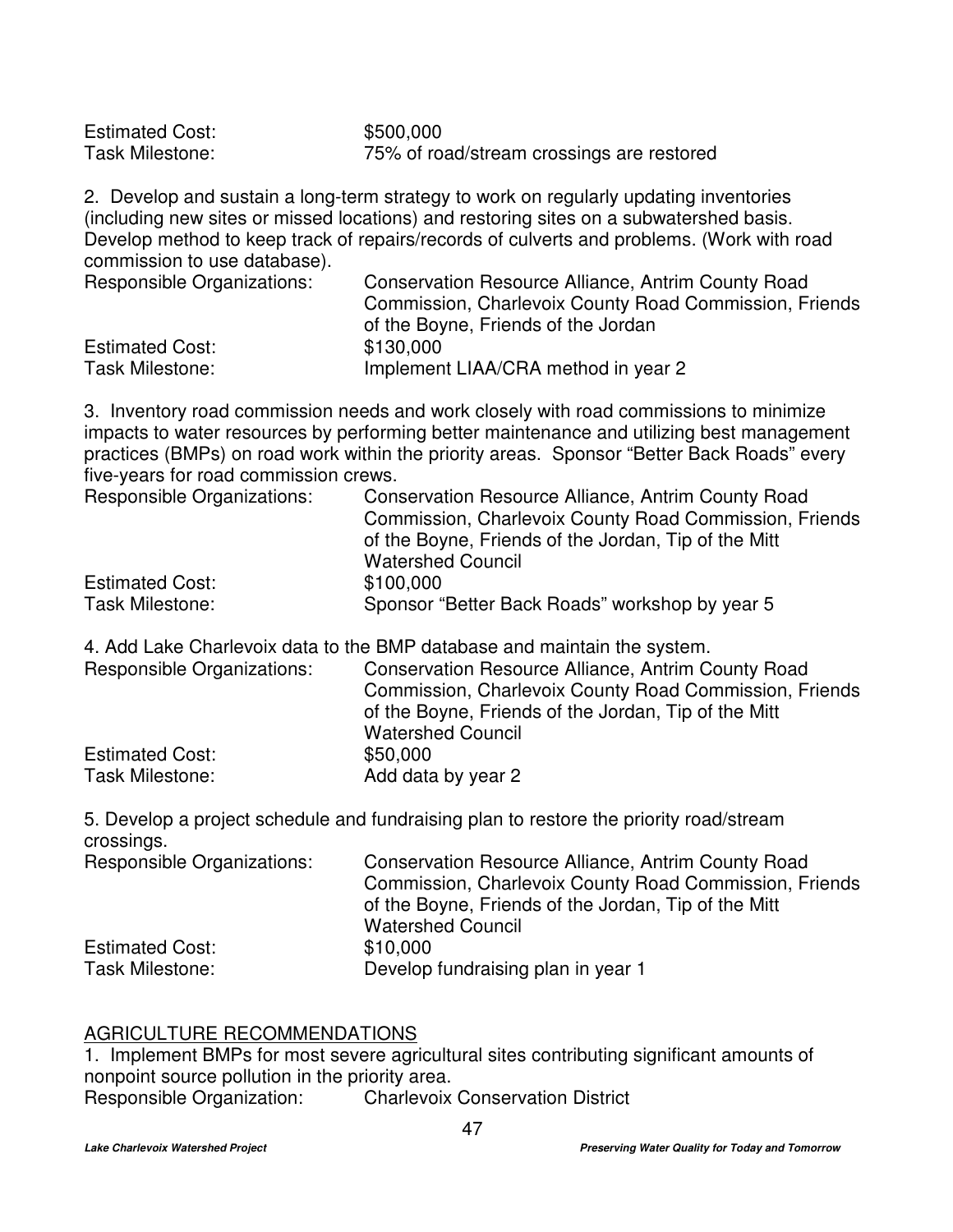| <b>Estimated Cost:</b><br><b>Task Milestone:</b> | \$100,000<br>Implement BMPs at 50% of the severe agricultural sites                                                                                                                        |
|--------------------------------------------------|--------------------------------------------------------------------------------------------------------------------------------------------------------------------------------------------|
| <b>Responsible Organizations:</b>                | 2. Educate horse hobbyists about water quality friendly agricultural practices.<br><b>Charlevoix Conservation District, Natural Resource</b><br><b>Conservation Service, MSU Extension</b> |
| <b>Estimated Cost:</b>                           | \$5,000                                                                                                                                                                                    |
| <b>Task Milestone:</b>                           | <b>TASK COMPLETED</b>                                                                                                                                                                      |
|                                                  | 3. Investigate moderate and minor sites to determine extent of problems.                                                                                                                   |
| <b>Responsible Organizations:</b>                | <b>Charlevoix Conservation District, Antrim Conservation</b><br>District, Natural Resource Conservation Service, MSU<br>Extension                                                          |
| <b>Estimated Cost:</b>                           | \$25,000                                                                                                                                                                                   |
| <b>Task Milestone:</b>                           | <b>TASK COMPLETED</b>                                                                                                                                                                      |

4. Cooperate with existing state and federal programs to encourage better nutrient management and other issues that are both a surface water and ground water concern. Responsible Organizations: Charlevoix Conservation District, Antrim Conservation District, Natural Resource Conservation Service, MSU

|                        | Extension                                              |
|------------------------|--------------------------------------------------------|
| <b>Estimated Cost:</b> | \$2,000                                                |
| Task Milestone:        | 25% reduction in fertilizer use on agricultural fields |

5. Distribute information to producers on GAAMPs (ie:manure application and Right to Farm issues). Provide assistance to producers via Groundwater Technician to identify and reduce pesticide and fertilizer risks to ground water or surface water.

| <b>Responsible Organizations:</b> | <b>Charlevoix Conservation District, Antrim Conservation</b> |
|-----------------------------------|--------------------------------------------------------------|
|                                   | District, Natural Resource Conservation Service, MSU         |
|                                   | Extension                                                    |
| <b>Estimated Cost:</b>            | \$24,000                                                     |
| <b>Task Milestone:</b>            | 20% increase in use of BMPs                                  |

# RECREATION RECOMMENDATIONS

1. Correct recreation related (access) erosion sites along the main tributaries and decrease nonpoint source pollution from stormwater and other conditions at access sites.

| Responsible Organizations: | Friends of the Boyne, Friends of the Jordan, Michigan      |
|----------------------------|------------------------------------------------------------|
|                            | Department of Natural Resources, Tip of the Mitt Watershed |
|                            | Council, Canoe Liveries                                    |
| <b>Estimated Cost:</b>     | \$125,000                                                  |
| Task Milestone:            | 50% of erosion sites are improved                          |

2. Coordinate a committee of canoe liveries, DNR, local officials and conservation groups to work on reducing impacts and improving the quality of the outdoor experience for canoeists. Specifically implement a canoeist education program that addresses canoeing etiquette, litter,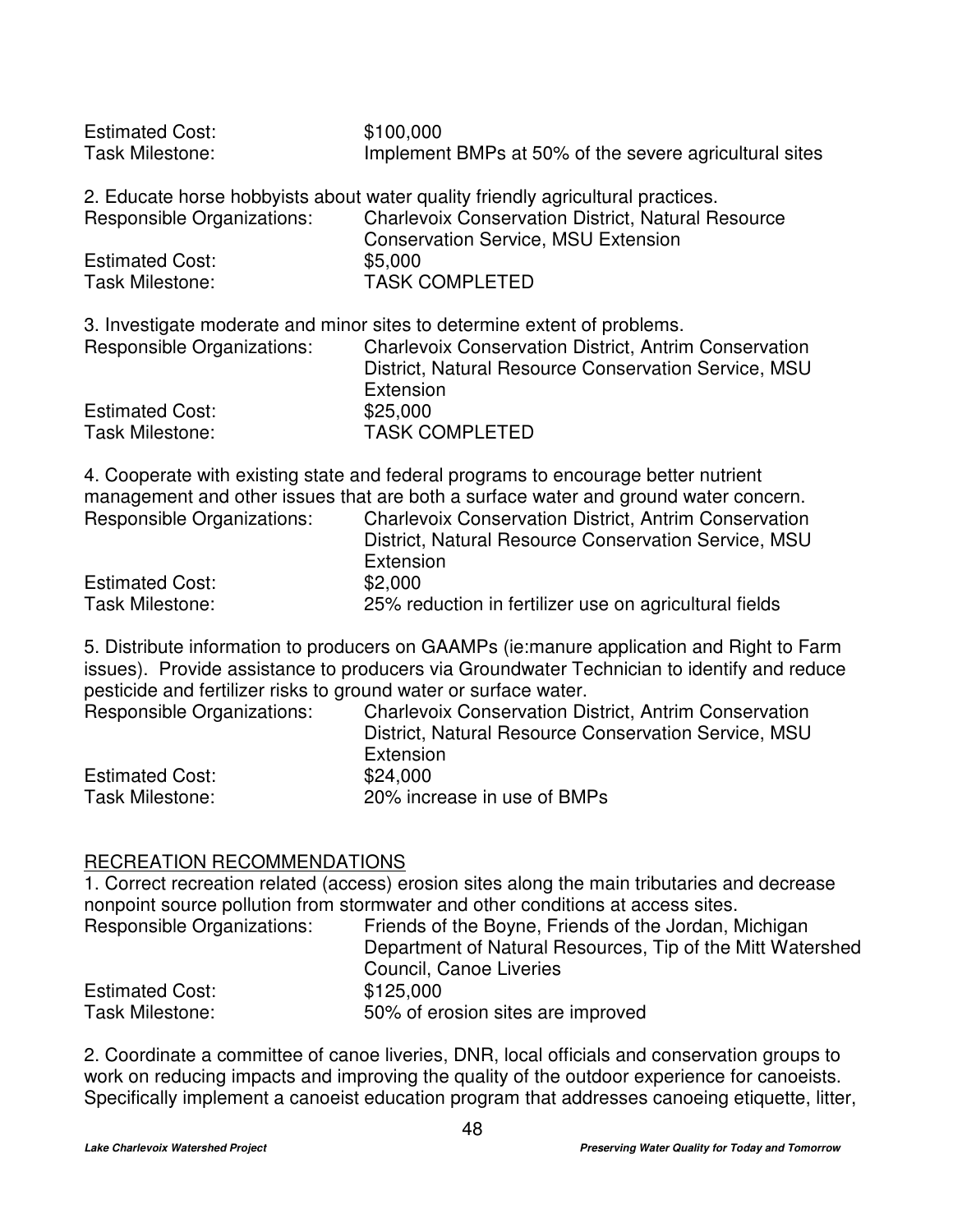bank erosion, and natural resource protection.

| Responsible Organizations: | Friends of the Boyne, Friends of the Jordan, Michigan      |
|----------------------------|------------------------------------------------------------|
|                            | Department of Natural Resources, Tip of the Mitt Watershed |
|                            | Council, Local Canoe Livery Owners, Charlevoix County,     |
|                            | <b>Antrim County</b>                                       |
| <b>Estimated Cost:</b>     | \$10,000                                                   |
| Task Milestone:            | Initiate by year 3                                         |

3. Monitor the Jordan River for violations and provide information to DNR-Natural Rivers staff to enforce existing rules under the Natural Rivers Act. Also the Advisory Committee may provide comments on future amendments to protect the river.

| Responsible Organizations: | Friends of the Jordan, Michigan Department of Natural<br>Resources, WATCH, Tip of the Mitt Watershed Council, |
|----------------------------|---------------------------------------------------------------------------------------------------------------|
|                            | <b>Conservation Resource Alliance, Charlevoix Conservation</b>                                                |
|                            | <b>District</b>                                                                                               |
| <b>Estimated Cost:</b>     | \$5,000                                                                                                       |
| Task Milestone:            | Initiate in year 1                                                                                            |

4. Educate boaters and PWC users on Lake Charlevoix about ecologically good boating practices (use existing materials and cooperation of Coast Guard Auxiliary).

| Responsible Organization: | Lake Charlevoix Association, Tip of the Mitt Watershed |
|---------------------------|--------------------------------------------------------|
|                           | Council                                                |
| <b>Estimated Cost:</b>    | \$2.000                                                |
| Task Milestone:           | Initiate by year 2                                     |

5. Educate anglers about the relationship of nonpoint source pollution and watershed management to fisheries resources by partnering with bait shops to promote low-impact fishing (e.g., make bait containers biodegradable) and target education activities around fish runs and seasons.

| Responsible Organizations: | Friends of the Jordan, Friends of the Boyne       |
|----------------------------|---------------------------------------------------|
| <b>Estimated Cost:</b>     | \$5,000                                           |
| Task Milestone:            | Initiate by year 3; 50% of bait shops participate |

6. Reduce nonpoint source pollution from the Jordan River Pathway by planting vegetation, rerouting the trail, and adding educational signs.

| Responsible Organization: | Friends of the Jordan |
|---------------------------|-----------------------|
| <b>Estimated Cost:</b>    | \$10,000              |
| <b>Task Milestone:</b>    | Initiate in year 2    |

7. Update the inventory of the MDNR boat launch/access sites on the Jordan River, Boyne River, Deer Lake, and Lake Charlevoix. Continue to work with the MDNR to assess success of past improvements and continued maintenance at the access sites.

| Responsible Organizations: | Tip of the Mitt Watershed Council, Lake Charlevoix<br>Association, Friends of the Jordan, Friends of the Boyne |
|----------------------------|----------------------------------------------------------------------------------------------------------------|
| <b>Estimated Cost:</b>     | \$12,000                                                                                                       |
| Task Milestone:            | Update the inventory by year 5                                                                                 |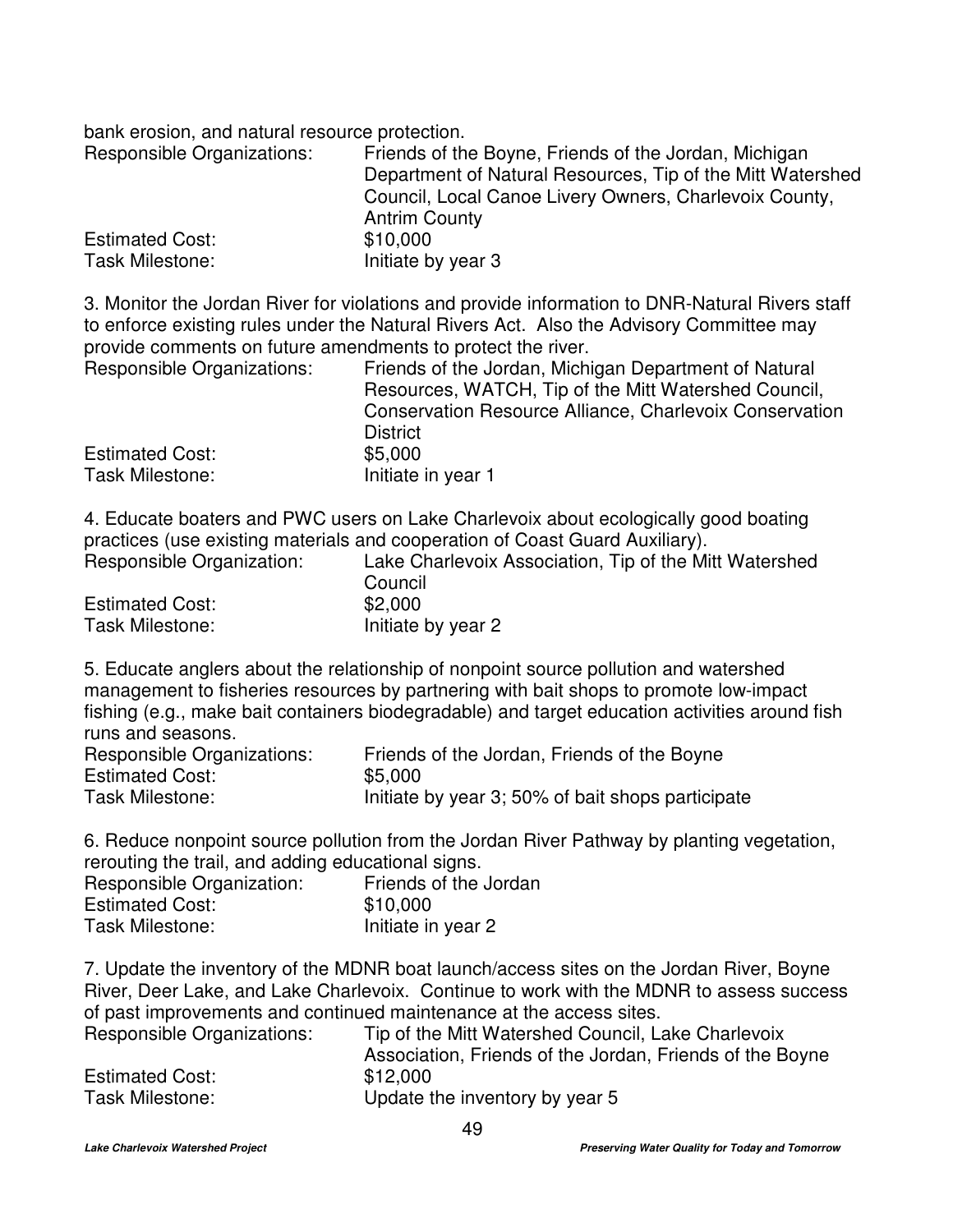8. Continue cooperative work with the DNR to continue to implement additional improvements at the access sites.

| Responsible Organizations: | Lake Charlevoix Association, Friends of the Jordan, Friends |
|----------------------------|-------------------------------------------------------------|
|                            | of the Boyne                                                |
| <b>Estimated Cost:</b>     | \$5,000                                                     |
| Task Milestone:            | Twos sites improved on each water body                      |

9. Research statistics on canoe rentals and review regulations in the Natural Rivers Act for the Jordan River. Responsible Organizations: Friends of the Jordan, Tip of the Mitt Watershed Council  $E$ stimated  $C$ est:

| ESIIMALEG COSI.        | <b>DUU.UUU</b>               |
|------------------------|------------------------------|
| <b>Task Milestone:</b> | Review regulations by year 3 |

10. Partner with local marinas and retailers to incorporate etiquette into boater safety.

| Responsible Organizations: | Lake Charlevoix Association        |
|----------------------------|------------------------------------|
| <b>Estimated Cost:</b>     | \$10,000                           |
| Task Milestone:            | Meet with 25% of marinas by year 2 |

11. Gather additional data on recreational activities on Lake Charlevoix such as speed limits, sound levels, boater attitudes, angler attitudes, non-motorized recreation attitudes. ake Charlevoix Association. WATCH, Tip of the Mitt

| Responsible Organizations: | Lake Charlevolx Association, WATCH, Tip of the N |
|----------------------------|--------------------------------------------------|
|                            | <b>Watershed Council</b>                         |
| <b>Estimated Cost:</b>     | \$10,000                                         |
| Task Milestone:            | Complete surveys by year 5                       |

12. Work with marinas to reduce nonpoint source pollution and the spread of aquatic invasive species by using best management practices. Encourage marinas throughout the watershed to participate in the Michigan Clean Marinas Program.

| Responsible Organizations: | Tip of the Mitt Watershed Council, Lake Charlevoix<br>Association, City of Charlevoix, City of East Jordan, City of<br>Boyne City, local marinas |
|----------------------------|--------------------------------------------------------------------------------------------------------------------------------------------------|
| <b>Estimated Cost:</b>     | \$40,000                                                                                                                                         |
| Task Milestone:            | Conduct assessments with marinas                                                                                                                 |

# LAND PROTECTION RECOMMENDATIONS

1. Distribute information to land owners about land stewardship and land protection. Responsible Organizations: Little Traverse Conservancy, Grand Traverse Regional Land Conservancy, Charlevoix County Land Conservancy Estimated Cost: \$5,000 Task Milestone: Initiate by year 2

2. Send follow-up letter to property owners of identified priority parcels and make personal contacts with landowners. Responsible Organizations: Little Traverse Conservancy, Grand Traverse Regional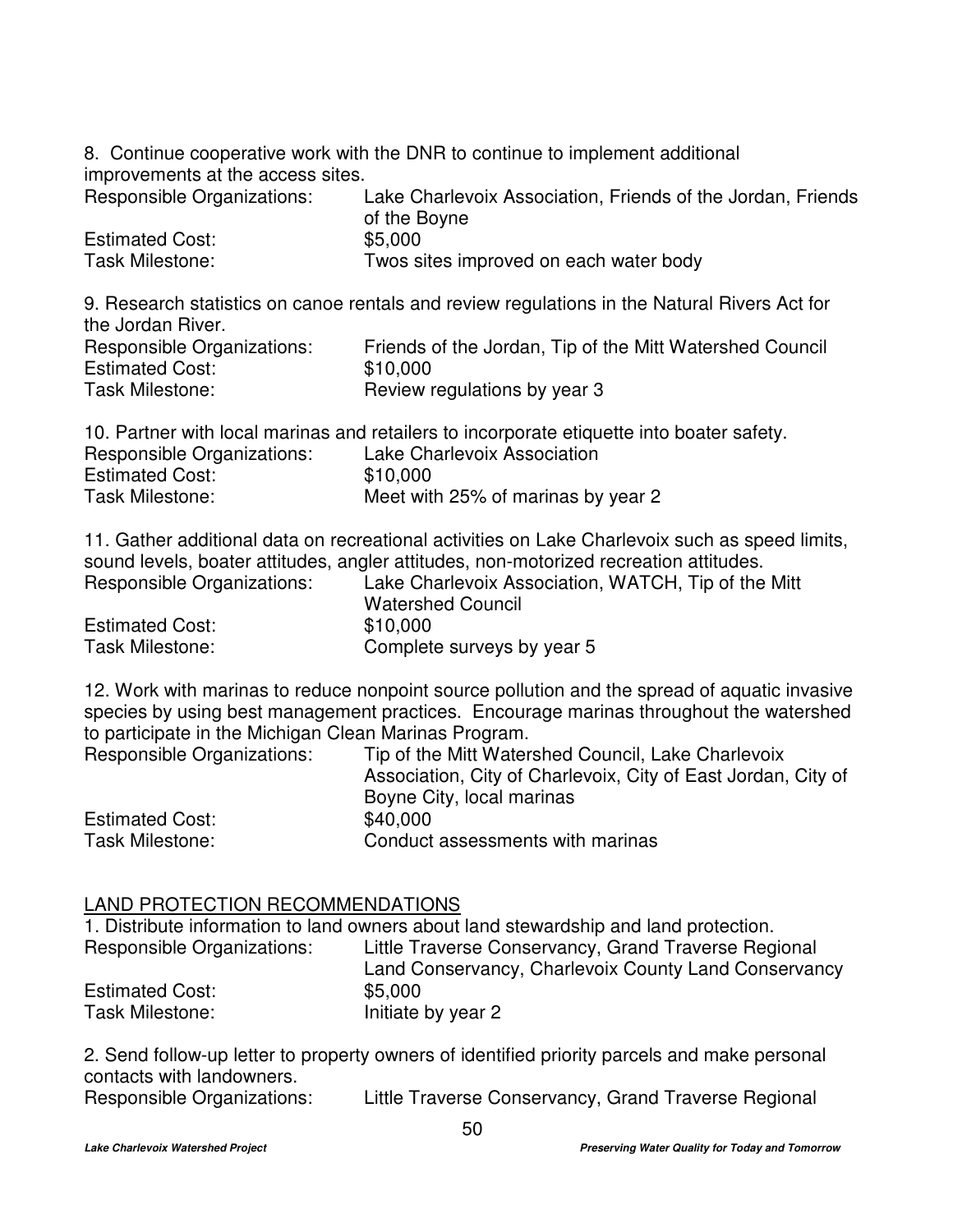|                        | Land Conservancy, Charlevoix County Land Conservancy |
|------------------------|------------------------------------------------------|
| <b>Estimated Cost:</b> | \$5,000                                              |
| Task Milestone:        | Letters sent bi-annually                             |

3. Seek funding through CMI, CZM, or other state, federal or local funding to protect priority parcels of land through fee acquisition or conservation easement acquisition. Responsible Organizations: Little Traverse Conservancy Estimated cost:  $$0$ <br>Task Milestone: Pro Protect 50 acres of land and 1/2 mile of shoreline

4. Continue to work with Michigan Department of Natural Resources on potential assist and transfer projects on priority parcels in the Lake Charlevoix Watershed.

| Responsible Organizations: | Little Traverse Conservancy, Grand Traverse Regional  |
|----------------------------|-------------------------------------------------------|
|                            | Land Conservancy, Charlevoix County Land Conservancy, |
|                            | Friends of the Jordan                                 |
| <b>Estimated Cost:</b>     | \$5,000                                               |
| Task Milestone:            | 200 acres protected through assist and transfer       |

5. Provide support and educational materials to neighborhood groups where appropriate and sustainable as a helpful tool to promote land stewardship and protection.

| Responsible Organizations: | Little Traverse Conservancy, Grand Traverse Regional |
|----------------------------|------------------------------------------------------|
|                            | Land Conservancy, Charlevoix County Land Conservancy |
| <b>Estimated Cost:</b>     | \$10,000                                             |
| <b>Task Milestone:</b>     | Initiate by year 3                                   |

6. Promote sound community planning and development to promote watershed protection (e.g. support open space preservation and approval of PDR ordinance in Charlevoix County). Continue to work on purchase of development rights and transfer of development rights projects.

| Responsible Organizations: | Little Traverse Conservancy, Grand Traverse Regional |
|----------------------------|------------------------------------------------------|
|                            | Land Conservancy, Charlevoix County Land Conservancy |
| <b>Estimated Cost:</b>     | \$100,000                                            |
| <b>Task Milestone:</b>     | 1000 acres protected through PDR or TDR              |

7. Review the priority sensitive land parcel on a routine basis to identify additional priority parcels for protection.

| <b>Responsible Organizations:</b> | Little Traverse Conservancy, Grand Traverse Regional |
|-----------------------------------|------------------------------------------------------|
|                                   | Land Conservancy, Charlevoix County Land Conservancy |
| <b>Estimated Cost:</b>            | \$10,000                                             |
| Task Milestone:                   | Priority parcel list generated annually              |

8. Support Charlevoix County Farm Bureau's Land Use Committee efforts towards an approved PDR ordinance for Charlevoix County,

| Responsible Organizations: | <b>Charlevoix Conservation District, Little Traverse</b> |
|----------------------------|----------------------------------------------------------|
|                            | Conservancy, Charlevoix County Land Conservancy          |
| <b>Estimated Cost:</b>     | \$5,000                                                  |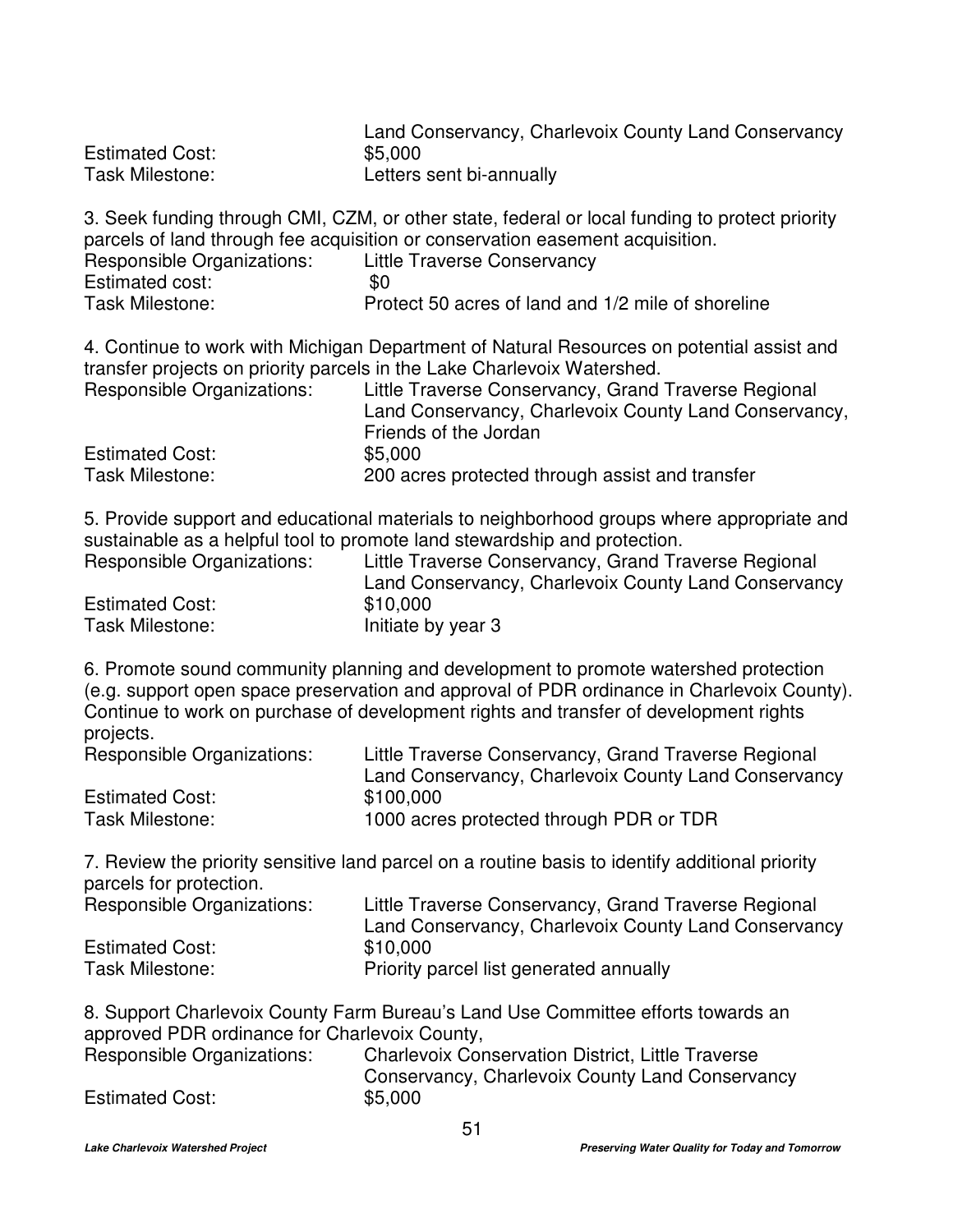Task Milestone: PDR ordinance approved

#### FORESTRY RECOMMENDATIONS

1. Establish private road standards to improve construction of forestry roads. Responsible Organizations: Charlevoix County Planning Department, Charlevoix Conservation District, Antrim Conservation District Estimated Cost: \$5,000 Task Milestone: Initiate in year 2

2. Work with Michigan Department of Natural Resources, Forestry Division to review forestry plans within the Watershed and ensure BMPs are required in all contracts and management plans are consistent with Watershed project goals.

| <b>Responsible Organizations:</b> | <b>Charlevoix Conservation District, Antrim Conservation</b> |
|-----------------------------------|--------------------------------------------------------------|
|                                   | District, Friends of the Jordan, Friends of the Boyne,       |
|                                   | Michigan Department of Natural Resources, Mackinac           |
|                                   | <b>Forest Council</b>                                        |
| <b>Estimated Cost:</b>            | \$5,000                                                      |
| Task Milestone:                   | Initiate in year 2                                           |

3. Send information packet on forestry best management practices to key property owners in the critical areas of the Watershed.

| Responsible Organizations: | <b>Charlevoix and Antrim Conservation Districts</b> |
|----------------------------|-----------------------------------------------------|
| <b>Estimated Cost:</b>     | \$4,000                                             |
| Task Milestone:            | Initiate in year 4                                  |

4. Offer development of forest management plans for private landowners in the critical area that emphasize BMPs to protect water quality.

| Responsible Organizations: | <b>Charlevoix and Antrim Conservation Districts</b> |
|----------------------------|-----------------------------------------------------|
| <b>Estimated Cost:</b>     | \$10,000                                            |
| Task Milestone:            | Provide 20 plans in 5 years                         |

# ZONING AND LAND USE RECOMMENDATIONS

1. Develop model standards for the Watershed with basic definitions and standards for setbacks, greenbelts, conservation planning, redevelopment of shoreline properties, and other similar measures to reduce pollution. Use scientific data to provide a range of standards for different resource types (streams, wetlands, lakes, etc.) and different levels of protection (most protective to minimum).

| Responsible Organizations: | Charlevoix County Planning, Antrim County Planning, MSU<br>Extension, Northwest Michigan Council of Governments, |
|----------------------------|------------------------------------------------------------------------------------------------------------------|
|                            | Townships, Tip of the Mitt Watershed Council                                                                     |
| <b>Estimated Cost:</b>     | \$100,000                                                                                                        |
| Task Milestone:            | Initiate in year 3                                                                                               |

2. Implement annual ongoing education program for local governments on land use planning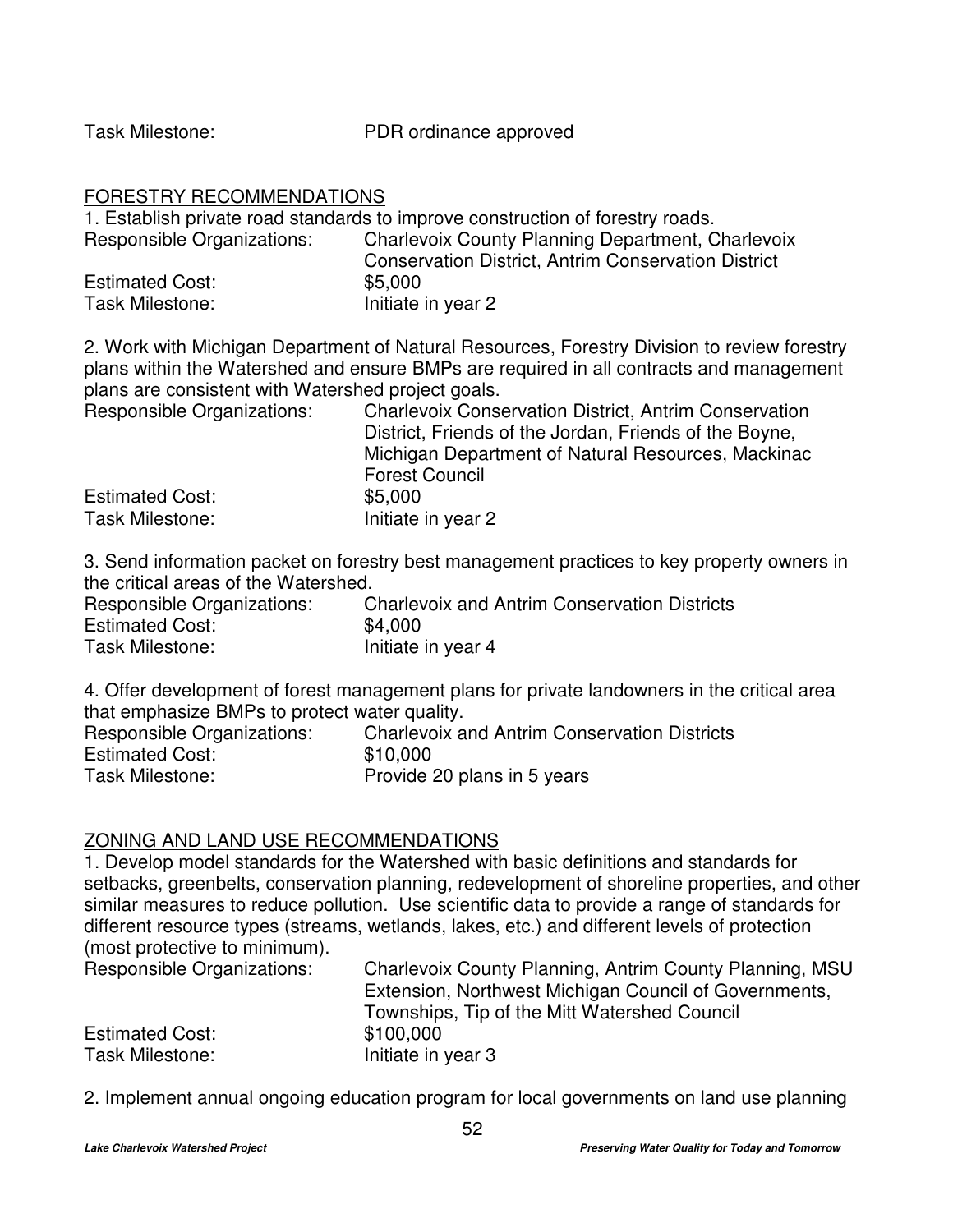tools that can help protect water quality and encourage better coordination amongst neighboring townships (e.g., conservation planning and design and impact coordination rules).

| Responsible Organizations: | Charlevoix County Planning, Antrim County Planning, MSU |
|----------------------------|---------------------------------------------------------|
|                            | Extension, Northwest Michigan Council of Governments,   |
|                            | Tip of the Mitt Watershed Council                       |
| <b>Estimated Cost:</b>     | \$40,000                                                |
| Task Milestone:            | Initiate in year 3                                      |

3. Identify nonconforming lots on lakeshore and work with townships to discuss potential water quality impacts and solutions.

| Responsible Organization: | <b>Charlevoix County Planning Department</b> |
|---------------------------|----------------------------------------------|
|                           |                                              |
| <b>Estimated Cost:</b>    | \$10,000                                     |
| Task Milestone:           | Initiate in year 1                           |

4. Evaluate the new sanitary regulations (if they are adopted) that require septic system inspections program at the transfer of a property and alternative systems. Implement septic inspection programs and educate about the new requirements.

| Responsible Organizations: | Northwest Michigan Community Health Agency, Lake          |
|----------------------------|-----------------------------------------------------------|
|                            | Charlevoix Association, Tip of the Mitt Watershed Council |
| <b>Estimated Cost:</b>     | \$8,000                                                   |
| Task Milestone:            | Initiate evaluation when regulations adopted              |

5. Evaluate existing greenbelt regulations and how they are being enforced. Document the conditions of shoreline vegetation on the lakeshores and tributaries. Identify and prioritize locations for greenbelt/shoreline vegetation improvements.

| Responsible Organizations: | Lake Charlevoix Association, Charlevoix County Planning, |
|----------------------------|----------------------------------------------------------|
|                            | Tip of the Mitt Watershed Council                        |
| <b>Estimated Cost:</b>     | \$40,000                                                 |
| Task Milestone:            | Initiate survey by year 3                                |

6. Develop a yearly summary of variances of sanitary code/zoning to determine if there are water quality impacts. Provide training to zoning boards of appeal on the Michigan Zoning Enabling Act and conflicts of interest.

| Responsible Organizations: | Northwest Michigan Community Health Agency, Tip of the<br>Mitt Watershed Council, Charlevoix County Planning,<br><b>Antrim County Planning</b> |
|----------------------------|------------------------------------------------------------------------------------------------------------------------------------------------|
| <b>Estimated Cost:</b>     | \$10,000                                                                                                                                       |
| Task Milestone:            | Summary reports produced annually                                                                                                              |

7. Educate Watershed residents, including students, about land use issues and foster citizen involvement in local land use decision making.

| Responsible Organizations: | Charlevoix County Planning, Antrim County Planning,   |
|----------------------------|-------------------------------------------------------|
|                            | Charlevoix County Drain Commissioner, Lake Charlevoix |
|                            | Association, Tip of the Mitt Watershed Council        |
| <b>Estimated Cost:</b>     | \$15,000                                              |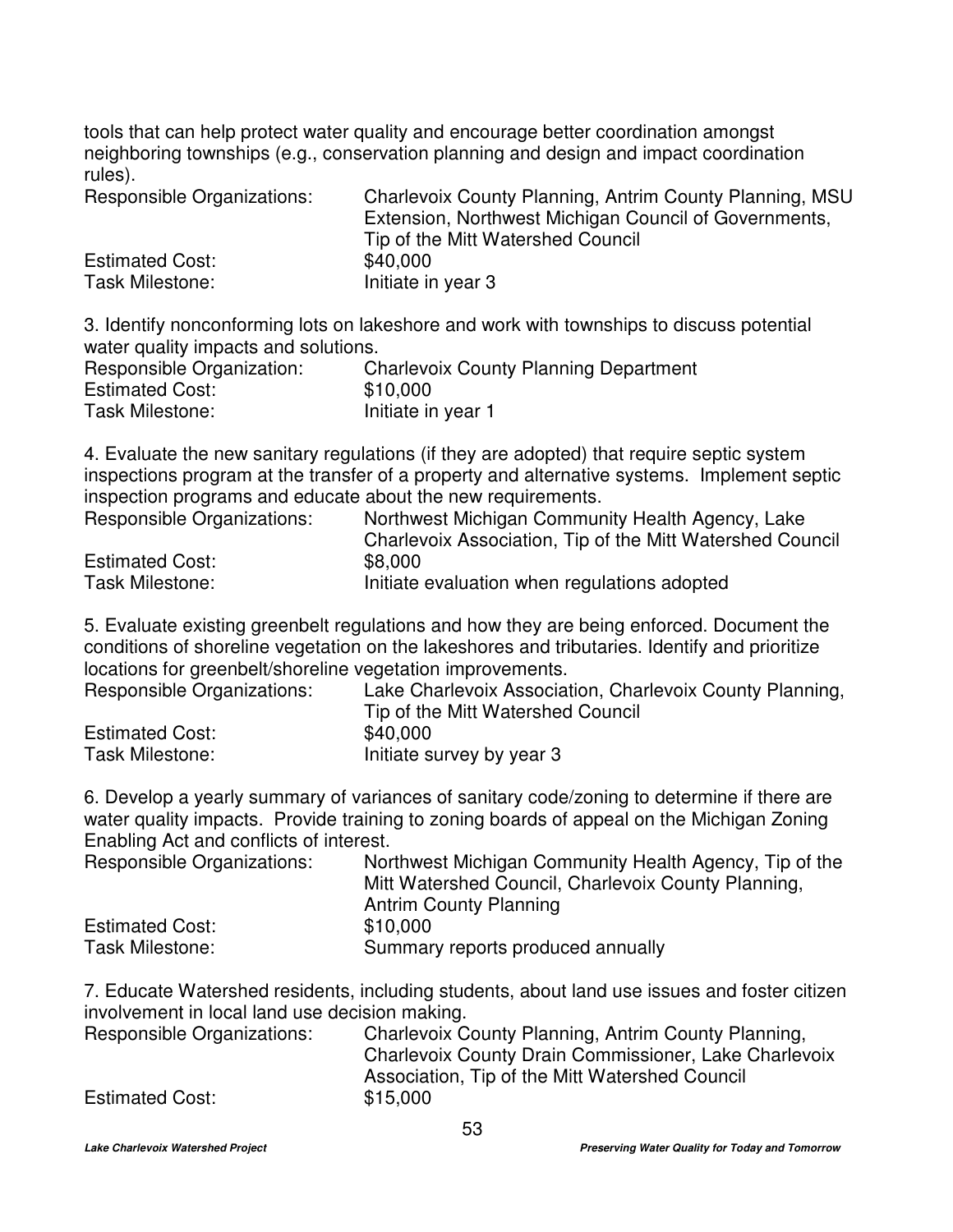| <b>Task Milestone:</b>                               | Conduct survey to document current status of knowledge<br>and involvement                  |
|------------------------------------------------------|--------------------------------------------------------------------------------------------|
|                                                      | 8. Publish a handout/brochure that lists information on permits needed and whom to contact |
| when building. Update annually and post on websites. |                                                                                            |
| Responsible Organizations:                           | Charlevoix County Planning, Antrim County Planning,                                        |
|                                                      | Charlevoix County Drain Commissioner, Lake Charlevoix                                      |
|                                                      | Association, Tip of the Mitt Watershed Council                                             |
| <b>Estimated Cost:</b>                               | \$10,000                                                                                   |
|                                                      | .                                                                                          |

Task Milestone: Brochure completed; update information annually on websites.

9. Sponsor annual education program for lake/river realtors, developers, and builders on special regulations and management for riparian properties.

| Charlevoix County Planning, Antrim County Planning, Lake |
|----------------------------------------------------------|
|                                                          |
| Charlevoix Association, Northwest Michigan Council of    |
| Governments, Tip of the Mitt Watershed Council, Little   |
| Traverse Conservancy, Grand Traverse Regional Land       |
| Conservancy, Charlevoix County Land Conservancy,         |
|                                                          |
|                                                          |
|                                                          |
|                                                          |

10. Update land use surveys and build out analysis examples and disseminate to local governments in the Watershed.

| Responsible Organizations: | MSU Extension, Charlevoix County Planning |
|----------------------------|-------------------------------------------|
| <b>Estimated Cost:</b>     | \$5,000                                   |
| Task Milestone:            | Initiate in year 2                        |

11. Work with local governments on integrating site plan review process into zoning as a water quality protection tool.

| <b>Responsible Organizations:</b> | Northwest Michigan Council of Governments, Tip of the Mitt<br>Watershed Council, MSU Extension, Charlevoix County |
|-----------------------------------|-------------------------------------------------------------------------------------------------------------------|
|                                   | Planning, Antrim County Planning, Charlevoix County,<br><b>Antrim County, Townships</b>                           |
| <b>Estimated Cost:</b>            | \$2,000                                                                                                           |
| Task Milestone:                   | Initiate in year 1                                                                                                |

12. Meet with local golf course managers and discuss management techniques to reduce nonpoint source pollution and provide analytical testing for water quality. Encourage enrollment in Golf Course Stewardship Program.

| Responsible Organizations: | MSU Extension, Tip of the Mitt Watershed Council          |
|----------------------------|-----------------------------------------------------------|
| <b>Estimated Cost:</b>     | \$6,000                                                   |
| Task Milestone:            | 50% of golf courses members of MSU Stewardship<br>Program |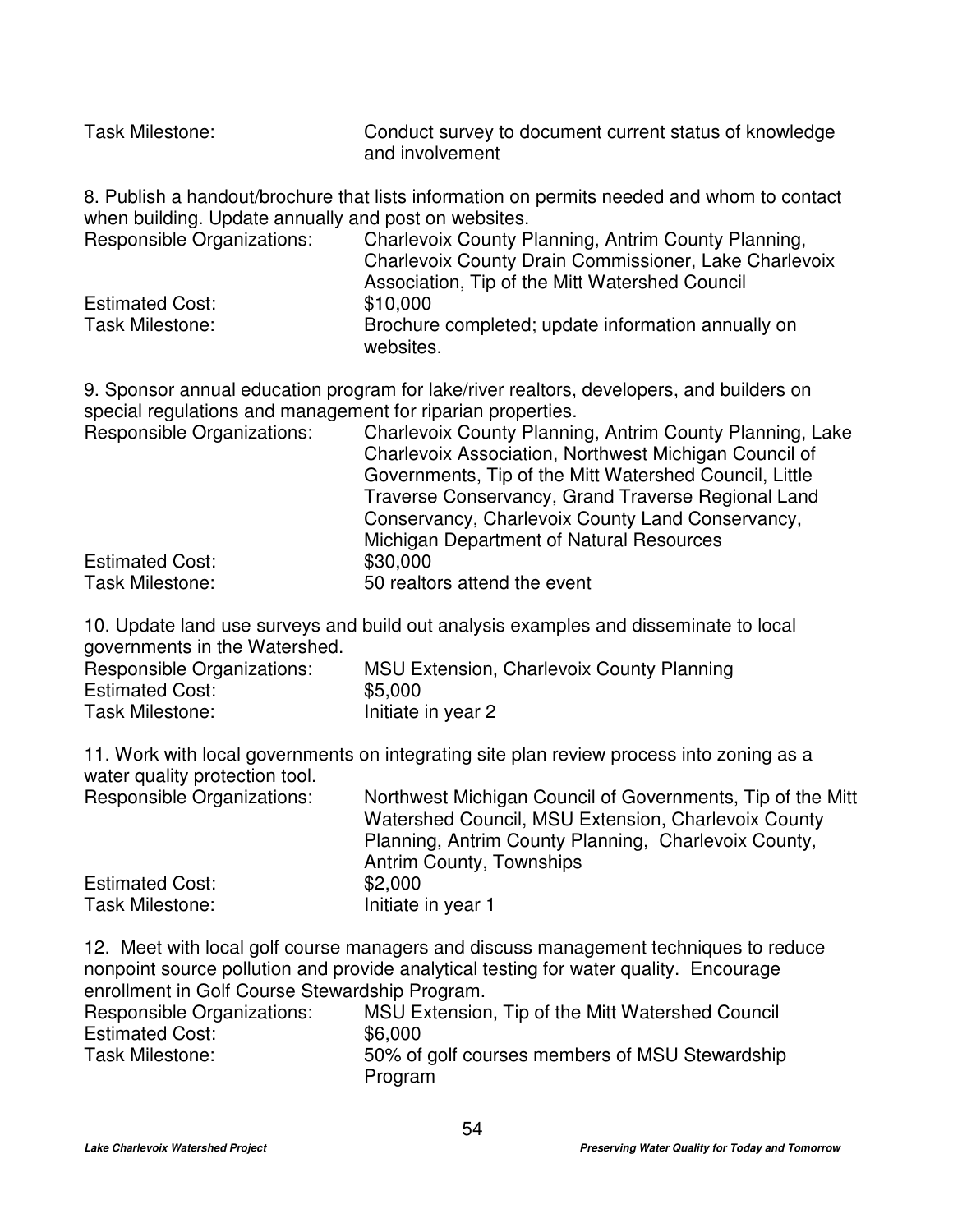13. Organize a network of local planning units in the Watershed and work towards developing shared high standards for provisions that protect water quality (e.g. setbacks).

| Responsible Organizations: | Charlevoix County Planning, Antrim County Planning, MSU  |
|----------------------------|----------------------------------------------------------|
|                            | Extension, Townships, Tip of the Mitt Watershed Council, |
|                            | <b>County Drain Commissioners</b>                        |
| <b>Estimated Cost:</b>     | \$10,000                                                 |
| <b>Task Milestone:</b>     | 25% of local governments adopt similar high standards    |

# GENERAL INFORMATION AND EDUCATION RECOMMENDATIONS

|                                                                                            | 1. Update the Watershed Plan to meet the EPA's Nine Minimum Elements, and obtain DEQ |  |
|--------------------------------------------------------------------------------------------|--------------------------------------------------------------------------------------|--|
| approval of the plan. (Plan approval will make projects eligible for Section 319 funding). |                                                                                      |  |
| Responsible Organization:                                                                  | Tip of the Mitt Watershed Council                                                    |  |
| <b>Estimated Cost:</b>                                                                     | \$60,000                                                                             |  |
| Task Milestone:                                                                            | Complete updates by year 2                                                           |  |

2. Produce an updated summary of the Watershed Plan and distribute to Watershed residents.

| Responsible Organizations: | Tip of the Mitt Watershed Council, Charlevoix Conservation<br><b>District</b> |
|----------------------------|-------------------------------------------------------------------------------|
| <b>Estimated Cost:</b>     | \$4.000                                                                       |
| Task Milestone:            | Produce summary by year 3                                                     |

3. Give presentations to promote the projects goals and activities.

| Responsible Organization: | Tip of the Mitt Watershed Council |
|---------------------------|-----------------------------------|
| <b>Estimated Cost:</b>    | \$10,000                          |
| Task Milestone:           | Conduct 5 presentations annually  |

3. Develop a program to educate boaters at the marinas to reduce their impacts from invasives, boat washing, tank pumping, litter, and boating practices.

| Responsible Organizations: | Tip of the Mitt Watershed Council, Lake Charlevoix |
|----------------------------|----------------------------------------------------|
|                            | Association                                        |
| <b>Estimated Cost:</b>     | \$50,000                                           |
| Task Milestone:            | Involve 75% of the marinas in 5 years              |

4. Using organizational newsletters of the project partners and press releases continue to educate the public about point source and nonpoint source pollution and what they can do to reduce their contributions.

| Tip of the Mitt Watershed Council, Charlevoix Conservation   |
|--------------------------------------------------------------|
| District, Lake Charlevoix Association, Friends of the Boyne, |
| Friends of the Jordan, WATCH, Keep Charlevoix Beautiful      |
| \$5,000                                                      |
| Print 3 articles annually                                    |
|                                                              |

5. Develop and present school room programs (slide program) to introduce watershed concepts and specifics of the Lake Charlevoix Watershed to school-aged children and offer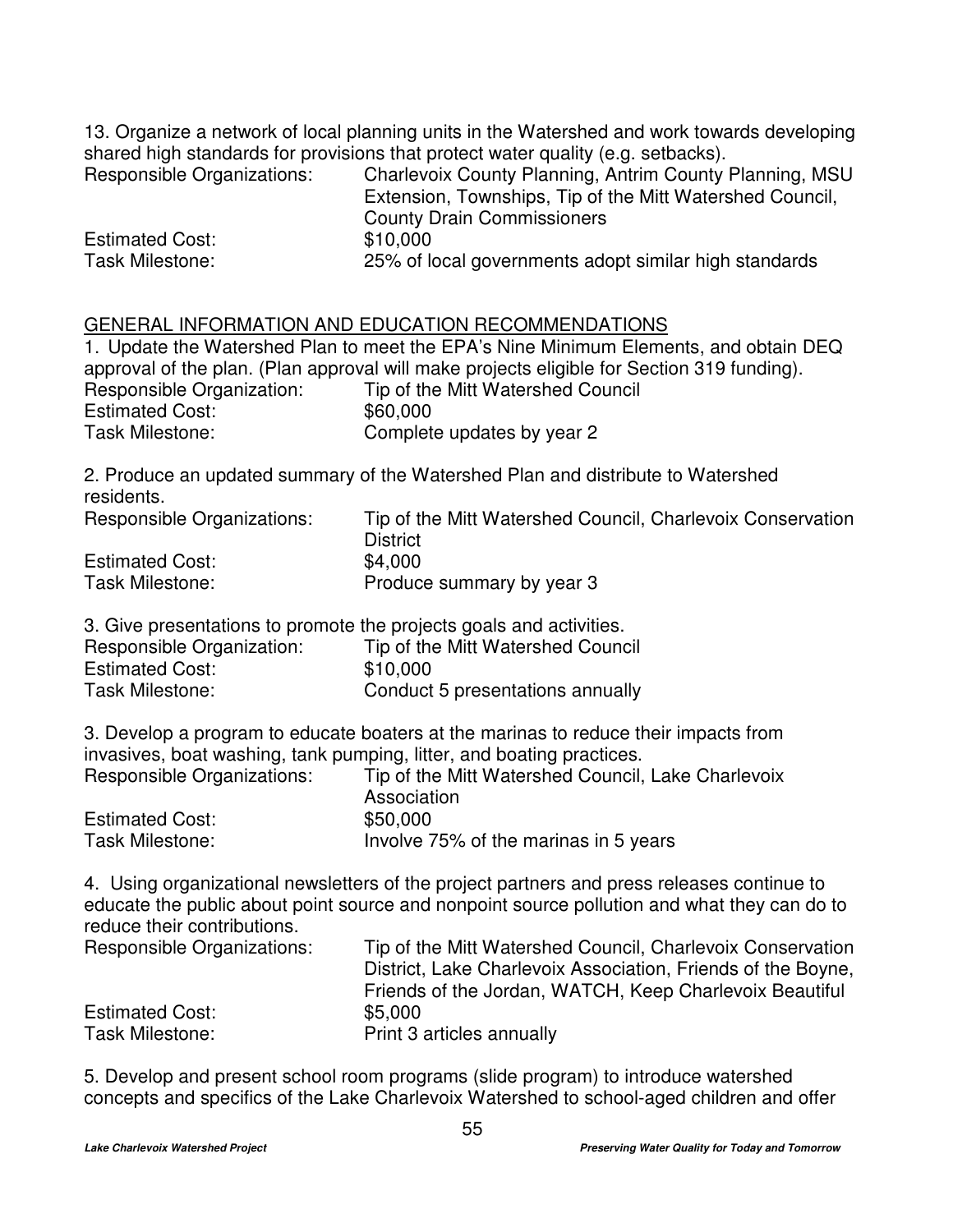|                            | outdoor activities for other groups (Boy and Girl Scouts, environmental groups, clubs, etc.) |
|----------------------------|----------------------------------------------------------------------------------------------|
| Responsible Organizations: | Friends of the Jordan, Friends of the Boyne, Lake                                            |
|                            | Charlevoix Association, Charlevoix Conservation District,                                    |
|                            | Little Traverse Conservancy, WATCH, SEE-North                                                |
| <b>Estimated Cost:</b>     | \$50,000                                                                                     |
| Task Milestone:            | Initiate by year 3; conduct 2 programs annually                                              |

6. Develop a "place-based" water resource education program for elementary and secondary students. Responsible Organizations: SEE-North

| <b>Responsible Organizations:</b> | SEE-North          |
|-----------------------------------|--------------------|
| <b>Estimated Cost:</b>            | \$100,000          |
| <b>Task Milestone</b>             | Initiate in year 2 |

7. Produce portable educational displays (i.e. geology or fossils of the watershed; aquatic ecology and water quality; Lake Charlevoix watershed model) to be used for outreach programs throughout the Watershed.

| <b>Responsible Organizations:</b> | Friends of the Boyne, Friends of the Jordan, Lake |
|-----------------------------------|---------------------------------------------------|
|                                   | Charlevoix Association, WATCH, SEE-North          |
| <b>Estimated Cost:</b>            | \$50,000                                          |
| Task Milestone:                   | Produce one display by year 4                     |

8. Continue Experience Lake Charlevoix educational program for sixth grade students in Charlevoix County.

| Responsible Organizations: | Lake Charlevoix Association, Tip of the Mitt Watershed |
|----------------------------|--------------------------------------------------------|
|                            | Council                                                |
| <b>Estimated Cost:</b>     | \$30,000                                               |
| Task Milestone:            | Conduct event annually                                 |

|                           | 9. Create a long-term funding source to help fund actions in this plan. |
|---------------------------|-------------------------------------------------------------------------|
| Responsible Organization: | Tip of the Mitt Watershed Council                                       |
| <b>Estimated Cost:</b>    | \$100,000                                                               |
| Task Milestone:           | Initiate in year 1                                                      |

#### EVALUATION

1. Document the before status of all physical improvements with photographs. Responsible Organizations: Charlevoix Conservation District, Conservation Resource Alliance, Tip of the Mitt Watershed Council, Friends of the Jordan, Friends of the Boyne Estimated Cost: \$5,000 Task Milestone: Initiate in year 1

2. Develop evaluation methods for the variety of information and education programs. Sponsor focus groups where most appropriate.

Responsible Organizations: Charlevoix Conservation District, Conservation Resource Alliance, Tip of the Mitt Watershed Council, Friends of the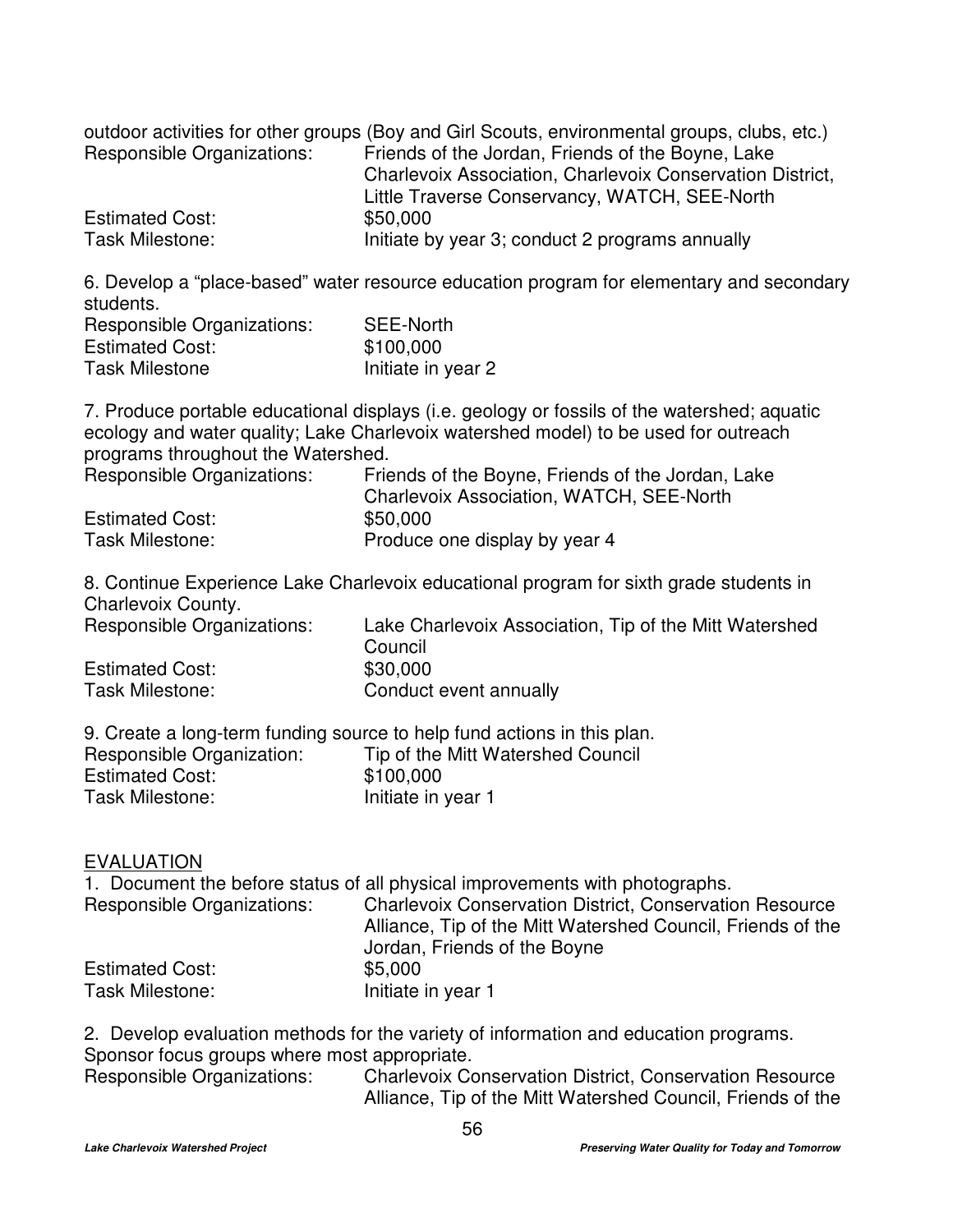| Jordan, Friends of the Boyne, Lake Charlevoix Association, |
|------------------------------------------------------------|
| <b>MSU Extension</b>                                       |
| \$10,000                                                   |
| Initiate in year 1                                         |
|                                                            |

|                            | 3. Conduct annual evaluation and overall evaluation of any implementation activities. |
|----------------------------|---------------------------------------------------------------------------------------|
| Responsible Organizations: | <b>Charlevoix Conservation District, Conservation Resource</b>                        |
|                            | Alliance, Tip of the Mitt Watershed Council, Friends of the                           |
|                            | Jordan, Friends of the Boyne, Lake Charlevoix Association,                            |
|                            | <b>MSU Extension, Advisory Committee members</b>                                      |
| <b>Estimated Cost:</b>     | \$10,000                                                                              |
| Task Milestone:            | Initiate in year 1                                                                    |
|                            |                                                                                       |

# **3. Information and Education Strategy**

The long-term protection of Lake Charlevoix's water quality will depend on the value and actions of future generations. Educating Lake Charlevoix's Watershed residents about how their actions impact water quality is a priority. Increasing awareness and ultimately changing behaviors is the long-term antidote for water quality protection. Target audiences for education programs are identified in Table 18.

| Table 18: I/E Strategy Target Audiences |                                          |                                                                                                                             |                 |
|-----------------------------------------|------------------------------------------|-----------------------------------------------------------------------------------------------------------------------------|-----------------|
| <b>Sources</b>                          | <b>Target Audiences</b>                  | <b>Specific Target Audiences</b>                                                                                            | <b>Priority</b> |
| Urban stormwater                        | Homeowners<br>Local government officials | Urban homeowners and residents, riparian property<br>owners, and local government officials (townships<br>bordering cities) | $\overline{2}$  |
| Lakeshore erosion                       | <b>Homeowners</b>                        | Riparian property owners                                                                                                    | 5               |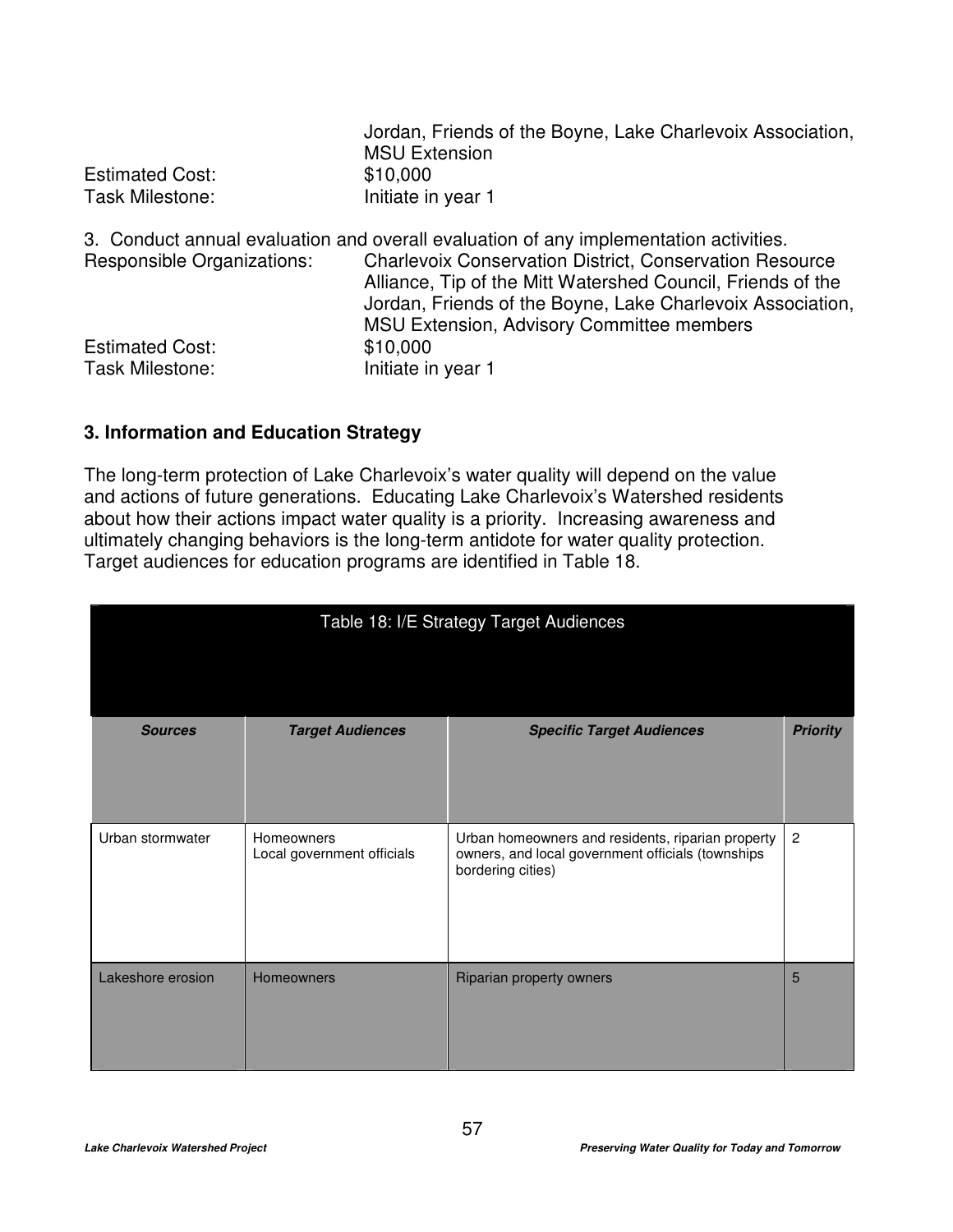| Table 18: I/E Strategy Target Audiences |                                             |                                                                                             |   |
|-----------------------------------------|---------------------------------------------|---------------------------------------------------------------------------------------------|---|
|                                         |                                             |                                                                                             |   |
| Streambank erosion                      | Recreational groups                         | Canoe liveries, canoeists, hikers, anglers                                                  | 4 |
| Livestock in streams                    | <b>Agricultural landowners</b>              | Agricultural landowners with livestock (cattle,<br>horses, sheep, etc.)                     | 6 |
| Lawn care                               | Homeowners                                  | Riparian property owners, urban homeowners, and<br>all Watershed residents in priority area | 1 |
| Manure management                       | <b>Agricultural landowners</b>              | Agricultural landowners with livestock (cattle,<br>horses, sheep, etc.)                     | 9 |
| Failing septic systems                  | Homeowners                                  | Riparian property owners                                                                    | 7 |
| Shoreline<br>development                | Contractors, Realtors,<br><b>Homeowners</b> | Shoreline property builders/contractors, realtors,<br>homeowners                            | 8 |
| Road/stream<br>crossings                | <b>Road Commissions</b>                     | Road Commission managers, crew workers                                                      | 3 |

The Information and Education Strategy was developed using our existing knowledge of the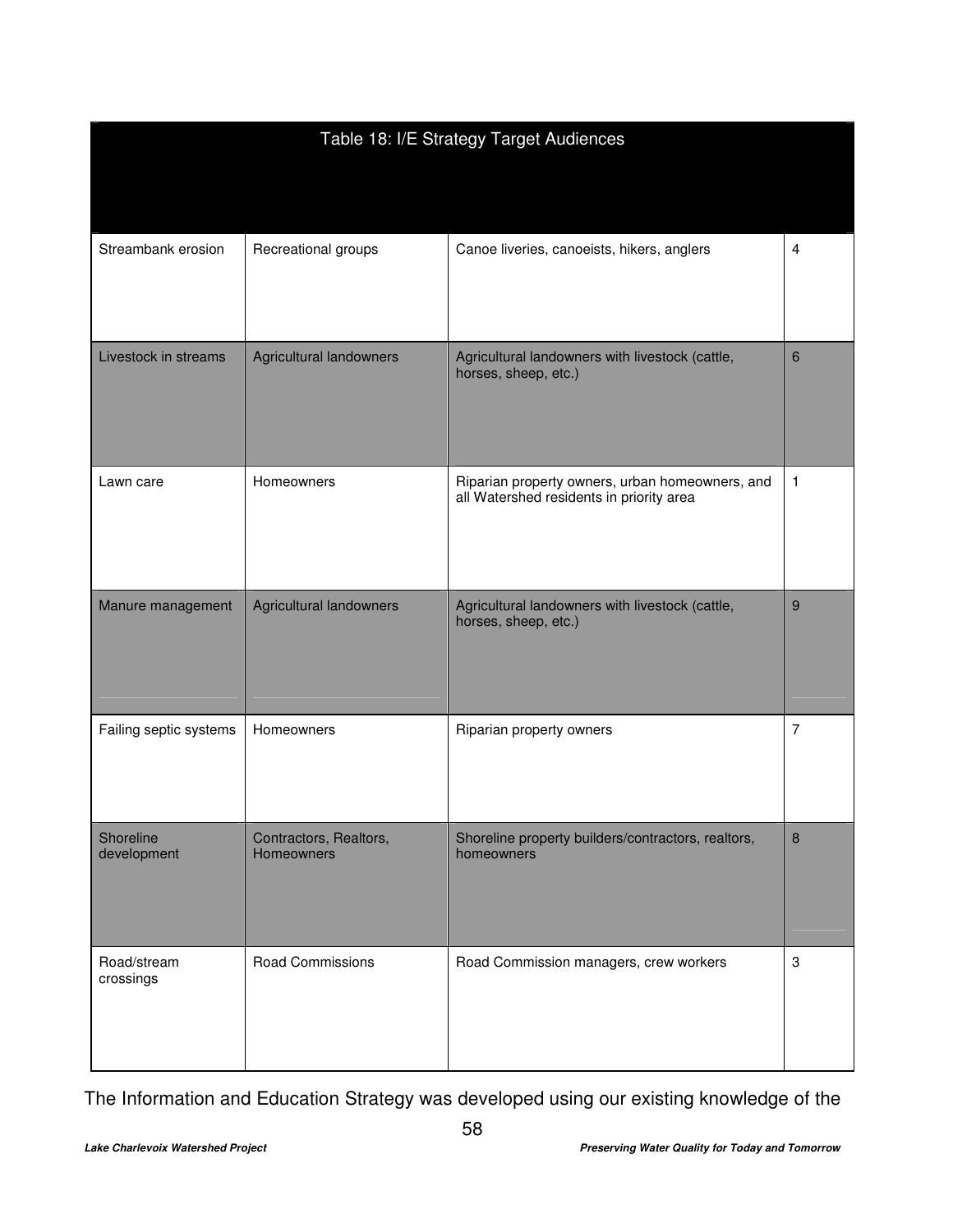target audiences. Consideration of the targeted audiences' perspectives was used to create the message and identify delivery mechanisms. Additional review of the message will be done prior to the implementation of any education programs.

The information and education activities will use a variety of approaches including installing demonstration sites, building partnerships, sponsoring seminars, and distributing education materials.

| Table 19: I/E Strategy                            |                                           |                                                                                          |                                                                                 |                                                                                                                                                                                                |                                                             |  |  |
|---------------------------------------------------|-------------------------------------------|------------------------------------------------------------------------------------------|---------------------------------------------------------------------------------|------------------------------------------------------------------------------------------------------------------------------------------------------------------------------------------------|-------------------------------------------------------------|--|--|
| <b>Pollutant</b>                                  | Source/Cause                              | <b>Target</b><br><b>Audience</b>                                                         | <b>Messages</b>                                                                 | <b>Delivery Mechanism</b>                                                                                                                                                                      | <b>Potential</b><br><b>Evaluation</b>                       |  |  |
| Sediment                                          | Lakeshore erosion                         | Homeowners,<br>riparian property<br>owners                                               | Protect lake water<br>quality for future<br>generations and your<br>investment. | Use model biotechnical erosion control<br>site to demonstrate restoration,<br>newsletters and brochures.                                                                                       | Photographic<br>and survey to<br>homeowners<br>with erosion |  |  |
|                                                   | Streambank erosion                        | Canoeists.<br>anglers, canoe<br>liveries                                                 | Protect the Jordan<br>River.                                                    | Build partnership with local canoe<br>liveries, involve local groups with<br>restoration and other creative education<br>approaches.                                                           | Interviews                                                  |  |  |
|                                                   | Livestock in streams                      | Agricultural<br>landowners                                                               | Help protect water<br>quality and save<br>money.                                | Conservation District and NRCS to meet<br>with contacts and provide assistance.                                                                                                                | Photographic<br>and interviews                              |  |  |
|                                                   | Road/stream<br>crossings                  | Road<br>Commissions                                                                      | Help protect water<br>quality and save<br>money.                                | Meet with road commissions to discuss<br>standard designs that reduce pollution<br>and are cost effective.                                                                                     | Photographic<br>and interviews                              |  |  |
|                                                   | Lakeshore<br>development-<br>construction | Contractors,<br>Realtors, Local<br>Government<br>Officials.<br>Homeowners                | Protect water quality<br>and property values.                                   | Give presentation at contractors<br>workshop, work with local governments<br>to standardize setback distances, and<br>using print media educate riparians about<br>the importance of setbacks. | Focus group                                                 |  |  |
| <b>Nutrients</b>                                  | Lawn maintenance                          | Landscaping and<br>lawn care<br>companies,<br>homeowners,<br>riparian property<br>owners | Protect water quality<br>and protect your<br>investment.                        | Sponsor seminars for landscaping<br>companies to learn more about water<br>quality friendly yard maintenance.<br>Sponsor workshops and use print media<br>to reach riparians.                  | Survey                                                      |  |  |
|                                                   | Failing septic<br>systems                 | Riparian property<br>owners                                                              | Protect water quality<br>and keep the water<br>safe for swimming.               | Meet one-on-one with property owners<br>who may have potential septic system<br>problems. Provide assistance to address<br>problems.                                                           | Interview                                                   |  |  |
|                                                   | Manure application<br>management          | Agricultural<br>landowners with<br>livestock                                             | Protect water quality<br>and save money.                                        | Conservation District and NRCS to meet<br>with contacts and provide assistance.                                                                                                                | Photographic<br>and interview                               |  |  |
| Toxins --oil,<br>heavy<br>metals.<br>grease, etc. | Urban stormwater                          | Homeowners                                                                               | We are all lakefront<br>property owners (via<br>drains).                        | Media campaign with local newspapers,<br>radio, and tv. Mail residents information<br>on reducing nonpoint source pollution.                                                                   | Survey                                                      |  |  |
| Pesticides                                        | Lawn maintenance                          | Homeowners,<br>riparian property<br>owners                                               | Protect lake water<br>quality for future<br>generations and your<br>investment. | Sponsor seminars for landscaping<br>companies to learn more about water<br>quality friendly yard maintenance.<br>Sponsor workshops and use print media<br>to reach riparians.                  | Focus group<br>and survey                                   |  |  |
|                                                   | Agricultural fields                       | Agricultural<br>landowners                                                               | Protect water quality<br>and save money.                                        | Conservation District and NRCS to meet<br>with contacts and provide assistance.                                                                                                                | Photographic<br>and interview                               |  |  |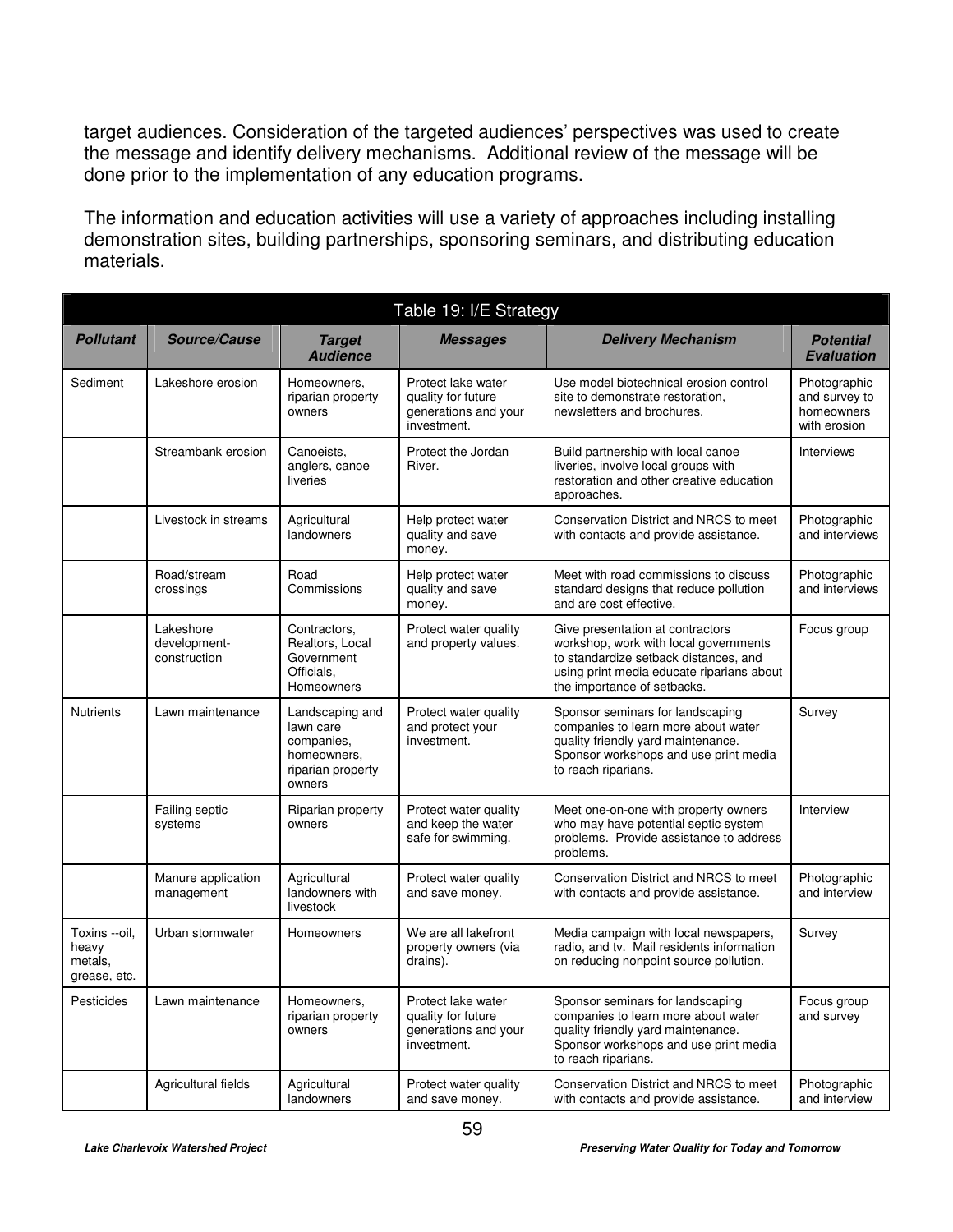| Table 19: I/E Strategy |            |                  |                                                                   |                                                                 |        |  |
|------------------------|------------|------------------|-------------------------------------------------------------------|-----------------------------------------------------------------|--------|--|
| <b>Bacteria</b>        | Stormwater | Urban pet owners | Keep the water safe for<br>swimming and protect<br>water quality. | Implement media campaign about proper<br>disposal of pet waste. | Survey |  |

# **4. Evaluation Strategy**

Implementing the recommended actions will require an evaluation to determine the progress and effectiveness of the proposed activities. Because there are a large variety of tasks, a variety of evaluation methods will be necessary.

Documenting changes with photographs will be used to evaluate the effectiveness and improvements for any components of the project that modify physical features (road/stream crossings, lakeshore erosion, stormwater management improvements, streambank erosion, recreational access sites, etc.)

Because protecting the quality of the resources is a focus of this project, information and education components are very important. A variety of techniques will be used. A written evaluation form will be used for workshops, seminars, or other events where people are gathered for a specific event. For riparian homeowners (both lake and river), interviews and surveys will be conducted after a certain number of the actions have been implemented to see what tools were most effective (personal visits, news articles, booklets, presentations).

Evaluating the effectiveness of programs directed towards improving land use management will require a different approach. Focus groups would be the most effective in learning how helpful the ordinances, programs, materials, maps, and other tools were for changing policy and protecting water resources. Surveys may also be used to assess the progress as the land use tasks are being implemented. Photographic evidence, particularly documenting the status of greenbelts, will be used to evaluate the progress of specific tasks.

Some limited water quality monitoring of biological life in the tributaries may be done to document existing diversity and health as a baseline for future monitoring. This type of monitoring will be most valuable in evaluating the effectiveness of many of our actions on protecting the small tributaries within the Watershed.

The project will also utilize the "Seeking Signs of Success" to assist with evaluation tasks throughout the project for all components, physical improvements, information and education tasks, and land use/local government activities.

The Advisory Committee will be asked to assist with an annual evaluation of any implementation activities. Every three to five years the Committee will be asked to look over the entire list of recommended actions and ranking to assess if changes are necessary in the strategy.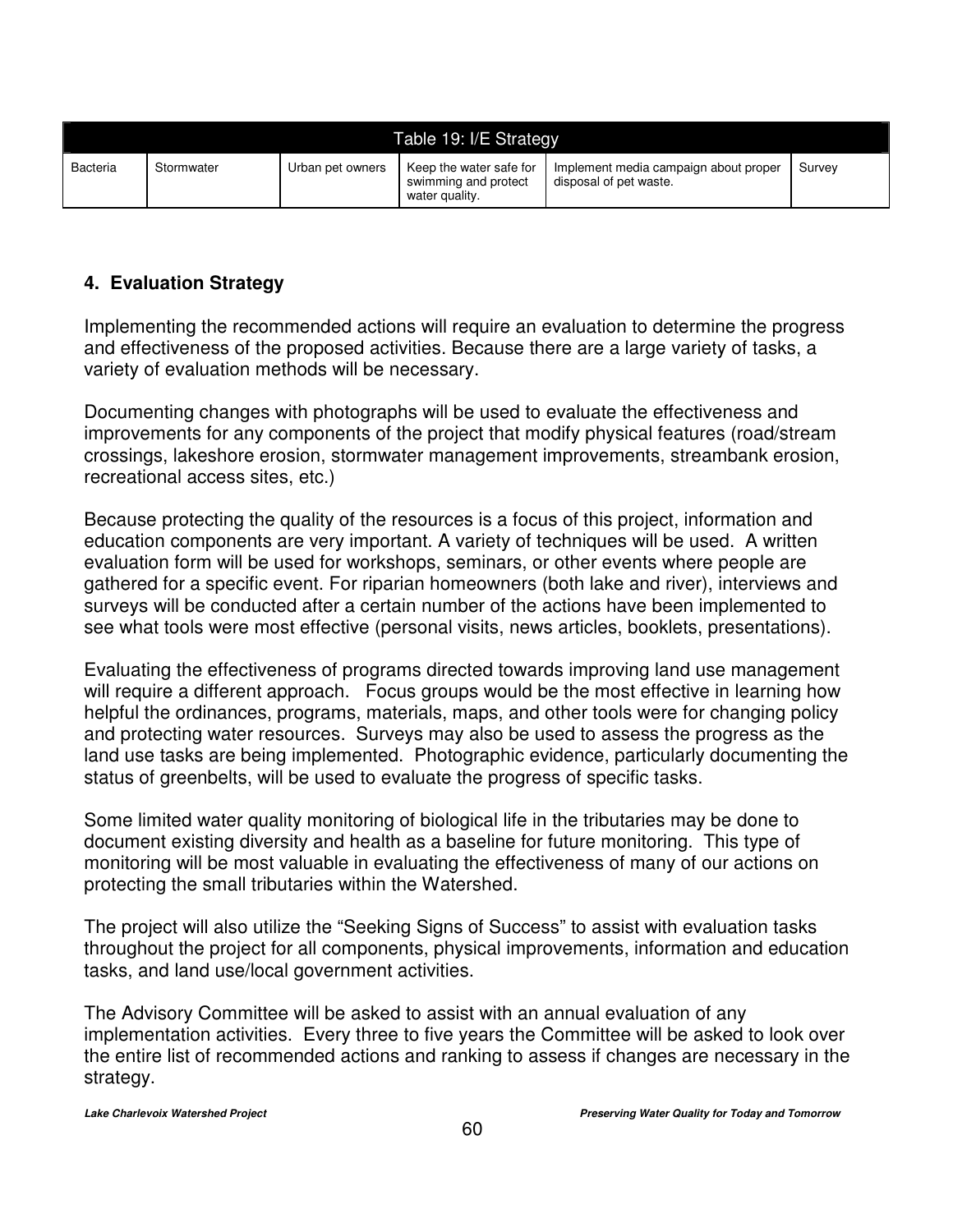# **5. Revised Water Quality Summary**

The Lake Charlevoix Watershed has four designated uses that are threatened: 1) navigation; 2) aquatic life/wildlife; 3) partial or total body contact; and 4) cold water fishery.

Project Goals: The mission of the Lake Charlevoix Watershed Protection Project is to protect and enhance the water quality of Lake Charlevoix and its tributaries by reducing current and future polluted runoff. Specific goals related to the designated uses are as follows:

1) Maintain navigation in the rivers and lake by reducing any sediment inputs.

2) Protect the diversity of aquatic habitats within the Lake Charlevoix Watershed by reducing the contribution of sediment, nutrient, and toxic pollutants.

3) Maintain the excellent recreational opportunities in the rivers and lake by reducing sediment and nutrient contributions.

4) Reduce sediment and nutrient loads which threaten to harm habitat conditions for the cold water fishery in Lake Charlevoix and its tributaries.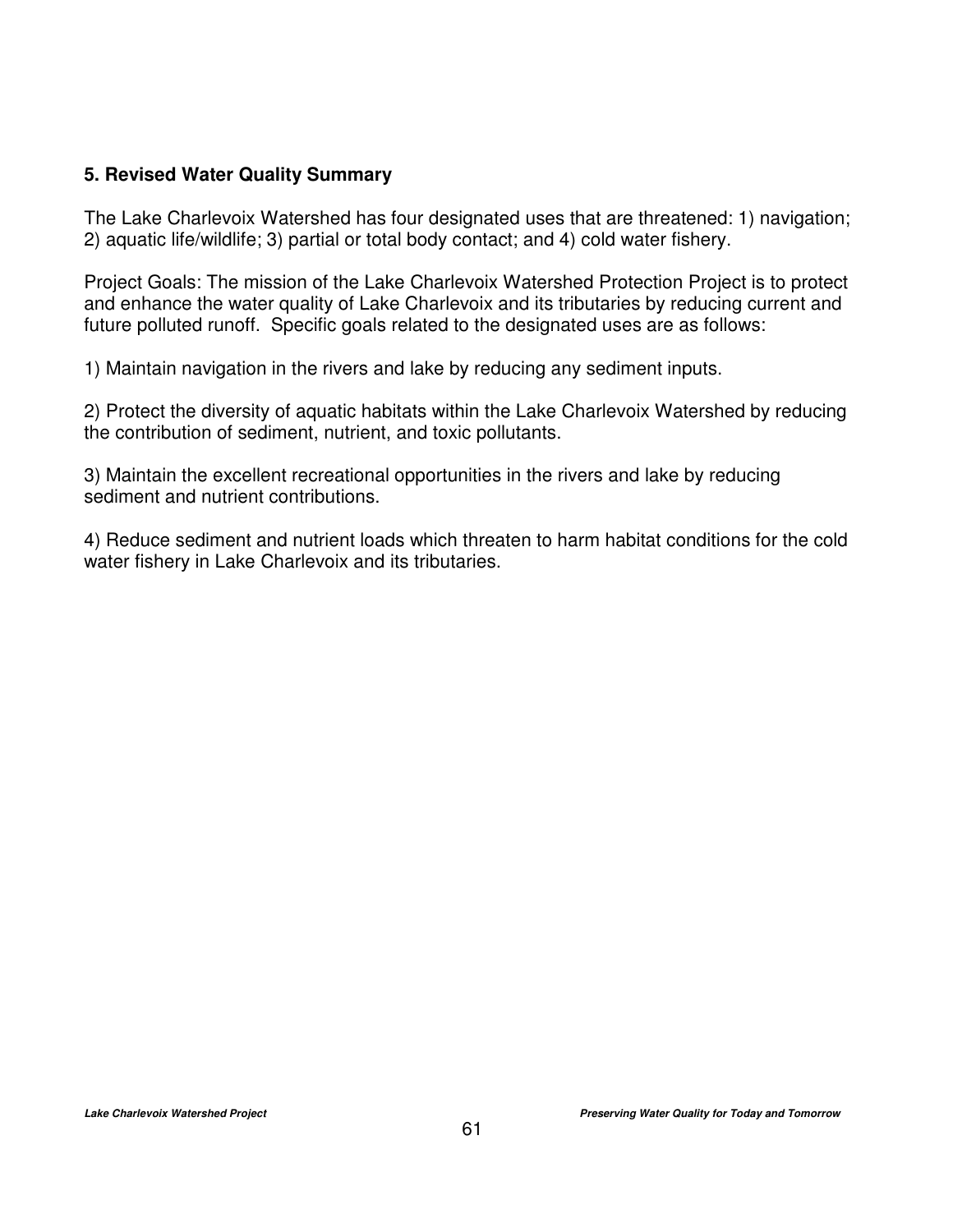# Navigation

Navigation is threatened in the Jordan River, Boyne River, and locations in Lake Charlevoix from increasing sediment. Known sources of sediment pollution include lakeshore and streambank erosion, road/stream crossings, urban stormwater, livestock in streams, new construction, and recreation access sites. One suspected source of sediment that was not confirmed is logging activities.

Lakeshore and streambank erosion is often a result of the removal of shoreline vegetation from residential development. Angler access points are another source of erosion on the Jordan and Boyne Rivers and canoeing access is a source on the Jordan River. Improperly sized culverts and lack of runoff diversions are the main reason for erosion and sedimentation associated with road/stream crossings.

Livestock access to streams for a watering source can destroy the bank and cause erosion and sedimentation. New construction in the shoreline area can also contribute sediment, particularly if inadequate erosion controls are used. Not maintaining buffer strips during logging is also suspected of contributing to erosion and sedimentation.

#### Habitat Protection for Aquatic Life/Wildlife

Aquatic habitat is threatened throughout the Lake Charlevoix Watershed from sediment, nutrients, and toxic chemicals, such as oils, grease, heavy metals, and pesticides. Sediment impacts aquatic habitat by covering spawning areas, which makes feeding difficult and clogs gills. Nutrients harm wildlife by encouraging excessive aquatic plant growth that can deplete oxygen supplies when it decomposes. Toxic chemicals harm aquatic life by weakening immune systems and making organisms more susceptible to disease. They can also harm reproduction and if concentrations of the toxic materials are high enough they can kill aquatic life.

Sources of sediment pollution are the same as mentioned above under threats to navigation. Known sources of nutrient pollution include lakeshore and streambank erosion, road crossings, septic systems, livestock in streams, stormwater discharges in urban areas, manure application and management, and lawn care on residential properties. Suspected sources of nutrient pollution include golf courses and new construction. Oils, grease, and heavy metals are known to be contributed from stormwater discharges in urban areas and road/stream crossings. Pesticides may be contributed from agricultural fields and lawns.

Nutrients often attach to sediment particles. When erosion from lakeshores, streambanks, and road/stream crossings occurs it contributes not only sediment pollution but also nutrient pollution. Residential properties are a known source of nutrients from septic systems and lawn fertilizers, which can contribute nutrients that encourage nuisance plant and algae growth, and golf courses are a suspected sources of fertilizers.

#### Recreation (Partial and Total Body Contact)

Nutrient pollution can stimulate nuisance levels of aquatic plant and algae growth which disrupt recreational activities and make swimming and boating undesirable. In addition, high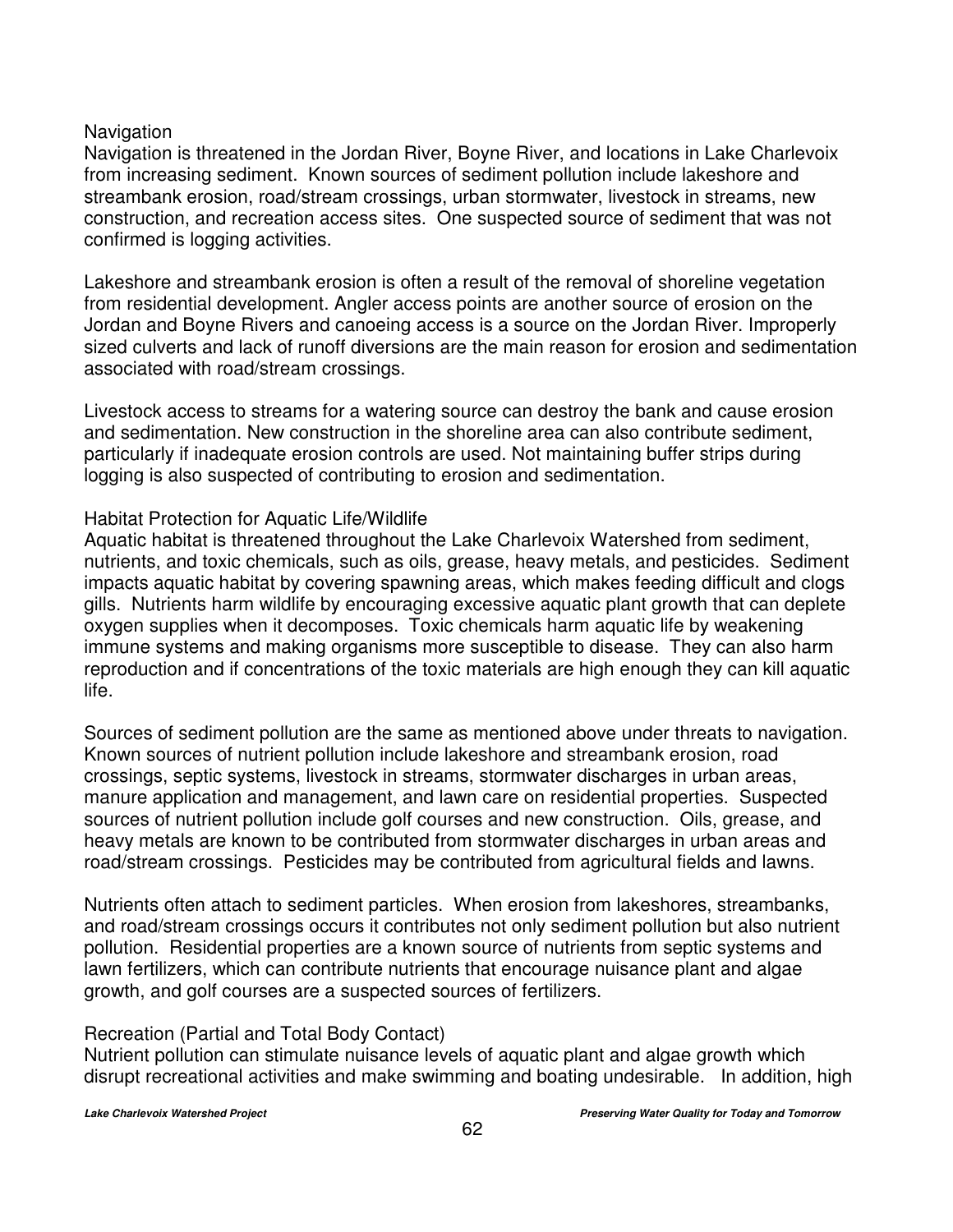bacteria counts can make it unsafe for swimming. Although these scenarios do not currently exist for Lake Charlevoix and its tributaries, preventative measures are important to maintain the diversity and quality of recreational opportunities in this Watershed. Recent water quality testing completed by the Northwest Michigan Community Health Agency indicates that bacteria could be a future problem for a few of the beaches in Lake Charlevoix. Improving management of urban runoff is important for maintaining the health for the swimming beaches.

Sources and causes of nutrients have been described previously. Suspected sources of bacteria include–stormwater discharges in urban areas, manure application and storage, and livestock access to streams. Stormwater discharge in urban areas can collect and deposit pet and wildlife waste into Lake Charlevoix. Excessive applications of manure, runoff from manure piles, or livestock access to streams are other known causes of bacteria pollution from agricultural sites.

#### Cold Water Fishery

Lake Charlevoix is fortunate to be able to support both a warm and cold water fishery. The majority of the rivers and streams in the Watershed also support a cold water fishery. Sediment, nutrient, and toxic pollution (oils, grease, heavy metal, and pesticides) can all be harmful to a cold water fishery.

In the lake, nutrients are the most harmful pollutant. Excessive aquatic plant growth as a result of nutrient pollution can decrease the oxygen available in the bottom of the lake (hypolimnion) during the summer months.

In rivers, sediment was identified as the most harmful pollutant to the cold water fishery. As mentioned previously it destroys habitat and can harm the health of fish.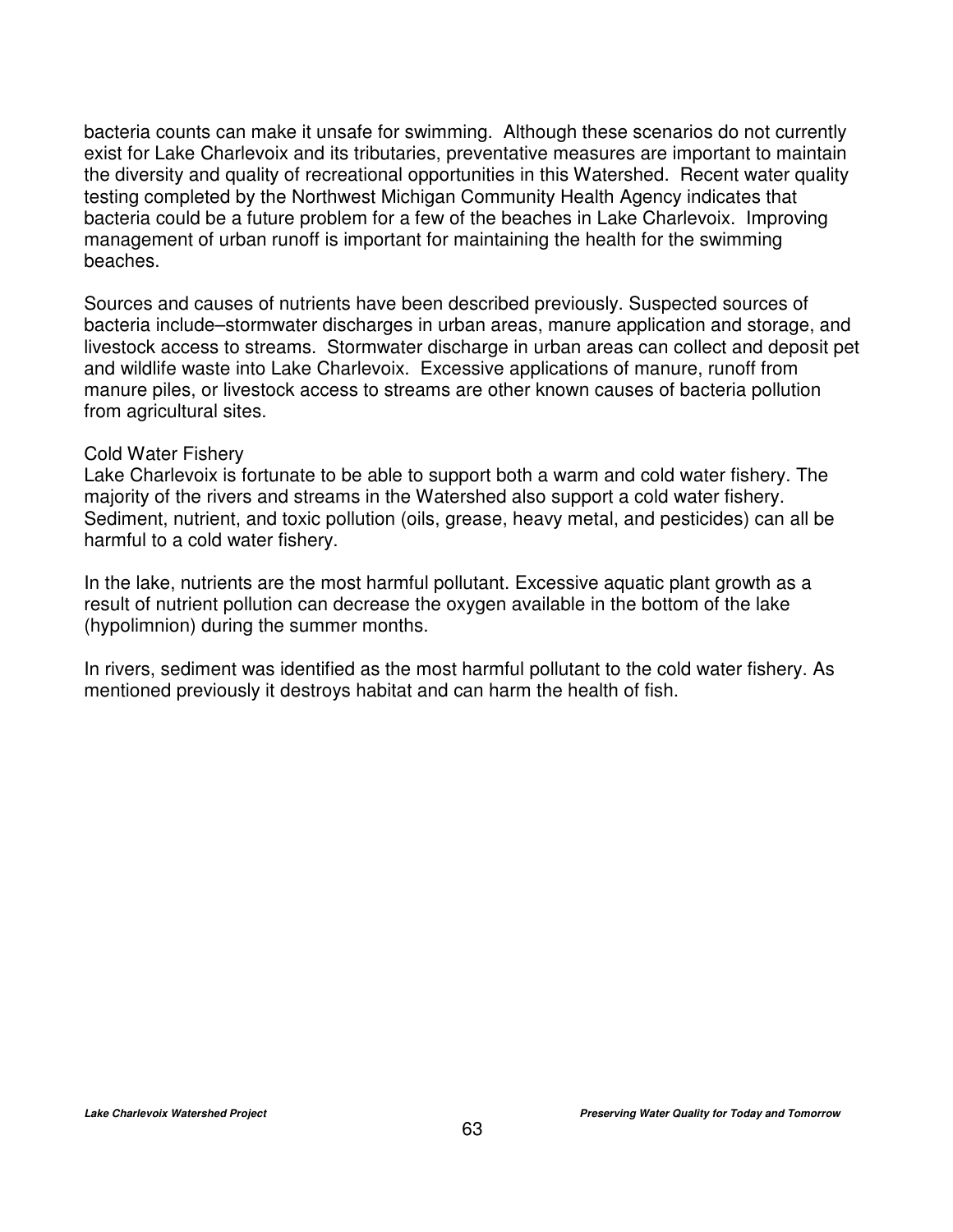**Appendix A Advisory Committee Members**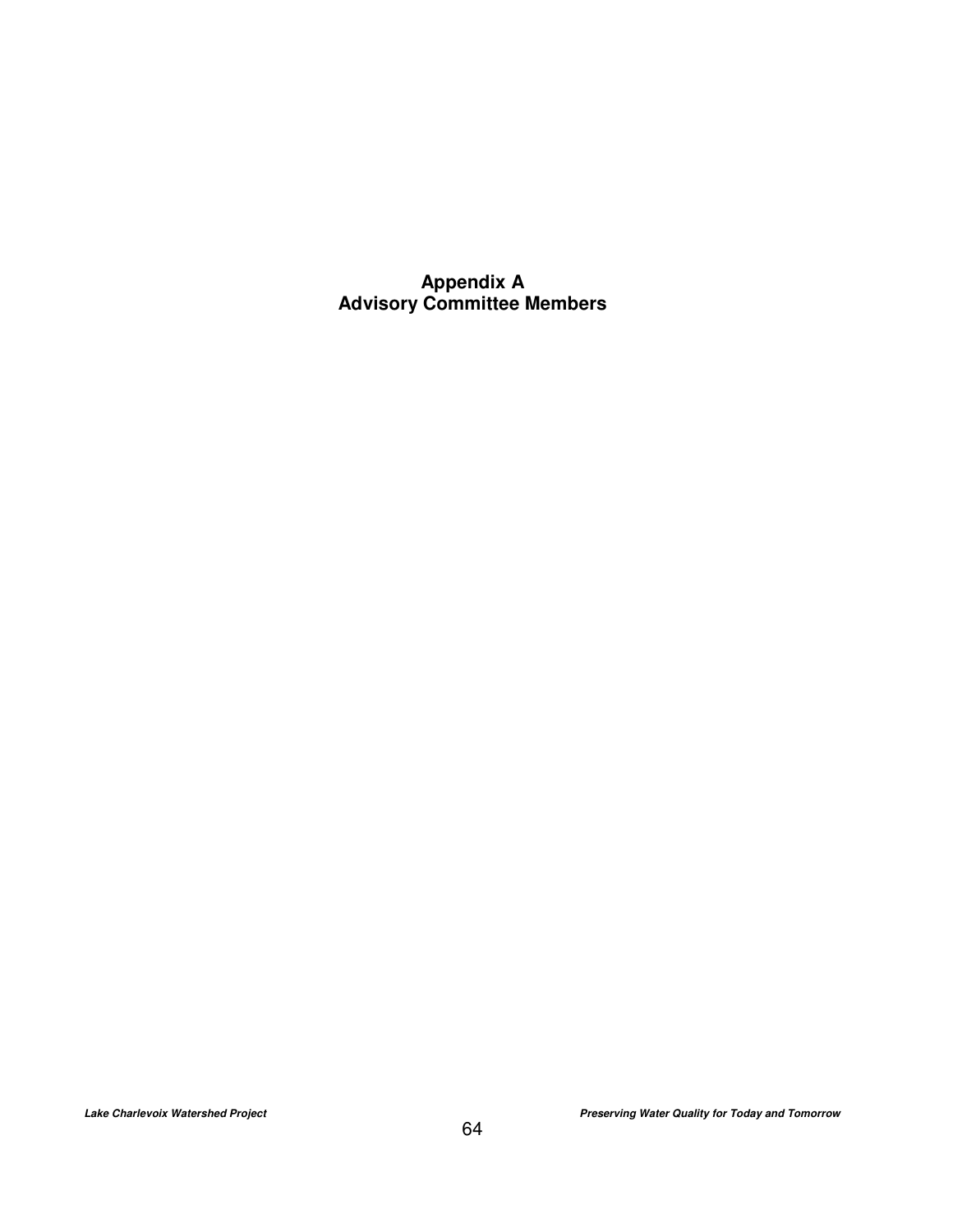**Appendix B Systems of Best Management Practices**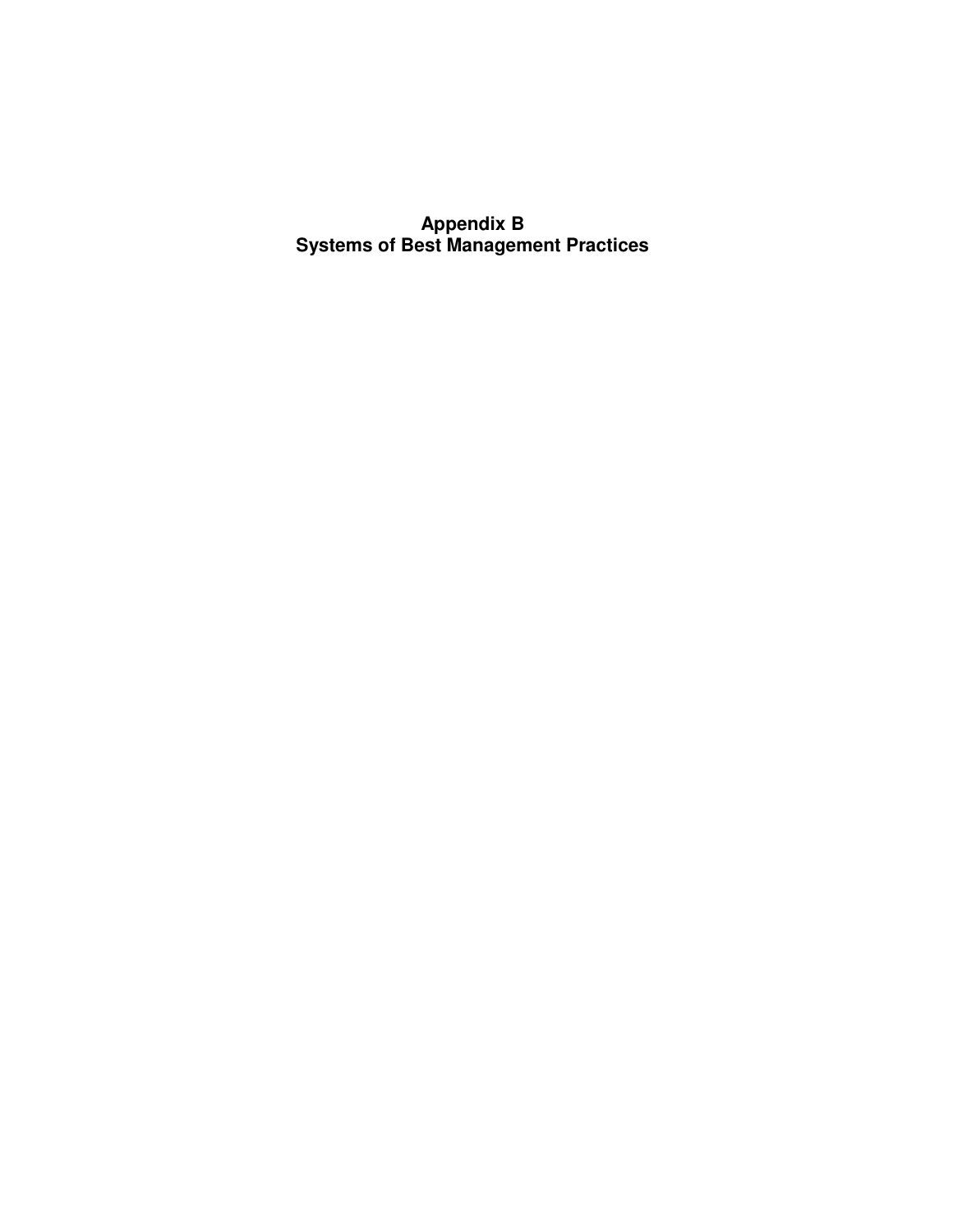| Table 20: Best Management Practices |                                                                                                                         |                                                                                                                                                  |  |  |  |  |
|-------------------------------------|-------------------------------------------------------------------------------------------------------------------------|--------------------------------------------------------------------------------------------------------------------------------------------------|--|--|--|--|
| <b>Source</b>                       | <b>BMP Manual</b>                                                                                                       | <b>Potential Systems of BMPs</b>                                                                                                                 |  |  |  |  |
| Road/Stream<br>Crossings            | Guidebook of BMPs, Better Back<br>Roads                                                                                 | Extend, enlarge culverts, install runoff<br>diversions, direct runoff, install box<br>culverts and bridges                                       |  |  |  |  |
| <b>Streambank</b><br>Lakeshore      | Guidebook of BMPs,<br>Understanding, Controlling, and<br>Living with Shoreline Erosion                                  | Biotechnical erosion control, critical<br>area plantings, rock riprap, tree<br>revetments                                                        |  |  |  |  |
| Stormwater                          | Stormwater Mgt., I/E, Guidebook,<br>Center for Watershed Protection<br><b>Materials</b>                                 | Water gardens, runoff diversions,<br>infiltration basins                                                                                         |  |  |  |  |
| Recreation                          | Guidebook of BMPs,<br>Understanding, Controlling, and<br>Living with Shoreline Erosion,<br><b>Stormwater Management</b> | Runoff diversions, walkways/stairways,<br>parking lot barriers, canoe landings,<br>biotechnical erosion control, rock<br>riprap, tree revetments |  |  |  |  |
| Lawn/Shoreline Care                 | I/E                                                                                                                     |                                                                                                                                                  |  |  |  |  |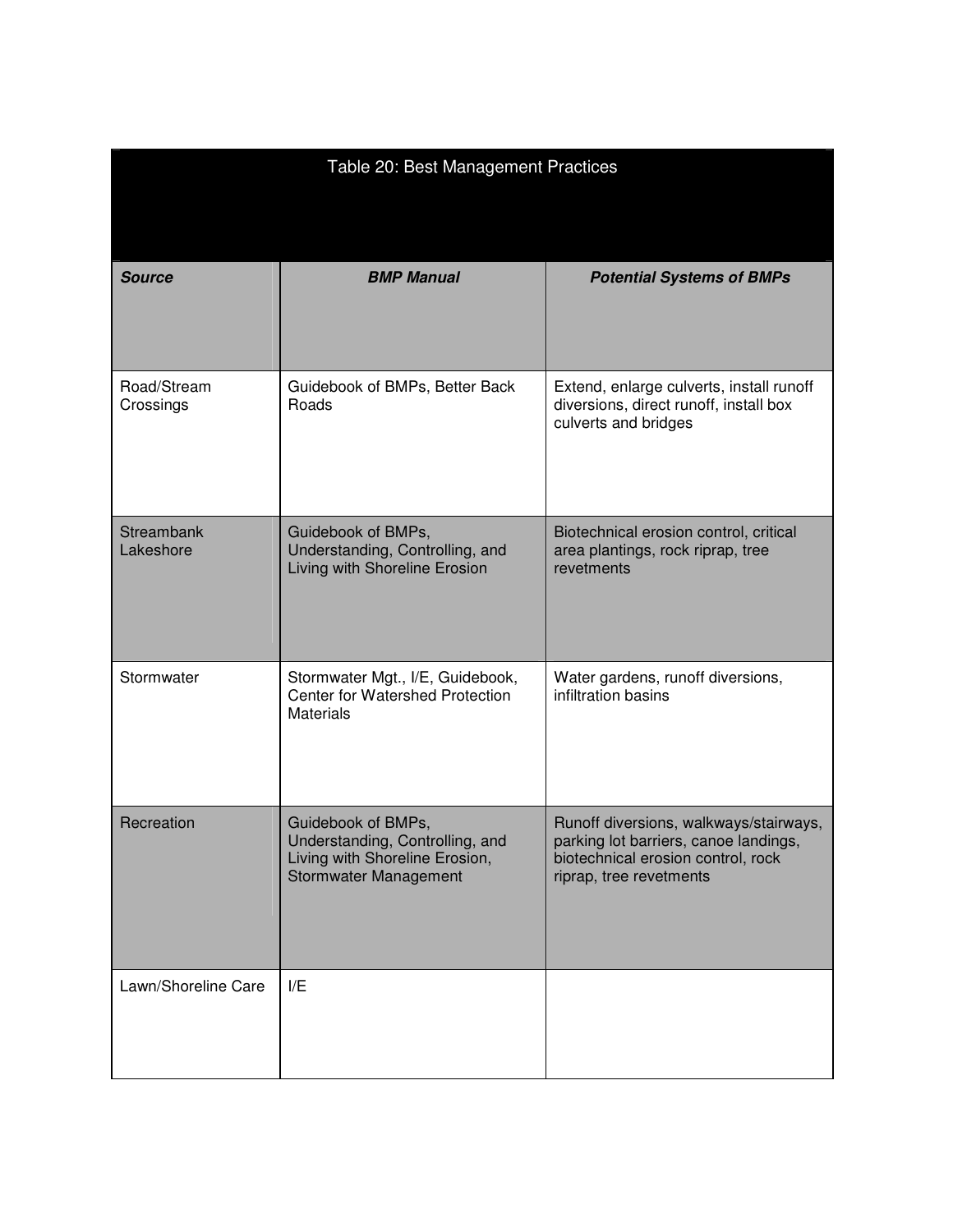| Table 20: Best Management Practices |                                                        |                                                                                |
|-------------------------------------|--------------------------------------------------------|--------------------------------------------------------------------------------|
|                                     |                                                        |                                                                                |
| Agriculture-Livestock               | Guidebook of BMPs, Michigan<br><b>Agriculture BMPs</b> | Fencing, alternative watering devices,<br>vegetative buffer strips             |
| Agriculture-Manure                  | Guidebook of BMPs, Michigan<br><b>Agriculture BMPs</b> | Nutrient management, animal waste<br>storage, manure application plan          |
| Septic                              | I/E                                                    |                                                                                |
| <b>Golf Courses</b>                 | I/E<br><b>Golf Course BMP</b>                          | Soil testing, fertilizer and pesticide<br>management, vegetative buffer strips |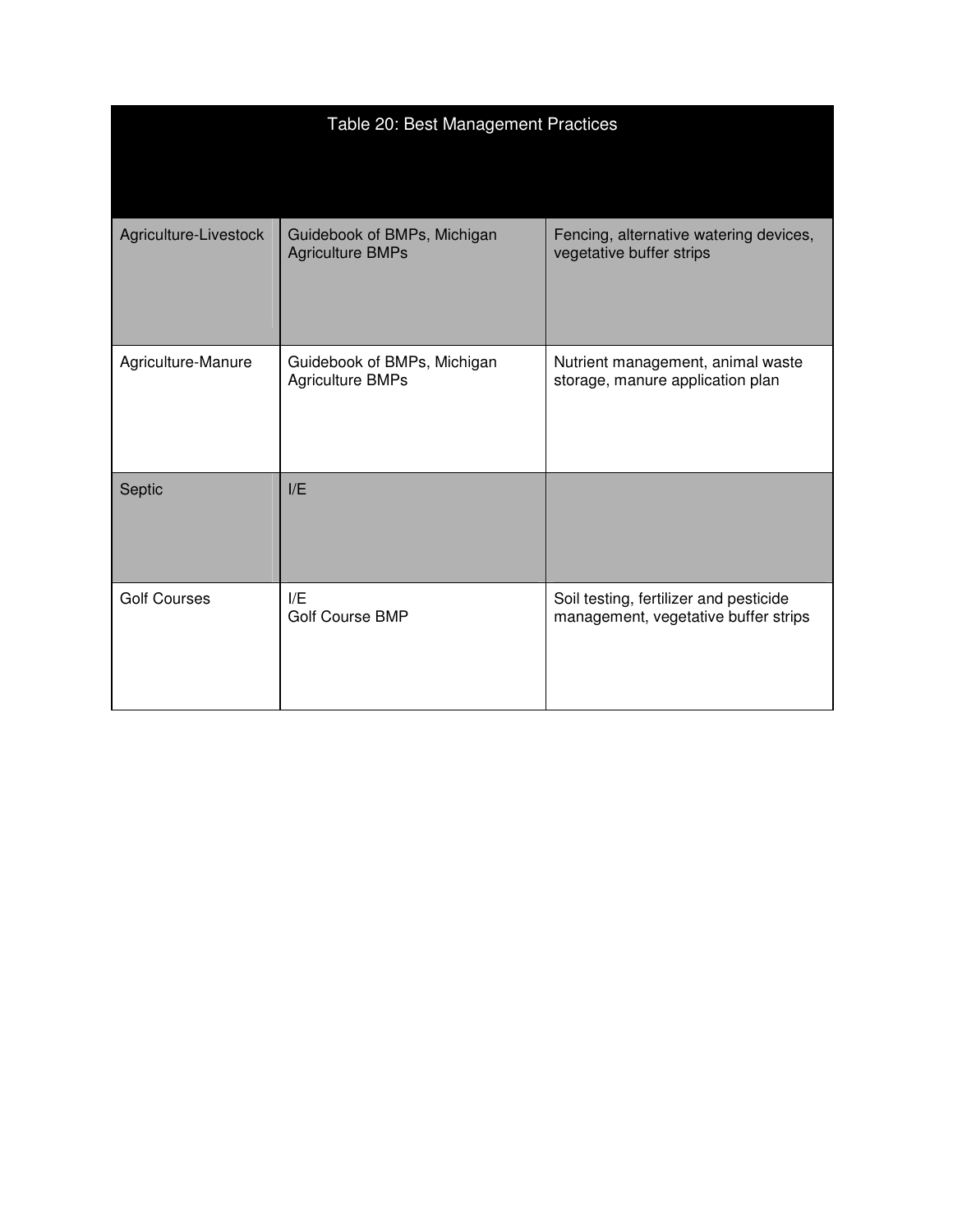**Appendix C General Lake Charlevoix Watershed Description**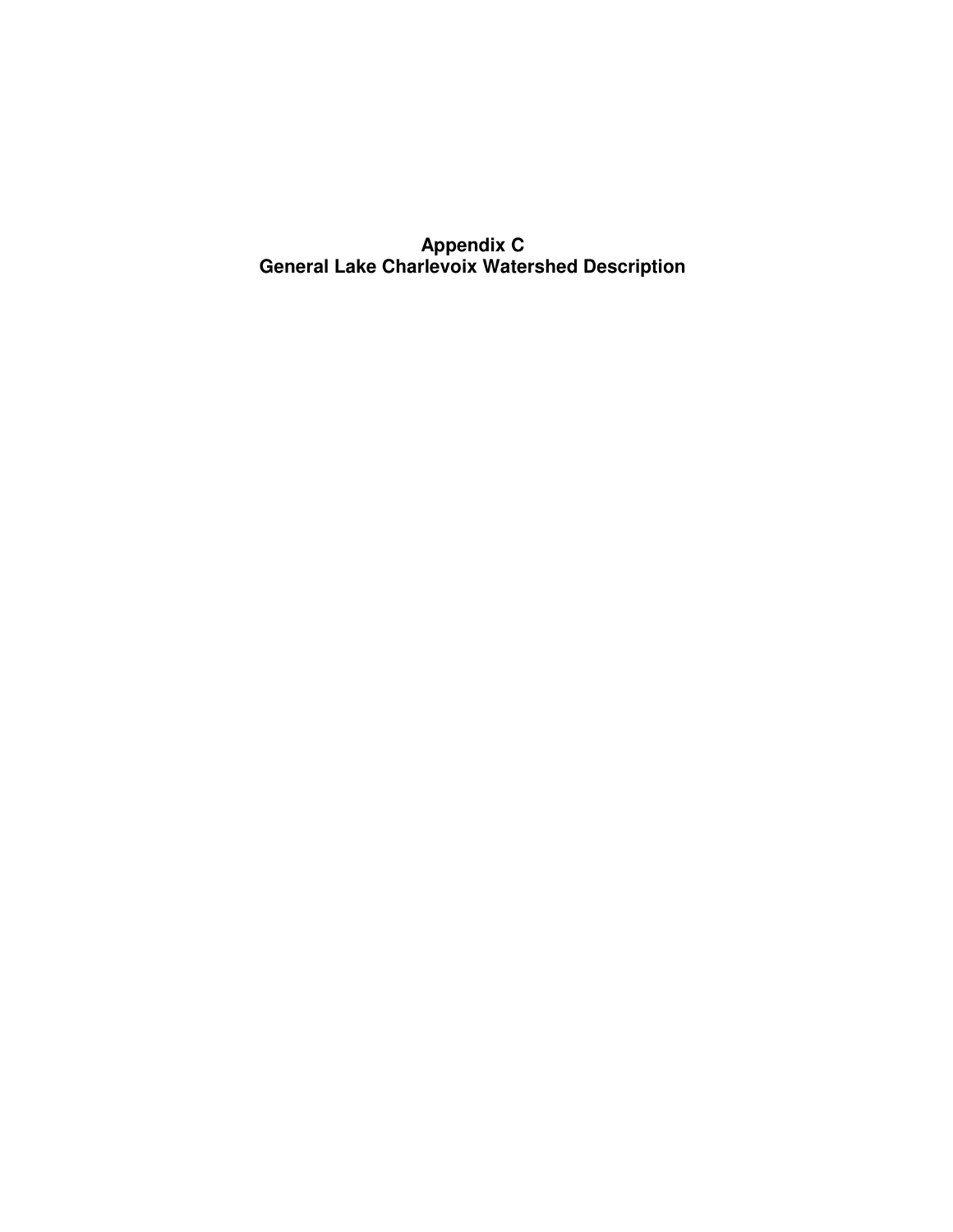## **General Lake Charlevoix Watershed Description**

The Lake Charlevoix Watershed is expansive with over 335 square miles. The Jordan River and Boyne River are the largest tributaries contributing nearly 75% of the discharge of all the tributaries to Lake Charlevoix. The Jordan River, a state designated natural river, flows from Antrim County and discharges into Lake Charlevoix in East Jordan. The Boyne River starts in the east side of Charlevoix County and discharges into Lake Charlevoix in Boyne City. Other significant tributaries include Horton, Stover, Porter, and Loeb Creeks. The outflow of Lake Charlevoix is Round Lake and the Pine River which discharge to Lake Michigan. Ground water and precipitation also account for a portion of water inputs to Lake Charlevoix and its tributaries.

The soils in the Lake Charlevoix Watershed vary greatly from steep sandy soils to wet mucky soils. General soils in the headwaters of the Boyne River subwatershed are in the Kalkaska-Leelanau association, the steepest association in the watershed. These soils are well-drained, mainly sloping to steep on the hilly moraines. The predominant soil type found along the streambanks is the Carbondale-Lupton-Tawas association. These are very poorly drained level to gently sloping organic soils in depressional areas on till plains, outwash plains, and lake plains. These soils are indicative of the commonly found shoreline wetlands which are valuable for water quality protection and overall watershed health. Along the lakeshore the predominant soils found are the Kalkaska-Mancelona association which are well-drained to moderately well-drained sandy soils that are nearly level and common in lake plains. The soils that fill in the areas between the tributaries and the lakeshore are dominated by the Emmet-Leelanau association which includes well-drained, sandy soils on moraines with varying steepness from gently rolling to very steep. The work of the glaciers is visible to the eye in the Lake Charlevoix Watershed. The drumlins and moraines created some 10,000 years ago are an important feature of the landscape. The soil type most common in many of the drumlins and moraines is the Emmet-Onaway association, a more loamy soil found in nearly level to very steep areas. Many of the soils in the Watershed are susceptible to erosion.

The Lake Charlevoix Watershed is one of the few areas in Michigan where drumlins are found. The drumlins and moraines run roughly parallel to the lake and the pattern of the ice movement can be identified when looking at topographic maps or aerial photos. The moraines rise in places to 300 feet above the lake level. The beach ridges or lake plains show evidence of the former Great Lake levels of Lake Algonquin and Lake Nipissing. Taking a drive through the Lake Charlevoix Watershed one sees gently rolling hills, productive farmland, excellent swimming areas, large expanses of forest and wetlands, steeply sloped hills, and relatively flat lake plains.

There are numerous state listed threatened and endangered plant and animal species that are found within the Lake Charlevoix Watershed, specific locations can be found through the assistance of the Michigan Natural Features Inventory. Reducing nonpoint source pollution will be beneficial in helping to address the habitat constraints and other factors that are harming these species. Specifically, the common loon and osprey will both benefit from water quality protection and improvements.